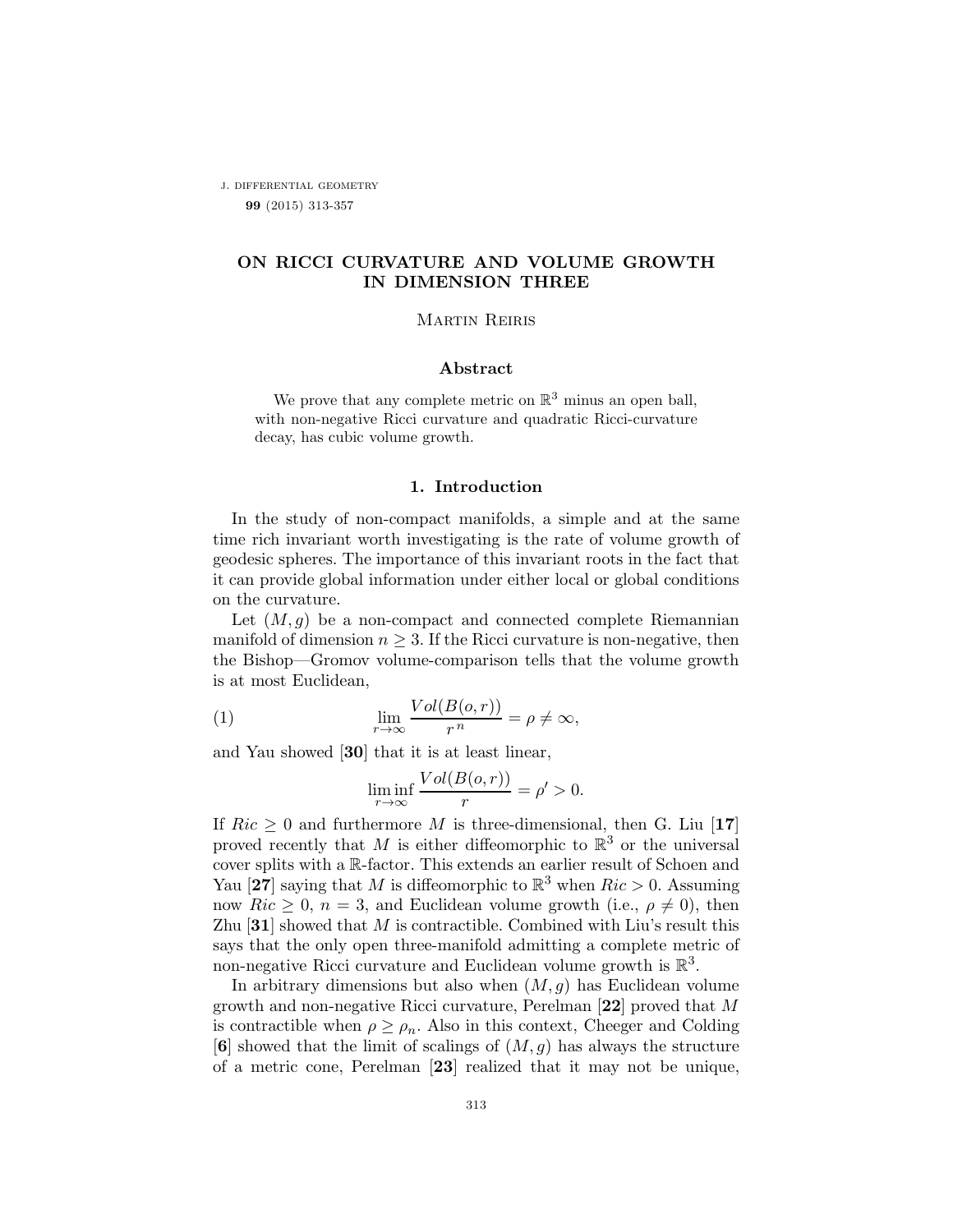and Tian and Cheeger [8] gave curvature conditions for uniqueness. Volume growth is also tied to the fundamental group as put forward by Milnor [20]. In manifolds of non-negative Ricci curvature, this fact was exploited by Li [15] and further by Anderson [2].

Playing somehow in the reverse direction, several authors have also studied volume growth under various curvature-decaying conditions. For instance, Cheeger, Gromov, and Taylor [7] proved less than Euclidean volume growth (i.e.,  $\rho = 0$ ) under the *lower quadratic curvature decay*  $Ric \geq \Lambda/r^2$  ( $r(p) = dist(p, o)$ ), and, by disregarding the assumption  $Ric \geq 0$ , Lott and Shen [19] gave interesting examples of complete metrics in  $\mathbb{R}^n$  with slow volume growth and quadratic curvature decay, that is, with  $|Ric| \leq \Lambda/r^2$ .

In this article, we provide optimal hypothesis in dimension three to have cubic volume growth. The main result, which we state next, applies to complete metrics g on the manifold with boundary  $\mathbb{R}^3 \setminus \mathbb{B}^3$ , where  $\mathbb{B}^3$ is the open unit ball of  $\mathbb{R}^3$ .

**Theorem 1.1.** Let g be a complete metric on  $\mathbb{R}^3 \setminus \mathbb{B}^3$  with nonnegative Ricci curvature and quadratic curvature decay. Then g has cubic volume growth.

Combined with the results of G. Liu and Zhu, we obtain the following Corollary.

**Corollary 1.1.** Let  $(M, q)$  be a non-compact and boundaryless threedimensional manifold of non-negative curvature and quadratic curvature decay. Then  $(M, g)$  has Euclidean volume growth iff M is diffeomorphic to  $\mathbb{R}^3$ .

In view of this corollary, the importance of having a theorem like Theorem 1.1 stated for metrics on the manifold with boundary  $\mathbb{R}^3 \setminus \mathbb{B}^3$ , which gives much more applicability, is now apparent.

Theorem 1.1 is optimal in various ways. First, the Lott–Shen examples show that metrics in  $\mathbb{R}^3$  with quadratic curvature decay can display dramatic volume distortions if one disregards entirely the signature of the Ricci tensor. Second, there are simple spherically symmetric metrics in  $\mathbb{R}^3$  with  $Ric \geq 0$  (outside a ball),  $\rho = 0$ , and  $|Ric| \leq \Lambda/r^{2\alpha}$  for any  $\alpha$  < 1 that show that the hypothesis of quadratic curvature decay in Theorem 1.1 can be hardly weakened. Third, replacing in Theorem 1.1  $\mathbb{R}^3$  by  $\mathbb{R}^n$  and "cubic" by "Euclidean" can also create a false statement. For instance, the flat product metric on  $\mathbb{S}^1 \times \mathbb{R}^+$ , which has linear volume growth, shows that it is false when  $n = 2$ , while the Tau-NUT Ricci flat instanton [14] in  $\mathbb{R}^4$ , which has cubic volume growth, shows that it is false when  $n = 4$ . We do not know at the moment if  $n = 3$  is the only dimension where such statement holds.

This article was partly motivated by investigations on the asymptotic of isolated bodies in General Relativity, a subject very closely related to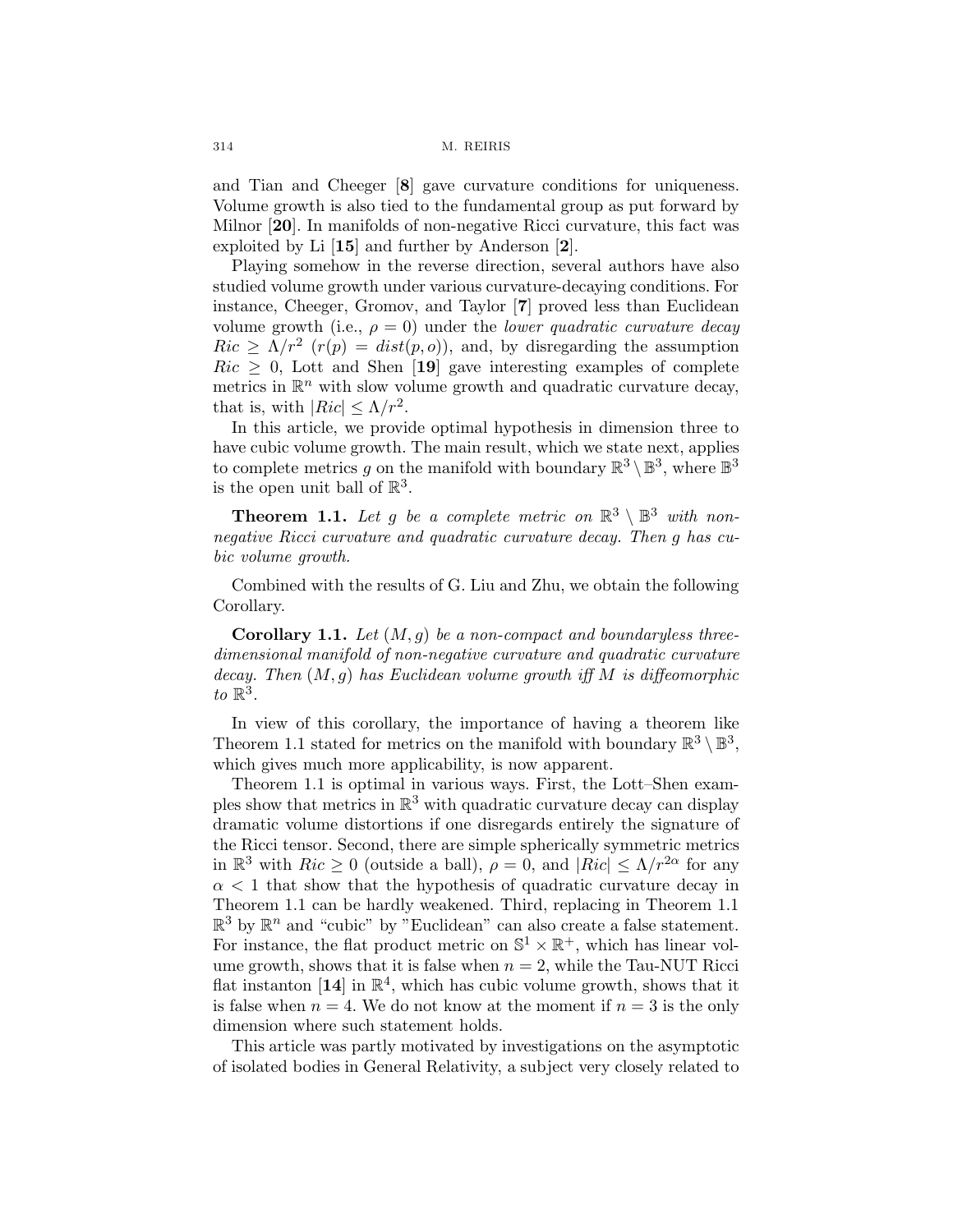the Theory of Gravitational Instantons. Concretely, Theorem 1.1 found the following application in [25].

**Theorem.** Any vacuum (strictly) stationary spacetime-end whose Killing field has its norm bounded away from zero is necessarily asymptotically flat with Schwarzschidian fall off.

In this statement a *spacetime-end*, as was defined in [25], is diffeomorphic to  $(\mathbb{R}^3 \setminus \mathbb{B}^3) \times \mathbb{R}$ , and its Lorentzian metric is complete up to be the boundary. Strictly stationary means that the Killing field is time-like everywhere. In physical applications, one must understand spacetimeends as a part of a bigger globally hyperbolic one far away from the "sources." In this sense, the theorem says that isolated systems in General Relativity are necessarily asymptotically flat with Schwarzschidian fall off. For this application, it is crucial that Theorem 1.1 is stated for metric in  $\mathbb{R}^3 \setminus \mathbb{B}^3$ . This is partly because, at least in vacuum, the strictly stationary Killing field on an end does not extend to a time-like Killing field in the bigger globally hyperbolic space unless the space is Minkowski [3]. We point out that by the proximity of the subjects it is likely that Theorem 1.1 can find further applications in the study of four-dimensional Instantons as well.

In the next part of the introduction we explain in great detail the arguments behind the proof of Theorem 1.1. We delineate the contents of the article afterward.

Let us start with some preliminary words on the statement of Theorem 1.1. By extending q from  $\mathbb{R}^3 \setminus \mathbb{B}^3$  to  $\mathbb{R}^3$ <sup>1</sup> we can assume without loss of generality that a metric g in  $\mathbb{R}^3$  is given, having  $Ric \geq 0$ outside  $\mathbb{B}^3$  and quadratic curvature decay, namely  $|Ric| \leq \Lambda/r^2$  with  $r(p) = dist(o, p)$  and  $o = (0, 0, 0)$ . Now let  $\mathcal{T}(\partial \mathbb{B}^3, r)$  be the tubular neighborhood of  $\partial \mathbb{B}^3$  inside  $\mathbb{R}^3 \setminus \mathbb{B}^3$  and of radius r. By the volume comparison, the quotient  $Vol(\mathcal{T}(\partial \mathbb{B}^3,r))/r^3$  is monotonically deceasing in r and therefore has a limit that coincides with the limit (1) in the space  $(\mathbb{R}^3, g)$ . Thus we need to prove that  $\rho > 0$ .

The outline of the proof of Theorem 1.1 (which proceeds by contradiction) is somehow simple. In gross terms one proves that if the volume growth is non-cubic (i.e.,  $\rho = 0$ ), then (under the hypothesis of Theorem 1.1) one can partition  $\mathbb{R}^3$  into a set of compact manifolds with a sufficient understanding of their topology to be able to prove that their union is topologically incompatible with  $\mathbb{R}^3$ . More precisely, one is able to write  $\mathbb{R}^3$  as the union of an open set with compact closure and containing the origin o, and a set

(2) 
$$
\bigcup_{i=i_0}^{i=\infty} M(T_{i+1}^{2o}, T_i^{2o}),
$$

<sup>&</sup>lt;sup>1</sup>This can be done also to have every point in  $\partial \mathbb{B}^3$  at a constant distance from o.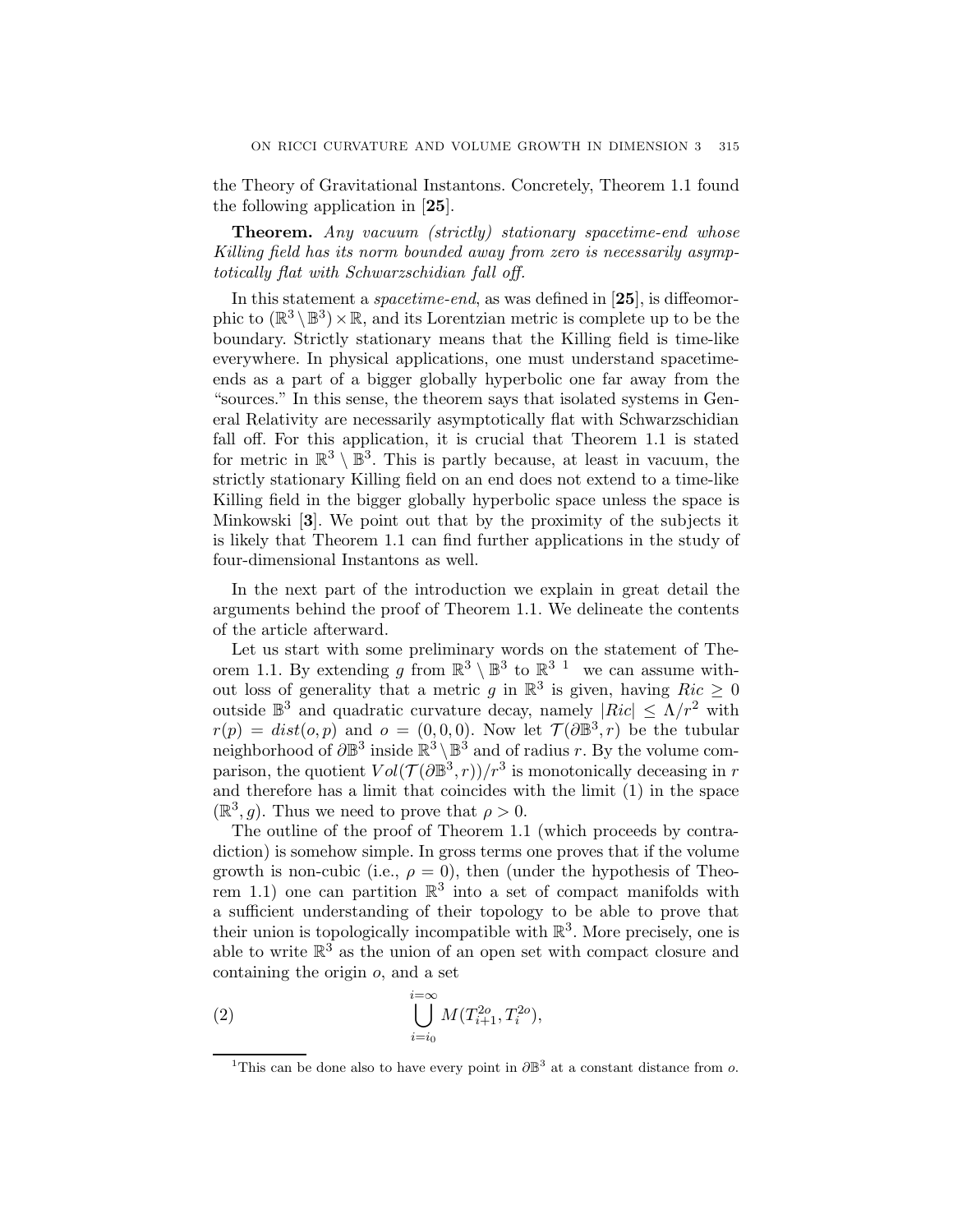where each  $M(T_{i+1}^{2o}, T_i^{2o})$  is a three-manifold with the tori  $T_{i+1}^{2o}$  and  $T_i^{2o}$  as its only boundary components. Moreover, in this union every  $M(T_{i+1}^{2o}, T_i^{2o})$  is an *irreducible manifold with incompressible boundary* (hereafter IIB-manifold), with the interiors  $M(T_{i+1}^{2o}, T_i^{2o})^{\circ}$  pairwise disjoint. In this scenario, one reaches a contradiction as follows. Pick a coordinate sphere  $\mathbb{S}_r^2 = \partial \mathbb{B}^3(o, \bar{r})$  in  $\mathbb{R}^3$  of coordinate radius  $\bar{r}$  large enough to ensure that  $\mathbb{S}^2_{\bar{r}}$  lies inside the union (2) (indeed, inside a finite union of  $M(T_{i+1}^{2o}, T_i^{2o})$ 's). Because the union is also irreducible (see Proposition 2.1), the sphere  $\mathbb{S}^2_{\overline{r}}$  must bound a three-ball in it, which forcefully must be  $\mathbb{B}^3$ ( $\varphi$ ,  $\bar{r}$ ). But then the origin  $\varphi$  must belong to the union (2), which was not assumed.

We explain now the construction of the manifolds  $M(T_{i+1}^{2o}, T_i^{2o})$  and point out the hypotheses that are needed to show that they are IIB manifolds. This will help the reader to identify the important steps inside the technical discussion later.

For every  $b>a>0$ , let  $A_g(a,b) = B_g(o,b) \setminus \overline{B_g(o,a)}$  be the *(open)* metric annulus with radii  $a$  and  $b$  and center the origin  $o$ . Then, to the effect of constructing the manifolds  $M(T_{i+1}^{2o}, T_i^{2o})$ , one first defines annuli decompositions as follows.

**Definition 1.** A set  $\mathcal{U} = \{U_{k,l}; k = k_0 + 2j, j = 0, 1, 2, 3, ..., l =$  $1, 2, \ldots, l(k)$  of compact and connected three-submanifolds of  $(\mathbb{R}^3, g)$ with smooth boundary is an annuli decomposition iff the following conditions are fulfilled:

- 1.  $U_{k,l} \subset A_q(10^{k-1}, 10^{k+3}),$
- 2.  $U_{k,l} \cap A_{g}(10^{k-1}, 10^k) \neq \emptyset$ , and  $U_{k,l} \cap A_{g}(10^{k+1}, 10^{k+2}) \neq \emptyset$ ,
- 3.  $\partial U_{k,l} \subset (A_g(10^{k-1}, 10^k) \cup A_g(10^{k+1}, 10^{k+2})),$
- 4. If  $(k, l) \neq (k', l')$ , then  $U_{k, l}^{\circ}$  and  $U_{k', l'}^{\circ}$  are disjoint and if  $U_{k, l}$  and  $U_{k',l'}$  intersect then they do in a set of boundary components (of both,  $U_{k,l}$  and  $U_{k',l'}$ ),
- 5.  $U_{k_0-2} := \mathbb{R}^3 \setminus \left(\bigcup_{\tau}$  $U_{k,l}$ ∈U  $(U_{k,l})^{\circ}$  is compact.

In other words, an annuli decomposition is just a partition of  $\mathbb{R}^3$  into a set of pieces  $\{U_{k,l}\}$  adapted to the set of metric annuli  $\{A_g(10^{k-1}, 10^{k+3}),\}$  $k = k_0, k_0 + 2, \ldots$  and enjoying uniform "size" conditions (i.e., satisfying *items*  $1-3$ ). They are soft structures and exist independently of the metric g. An example of one is represented in Figure 1.

Then one proves that under the hypothesis of Theorem 1.1 there is an annuli decomposition of  $(\mathbb{R}^3, g)$  where every piece  $U_{k,l}$  posses a wellunderstood geometry and topology. This is the content of the following proposition, which we prove in Section 2.5 and which guarantees the existence of an annuli decomposition whose pieces  $U_{k,l}$ , when endowed with the scaled metrics  $g_k := g/10^{2k}$ , are close in the Gromov–Hausdorff (GH) distance to an interval or a two-orbifold  $X_{k,l}$  and for which, in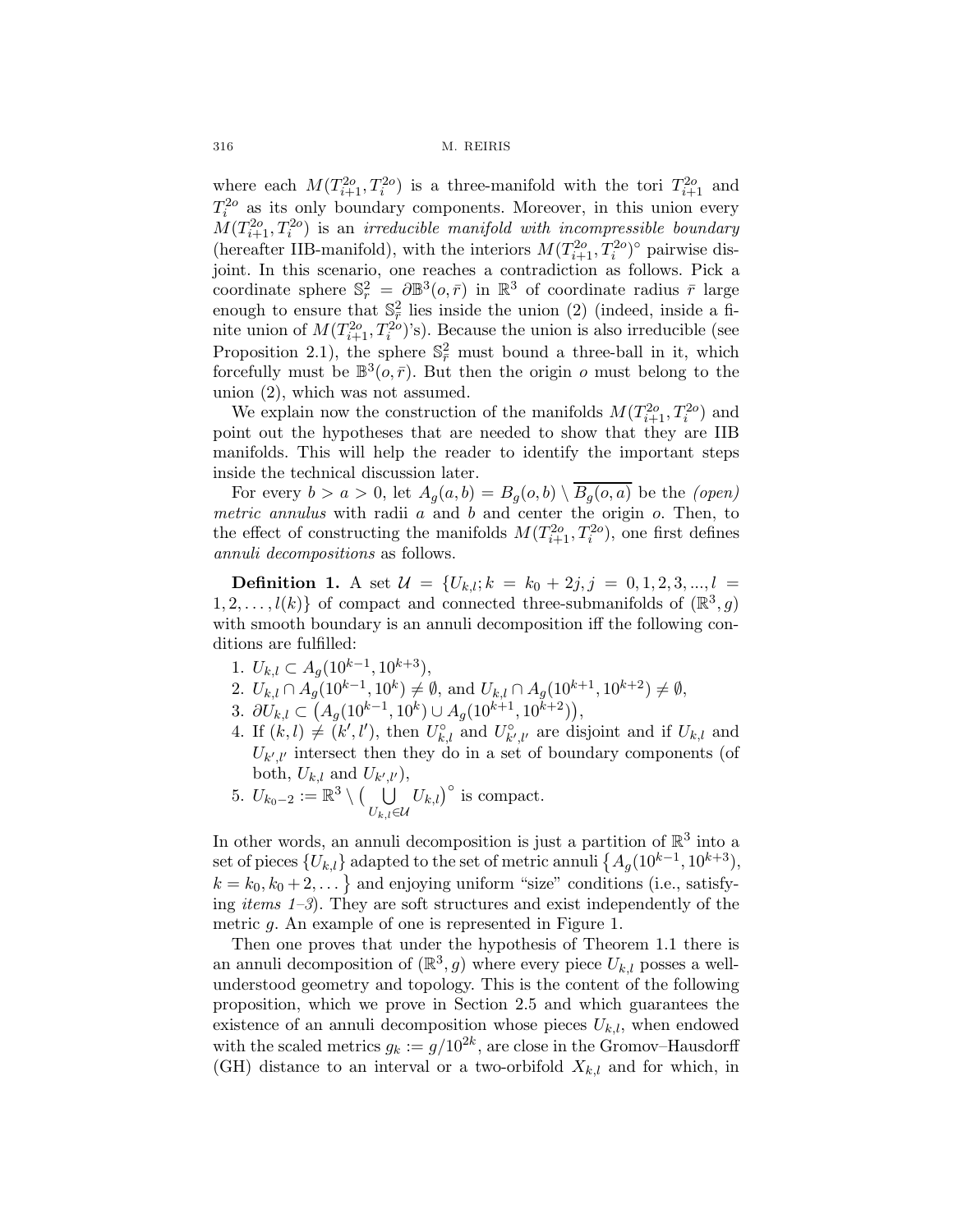addition, there is a fibration  $f_{k,l}: U_{k,l} \to X_{k,l}$  encoding precisely the relation between the geometry and topology of  $(U_{k,l}, g_k)$  and the spaces  $X_{k,l}$ .

**Proposition 2.4.** Let g be a complete metric in  $\mathbb{R}^3$  with  $Ric \geq 0$ outside a compact set, quadratic curvature decay, and less-than-cubicvolume growth. Then there is an annuli decomposition  $U$  with the following properties:

For every  $\epsilon > 0$ , there is  $k(\epsilon)$  such that for any  $k \geq k(\epsilon)$  every piece  $(U_{k,l}, g_k)$  is  $\epsilon$ -close in the GH-metric to a space  $X_{k,l}$  of one of the following two forms:

- **D1**. An interval, in which case  $U_{k,l}$  is either diffeomorphic to  $\mathbb{T}^2 \times \mathbb{I}$ or a solid torus  $\mathbb{B}^2 \times \mathbb{S}^1$ .
- **D2.** A two-orbifold, in which case  $U_{k,l}$  is diffeomorphic to a Seifert manifold with at least one boundary component.

Moreover, there are fibrations  $f_{k,l}: U_{k,l} \to X_{k,l}$ , such that for any  $k \geq$  $k(\epsilon)$  the fibers  $f_{k,l}^{-1}(x)$ , which are diffeomorphic either to  $\mathbb{T}^2$  or  $\mathbb{S}^1$ , are  $\epsilon$ -collapsed, and:

- **I1**. In case  $\mathbf{D1}$ , either  $Sing(X_{k,l})$  is empty or is one of the extreme points of the interval. In addition, for any non-singular point  $x$ , the fiber  $f_{k,l}^{-1}(x)$  is diffeomorphic to  $\mathbb{T}^2$ , and if x is a singular point, then  $f_{k,l}^{-1}(x)$  is diffeomorphic to  $\mathbb{S}^1$ .
- **I2**. In case  $\tilde{D}2$ , the fibers  $f_{k,l}^{-1}(x)$ , which are all diffeomorphic to  $\mathbb{S}^1$ , are the fibers of the Seifert-fibration.

The proposition is an immediate consequence of the Cheeger–Gromov– Fukaya theory of volume collapse with bounded diameter and curvature applied to the sequence of annuli  $\{(A_g(10^{k-1}, 10^{k+4}), g_k)\}\)$  and in this sense there is little novel in it. Despite the stringent constraints on the nature of the pieces  $U_{k,l}$  of this annuli decomposition, the topology of  $\mathbb{R}^3$ is, at this point, not contradicted in any way. Proposition 2.4 requires only the non-negativity of Ricci outside a compact set in a mild form (and may not even be necessary).

The manifolds  $M(T_{i+1}^{2o}, T_i^{2o})$  are defined from the annuli decomposition  $U$  in Proposition 2.4 as follows. Denote by  $\mathcal N$  to the set of boundary components of the manifolds  $U_{k,l}$  forming  $\mathcal U$ . These manifolds are tori and denoted by  $T^2$ . For every  $T^2 \in \mathcal{N}$ , let  $M(T^2)$  be the closure of the bounded region enclosed by  $T^2$  in  $\mathbb{R}^3$ . Then consider the set  $\mathcal{N}^o = \{T_i^{2o}, i = 1, 2, 3, \ldots\}$  of all the tori in  $\mathcal{N}$  such that  $o \in M(T_i^{2o})$ and ordered in such a way that  $M(T_i^{2o}) \subset M(T_{i'}^{2o})$  whenever  $i' > i$ . Finally, define

$$
M(T_{i+1}^{2o}, T_i^{2o}) := M(T_{i+1}^{2o}) \setminus M(T_i^{2o})^{\circ}.
$$

As said, to prove Theorem 1.1 we need to show that for any  $i \geq i_0$ , with  $i_0$  big enough, the manifolds  $M(T_{i+1}^{2o}, T_i^{2o})$  are IIB manifolds. This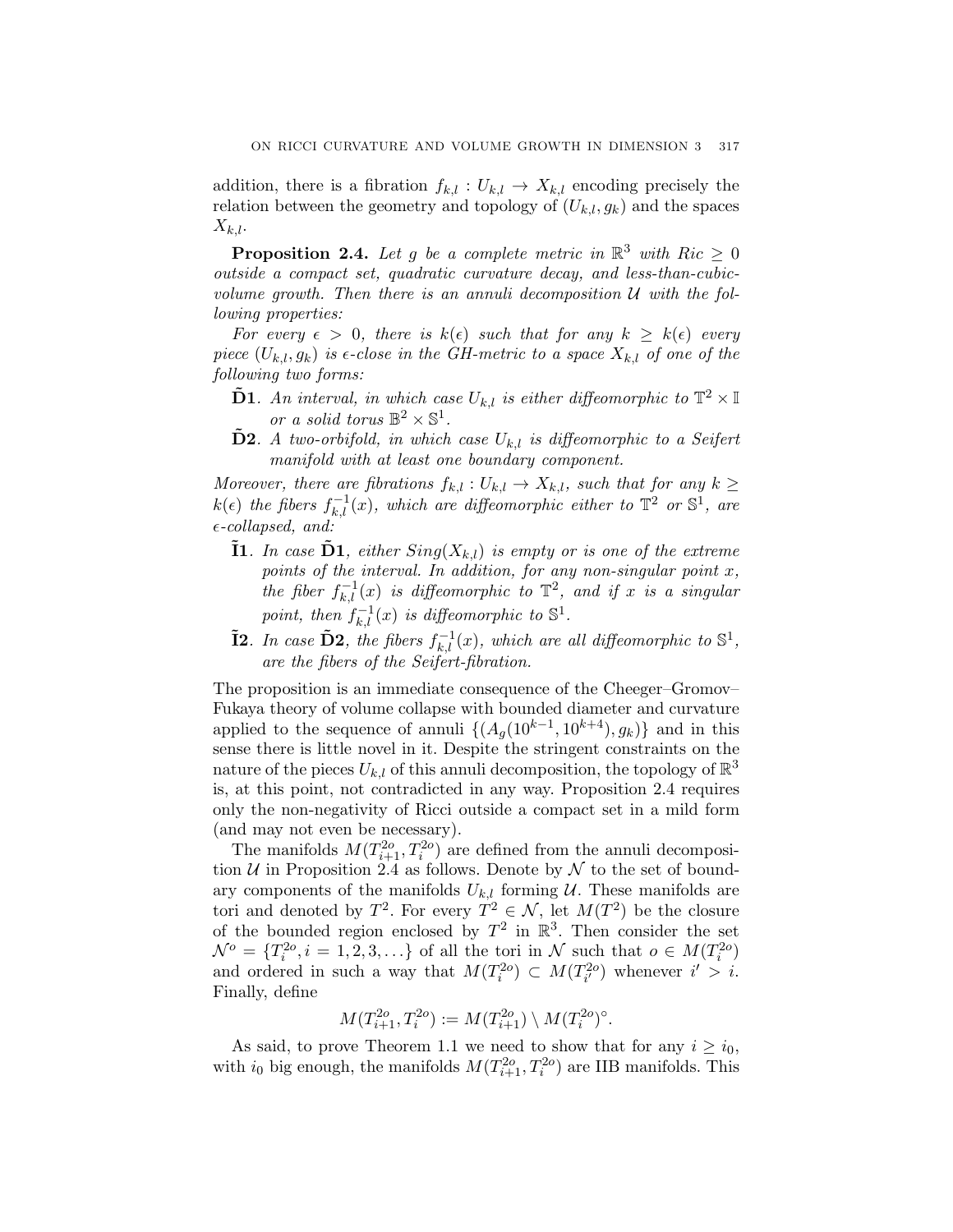is done by ruling out the presence of certain crucial pieces  $U_{k,j}$  inside the  $M(T_{i+1}^{2o}, T_i^{2o})$ 's for  $i \geq i_0$ . It is at this stage when one must rely heavily upon all the hypotheses of Theorem 1.1. Let us discuss this more concretely in the next paragraph. Full details, however, must be found inside the proof of Theorem 1.1.

First, some terminology. Given  $\epsilon > 0$  let,  $i(\epsilon) > 0$  be large enough that for any piece  $U_{k,l}$  in  $\mathbb{R}^3 \setminus M(T_{i(\epsilon)}^{2o})^{\circ}$  we have  $k \geq k(\epsilon)$ , where  $k(\epsilon)$  is the one provided by Proposition 2.4. Then we say that a piece  $U_{k,l}$  in  $\mathbb{R}^3 \setminus M(T_{i(\epsilon)}^{2o})^{\circ}$  is of type  $I(\epsilon)$  if  $(U_{k,l}, g_k)$  is  $\epsilon$ -close in the GH-distance to an interval. If not, then  $(U_{k,l}, g_k)$  is  $\epsilon$ -close to a two-orbifold and we say that it is of type  $II(\epsilon)$ . From now on we study the manifolds  $M(T_{i+1}^{2o}, T_i^{2o})$  with  $i \geq i(\epsilon)$ . First, as shown easily in Section 2.3, the two consecutive tori  $T_i^{2o}$  and  $T_{i+1}^{2o}$  are boundary components of one single piece  $U_{k,l}$ . If such piece is of type  $I(\epsilon)$ , then it has to be diffeomorphic to  $\mathbb{T}^2 \times \mathbb{I}$  and is thus a IIB manifold. If not, then we have two options: (i) all the  $U_{k,l}$  pieces forming  $M(T_{i+1}^{2o}, T_i^{2o})$  are of type  $II(\epsilon)$  or (ii) at least one of the pieces  $U_{k,l}$  forming  $M(T_{i+1}^{2o}, T_i^{2o})$  is of type  $I(\epsilon)$ . In case (i),  $M(T_{i+1}^{2o}, T_i^{2o})$  is then a union of Seifert manifolds (with the Seifert fibrations coinciding at any intersection) and therefore a Seifert manifold itself. Thus, in this case  $M(T_{i+1}^{2o}, T_i^{2o})$  is Seifert, with two boundary components  $(T_{i+1}^{2o} \text{ and } T_i^{2o})$  and hence a IIB manifold (see Section 2.2). We treat now the more involved case (ii). Denote by  $\mathscr{U}_{i+1,i}$  to the union of all the pieces  $U_{k,l}$  in  $M(T_{i+1}^{2o}, T_i^{2o})$  of type  $II(\epsilon)$  and by  $\widehat{\mathscr{U}}_{i+1,i}$  to the only connected component of  $\mathscr{U}_{i+1,i}$  containing  $T_{i+1}^{2o}$  and  $T_i^{2o}$ . Let  $\widehat{\mathcal{N}}_{i+1,i}$  be the set of of boundary components of  $\widehat{\mathscr{U}}_{i+1,i}$  other than  $T_{i+1}^{2o}$ and  $T_i^{2o}$ . Thus every torus  $T^2$  in  $\hat{\mathcal{N}}_{i+1,i}$  is the boundary of a piece of type  $I(\epsilon)$  and a piece of type  $II(\epsilon)$ . In particular, such a torus inherits from the piece of type  $II(\epsilon)$  the Seifert fibration  $\{\mathscr{C}\}\$  by short loops. Also, every  $T^2$  in  $\widehat{\mathcal{N}}_{i+1,i}$  either bounds, as an embedded torus in  $\mathbb{R}^3$ , a solid torus (i.e.,  $M(T^2)$  is a solid torus) or not. Tori  $T^2 \in \mathcal{N}_{i+1,i}$ in the former case are denoted by  $T^2$ , while tori in the last case are denoted by  $T^{2\Diamond}$ . If the mentioned loops  $\{\mathscr{C}\}\$ in a torus  $T^{2\blacklozenge} \in \widehat{\mathcal{N}}_{i+1,i}$  are non-contractible inside  $M(T^{2\blacklozenge})$ , then, as shown easily in Section 2.2, one can extend the Seifert fibration  $\{\mathscr{C}\}\$  to the whole  $M(T^{2\blacklozenge})$ . On the other hand, a decisive step in this article consists in proving that if  $\epsilon$ is chosen small enough (as we assume below), then there are no tori  $T^{2\bullet} \in \widehat{\mathcal{N}}_{i+1,i}$  for which the loops  $\{\mathscr{C}\}\$  are contractible inside  $M(T^{2\bullet})$ . This is a consequence of the lengthy Proposition 3.1, which relies upon Proposition 2.3. The non-negativity of Ricci is here fundamentally used. After this type of boundary component  $T^{2\bullet} \in \mathcal{N}_{i+1,i}$  is ruled out, one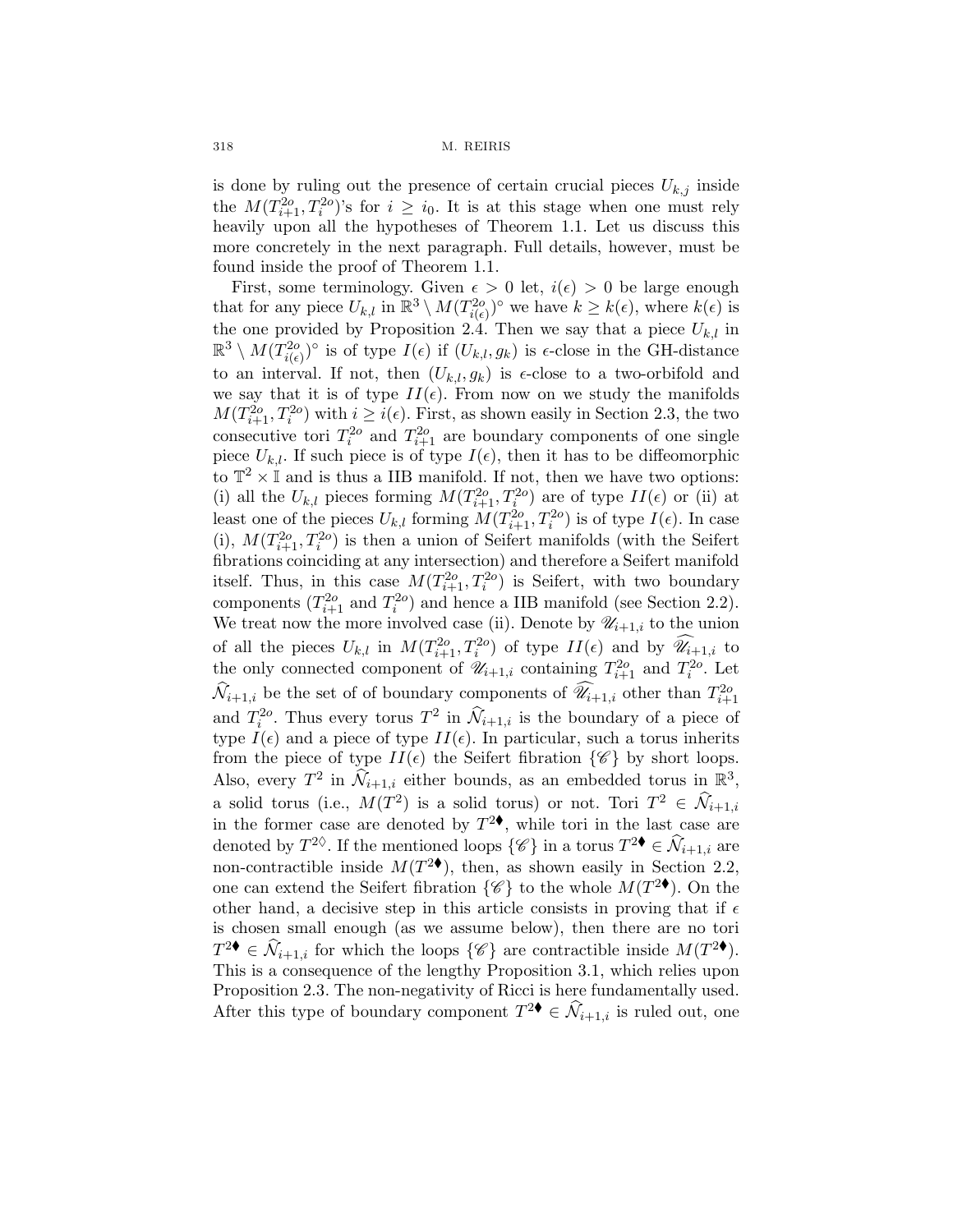can argue as follows. Write  $M(T_{i+1}^{2o}, T_i^{2o})$  as

$$
\bigg[\bigg(\bigcup_{U_{k,j}\subset \widehat{\mathscr{U}}_{i+1,i}}U_{k,j}\bigg)\bigcup\bigg(\bigcup_{T^{2\blacklozenge}\in \widehat{\mathcal{N}}_{i+1,i}}M(T^{2\blacklozenge})\bigg)\bigg]\bigcup\bigg[\bigcup_{T^{2\lozenge}\in \widehat{\mathcal{N}}_{i+1,i}}M(T^{2\lozenge})\bigg].
$$

Then, as we just explained, the manifold in the first square bracket is naturally a Seifert manifold with at least two boundary components  $(T_{i+1}^{2o}$  and  $T_i^{2o}$ ), and hence a IIB manifold. On the other hand, a simple argument in three-dimensional topology (see Section 2.2) shows that every manifold  $M(T^{2\diamond})$  inside the second square bracket is a IIB manifold too. Proposition 2.1 then shows that  $M(T_{i+1}^{2o}, T_i^{2o})$  is also a IIB manifold when  $i \geq i_0 := i(\epsilon)$ , as desired.

The article is organized as follows. In Section 2.1, we introduce some basic notation. In Section 2.2, we discuss elementary facts about twomanifolds embedded in  $\mathbb{R}^3$  and IIB-manifolds. This section is important and is used several times. Then, in Section 2.3, we reintroduce annuli decomposition and prove their basic properties. The whole Section 2.4 develops the main elements of the Cheeger–Gromov–Fukaya theory on three-manifolds with boundary. To our knowledge this has not been discussed previously in the literature with the necessary detail. This justifies our exhaustive presentation, which, incidentally, could be of use in other investigations. The section ends with Lemma 2.3, which is the first simple but relevant application. Lemma 2.3 will be used in the proof of the fundamental Proposition 3.1. In Section 2.5, we prove the commented Proposition 2.4. Section 3 is the crucial section of the article. It starts proving the fundamental Proposition 3.1 and ends with the proof of Theorem 1.1 along the lines mentioned above. We explain in the appendix a couple of technical propositions whose inclusion inside the text would cause much disruption. The article has a good amount of background material, examples, and illustrations.

Acknowledgment. We would like to thank the referee for useful expository suggestions.

### 2. Preliminaries

**2.1. Basic notation.**  $\mathbb{S}^n$ ,  $n \geq 1$  will be the unit sphere in  $\mathbb{R}^{n+1}$  and  $\mathbb{T}^2 = \mathbb{S}^1 \times \mathbb{S}^1$  the two-dimensional torus.  $\mathbb{S}^1$  and  $\mathbb{T}^2$  will be thought both as manifolds and as Lie groups. Furthermore,  $\mathbb{B}^n(o, r) = \{\bar{x} \in \mathbb{R}^n, |\bar{x}| <$  $r$  will be the open ball of center the origin  $o = (0, 0, 0)$  and radius r  $(|\bar{x}|$  is the Euclidean norm of a point  $\bar{x}$  of  $\mathbb{R}^n$ ).  $\mathbb{B}^n = \mathbb{B}^n(o, 1)$ .  $\mathbb{I} = \mathbb{B}^1$ .

Let  $(M, g)$  be a compact connected Riemannian manifold with boundary. The Riemannian metric g induces a metric  $d_g = dist_g$  in M (as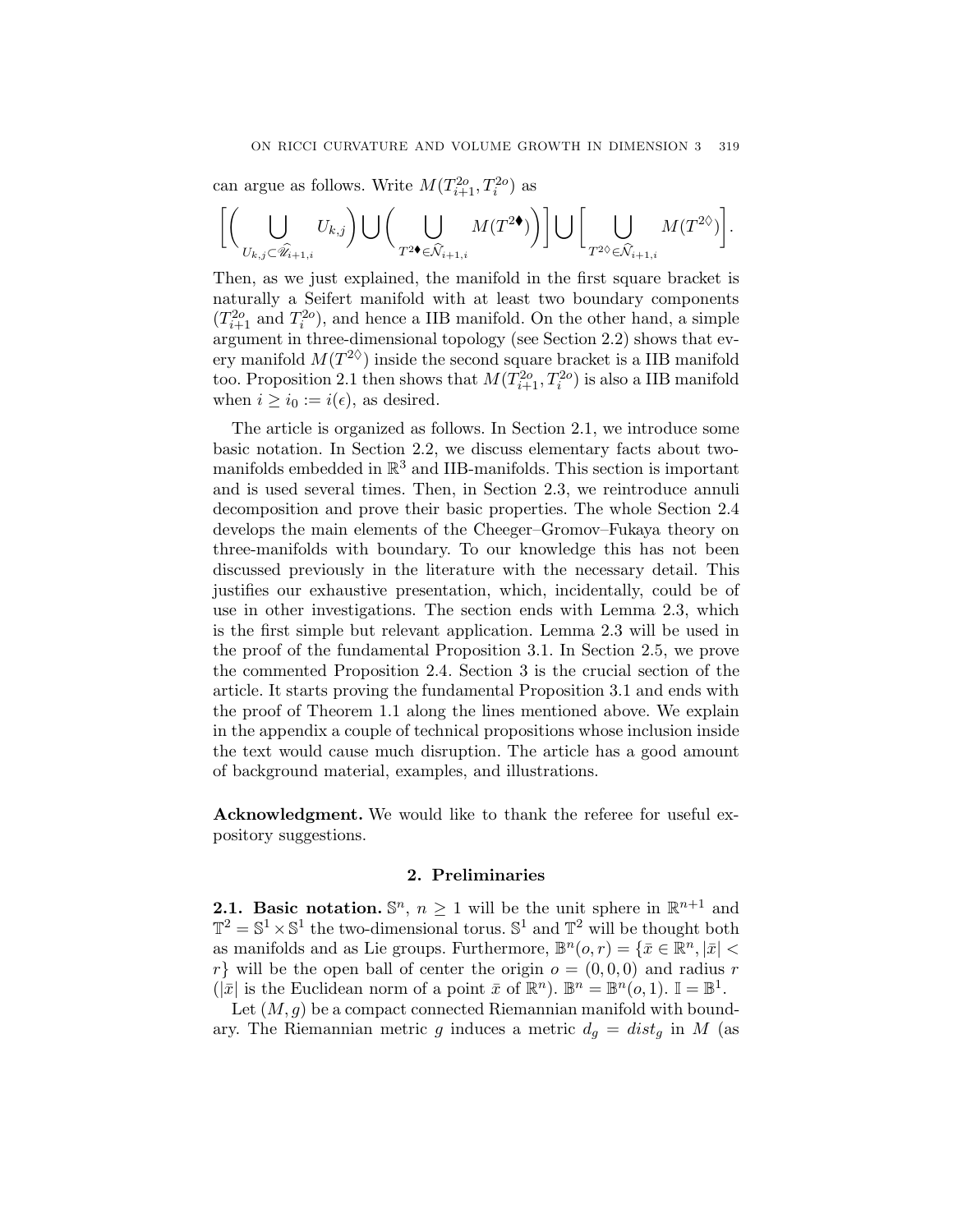usual) by

(3) 
$$
d_g(p,q) = \inf\{length_g(\gamma(p,q)), \gamma(p,q) \ C^1\text{-curve from } p \text{ to } q\}.
$$

However, if  $(\Omega, q) \subset (M, q)$ , then on  $\Omega$  one can consider two different distances, the distance (3) of  $(\Omega, g)$  and the distance (3) of  $(M, g)$  restricted to  $\Omega$ . This situation will appear often, and for this reason and to avoid confusion we will denote them by  $d_g^{\Omega}$  and  $d_g^M$ , respectively.

In this article, the Riemannian space  $(\Omega, g)$  will also denote the metric space  $(\Omega, d_g^{\Omega})$ .

We will always use the following definitions of *diameter diam<sub>q</sub>*( $\Omega$ ) and *radius (to the boundary)*  $rad_q(\Omega)$ , even when  $(\Omega, g) \subset (M, g)$ :

$$
diam_g(\Omega) = \sup \{d_g^{\Omega}(p,q); p,q \in \Omega\}, rad_g(\Omega) = \sup \{d_g^{\Omega}(p,\partial\Omega); p \in \Omega\}.
$$

Manifold interiors  $\Omega \setminus \partial\Omega$  are denoted by  $\Omega$ °. To us, a metric ball of center  $p \in \Omega^{\circ}$  and radius r is a geodesic ball if  $r < d_g^{\Omega}(p, \partial \Omega)$ .

The ends of theorems, lemmas, and propositions are marked with "q.e.d," while the end of claims, steps, or examples, are marked with a  $\blacktriangleleft$ .

2.2. Surfaces in  $\mathbb{R}^3$  and IIB three-manifolds. From now on, we let S be a smoothly embedded compact, orientable, and boundaryless surface in  $\mathbb{R}^3$ . Any S divides  $\mathbb{R}^3$  into two open connected components. We will denote by  $M(S)$  the closure of the bounded component. For instance, if  $S \sim \mathbb{S}^2$ , then S bounds a three-ball [1]. If  $S \cap S' = \emptyset$ , then either

(4) 
$$
M(S) \cap M(S') = \emptyset
$$
,  $M(S) \subset M(S')^{\circ}$ , or  $M(S') \subset M(S)^{\circ}$ .

Moreover, if  $S' \subset M(S)^\circ$ , then S belongs to  $\mathbb{R}^3 \setminus M(S')$  and therefore  $M(S') \subset M(S)$ °. In particular, if  $S' \sim \mathbb{S}^2$  and  $S' \subset M(S)$ °, then  $S'$ bounds a three-ball inside  $M(S)^\circ$ . Recall that a three-manifold is *irre*ducible if every embedded two-sphere bounds a three-ball. Thus for any  $S, M(S)$  is an irreducible manifold.

We claim that if  $S \sim \mathbb{T}^2$ , then either  $M(S)$  is a solid torus—i.e.,  $\sim \bar{\mathbb{B}}^2 \times \mathbb{S}^1$ —or  $S = \partial M(S)$  is incompressible in  $M(S)$ , where, recall, N is an *incompressible* boundary component of a manifold M if  $i_*$ :  $\pi_1(N) \to \pi_1(M)$  is injective (here  $i : N \to M$  is the inclusion). To see this, think of S as a surface in  $\mathbb{S}^3$  via  $S \subset \mathbb{R}^3 \subset (\mathbb{R}^3 \cup {\infty}) \sim \mathbb{S}^3$ . If  $M(S)$  is a solid torus, we are done. If not, then  $S^3 \setminus M(S)^\circ$  is a solid torus (this is due to Alexander [1]). If  $\mathbb{S}^3 \setminus M(S)^\circ$  represents the unknot, then  $M(S)$  is a solid torus but we are assuming that it is not. Then  $\mathbb{S}^3 \setminus M(S)^\circ$  is not the unknot. Theorem 11.2 in [16] shows that in this case S is incompressible in  $M(S)$ , as claimed. Summarizing, for any  $S \sim \mathbb{T}^2$ ,  $M(S)$  is either a solid torus or an irreducible manifold with incompressible boundary.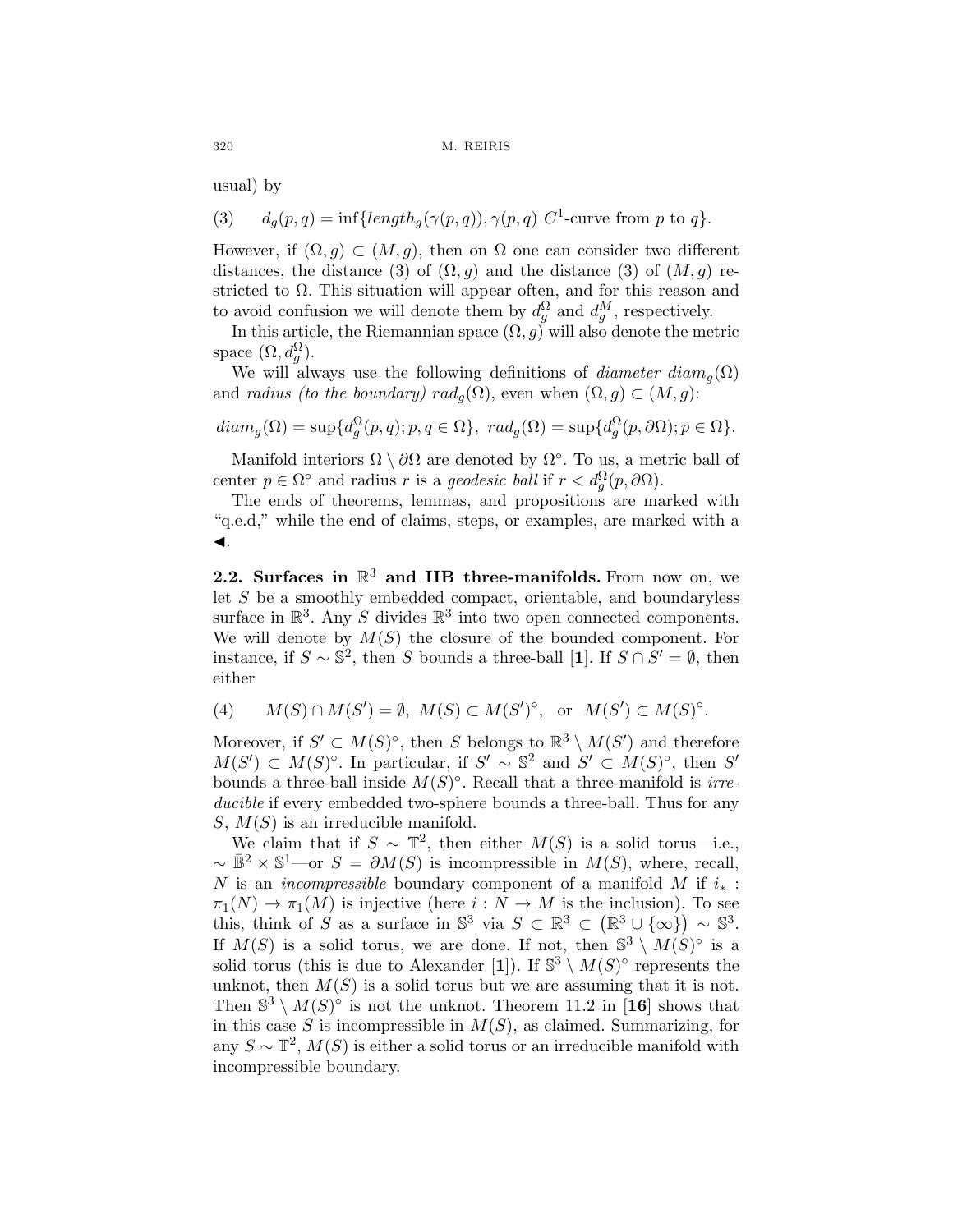Other examples of irreducible manifolds with incompressible boundary components (in short, "IIB" manifolds) are compact Seifert manifolds with at least two boundary components [28, pp. 431–432 and Corollary 3.3]. Recall that a Seifert manifold is one admitting a foliation C by circles  $\mathscr C$  around any of which there is a fibered neighborhood isomorphic to a fibered solid torus or Klein bottle (see [28, pg 428]. The class of IIB manifolds is closed under sums along boundary components. Precisely, we have (Lemma 1.1.4 in [29]) the following.

### Proposition 2.1.

- **I.** Let  $M_1$  and  $M_2$  be two IIB manifolds. and let  $f : N_1 \rightarrow N_2$ be a diffeomorphism between a boundary component  $N_1$  of  $M_1$ and a boundary component  $N_2$  of  $M_2$ . Then the manifold that results from identifying through f the boundary  $N_1$  of  $M_1$  to the boundary  $N_2$  of  $M_2$  is a IIB manifold.
- **II.** Let  $M_1$  be a IIB manifold, and let  $f : N_1 \to N_2$  be a diffeomorphism between the boundary components  $N_1 \neq N_2$  of  $M_1$ . Then the manifold that results from identifying through f the boundary  $N_1$  to the boundary  $N_2$  of the manifold  $M_1$  is a IIB manifold.

Therefore, any sum of IIB manifolds along any number of boundary components is a IIB manifold.

However, there is a simple but important situation when the sum of a IIB manifold and a non-IIB manifold results in a IIB manifold. The case is when  $M_1$  is a Seifert manifold with Seifert structure C and at least three-boundary components,  $M_2$  is a solid torus, and the gluing function  $f: N_1(\subset \partial M_1) \to N_2(=\partial M_2)$  send circles  $\mathscr C$  in  $\mathcal C$  into noncontractible circles  $f(\mathscr{C})$  as circles in  $M_2$ . The reason is that in this situation the S<sup>1</sup>-foliation  $f(\mathcal{C})$  of  $N_2 = \partial M_2$  can always be extended to a Seifert structure in  $M_2$  and thus making the sum a Seifert manifold with at least two boundary components and therefore a IIB manifold. To construct the extension of  $f(\mathcal{C})$ , proceed as follows. On  $M_2 \sim \mathbb{B}^2 \times \mathbb{S}^1$ , denote points by  $(\bar{x}, s), \bar{x} \in \mathbb{B}^2$ , and  $s \in \mathbb{S}^1$ . Then, for any  $r \in [0, 1]$  define  $F_r : \mathbb{B}^2 \times \mathbb{S}^1 \to \mathbb{B}^2 \times \mathbb{S}^1$  by  $F_r(\bar{x}, s) = (r\bar{x}, s)$ . The desired extension of  $f(\mathcal{C})$  is  $\{F_r(\mathscr{C}); \mathscr{C} \in \mathcal{C}, r \in [0,1]\}.$ 

**2.3.** Annuli decompositions. Let g be a complete metric in  $\mathbb{R}^3$ . For every  $b>a>0$ , we let  $A_g(a, b) = B_g(o, b) \setminus \overline{B_g(o, a)}$  (resp.  $A_g[a, b] =$  $B_q(o, b) \setminus B_q(o, a)$  be the *open (resp. closed)* annulus with radii a and b and center the origin o.

**Definition 1.** A set  $\mathcal{U} = \{U_{k,l}; k = k_0 + 2j, j = 0, 1, 2, 3, \ldots, l =$  $1, 2, \ldots, l(k)$  of compact and connected three-submanifolds of  $\mathbb{R}^3$  with smooth boundary is an annuli decomposition iff the following conditions are fulfilled:

1)  $U_{k,l} \subset A_q(10^{k-1}, 10^{k+3}),$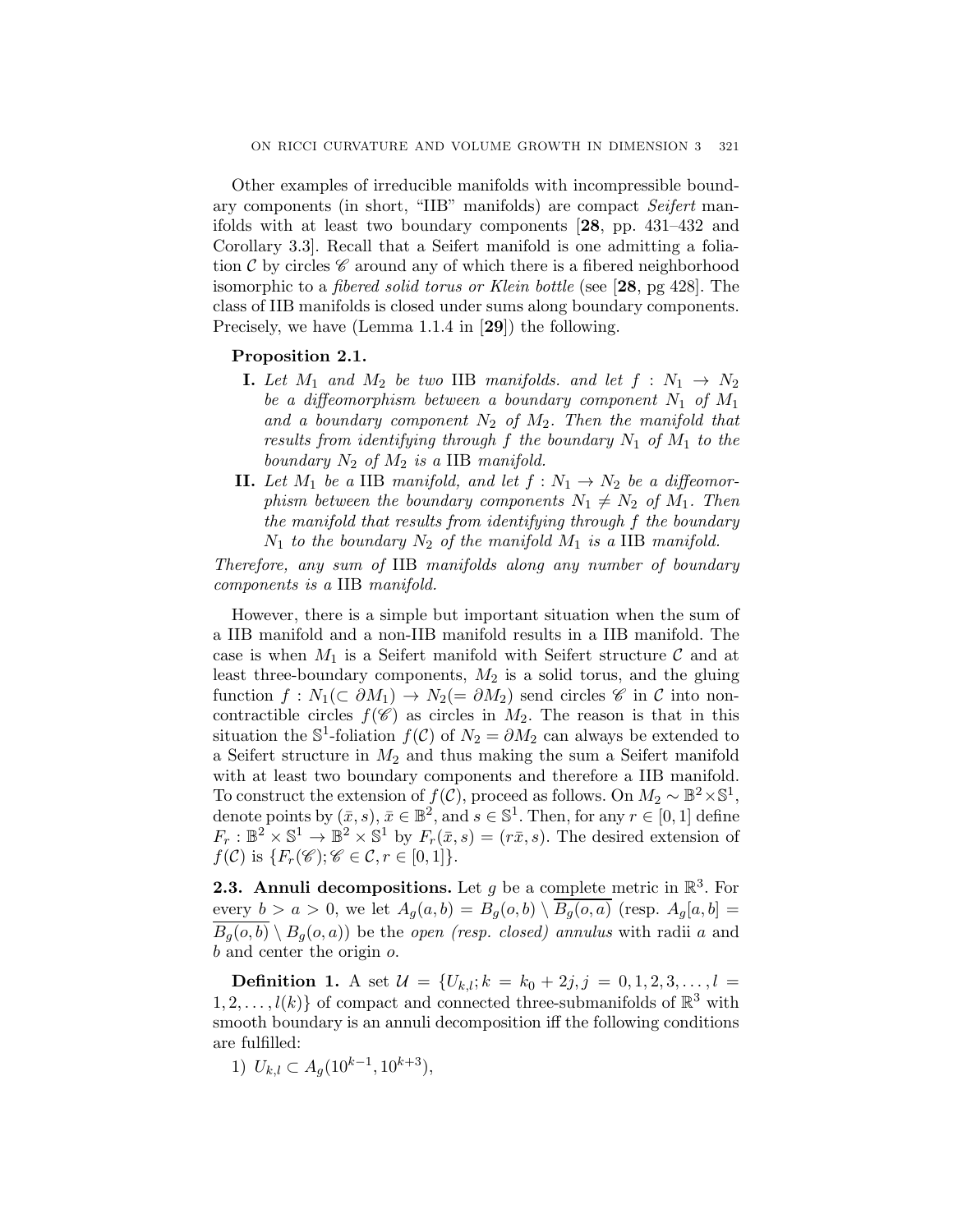

Figure 1. On the left side, the figure schematizes a part of an annuli decomposition. We have indicated only the pieces  $U_{k,1}$  and  $U_{k,2}$  but every region enclosed by thick lines is a piece  $U_{k,l}$ . We have also explicitly indicated the surfaces  $S_i^o$ , however, with a  $T_i^{2o}$ , as this is the notation to be used in Section 3 where the proof of Theorem 1.1 is carried out. On the right side is represented the corresponding part of the tree induced by the order ≪. On both sides we have enclosed in a dash/point line  $(- \cdot - \cdot -)$ the manifold  $M(T_{i+1}^{2o}, T_i^{2o})$ . On the left it can also be seen crossed thick lines. This is to exemplify the construction of the special annuli decomposition in Proposition 2.4 inside Section 2.5 (to be used inside the proof of Theorem 1.1). The cross indicates that such "cuts," as we refer them there, are to be discarded.

- 2)  $U_{k,l} \cap A_g(10^{k-1}, 10^k) \neq \emptyset$ , and  $U_{k,l} \cap A_g(10^{k+1}, 10^{k+2}) \neq \emptyset$ ,
- 3)  $\partial U_{k,l} \subset (A_g(10^{k-1}, 10^k) \cup A_g(10^{k+1}, 10^{k+2})),$
- 4) If  $(k, l) \neq (k', l')$ , then  $U_{k, l}^{\circ}$  and  $U_{k', l'}^{\circ}$  are disjoint, and if  $U_{k, l}$  and  $U_{k',l'}$  intersect, then they do in a set of boundary components (of both,  $U_{k,l}$  and  $U_{k',l'}$ ,
- 5)  $U_{k_0-2} := \mathbb{R}^3 \setminus \left(\bigcup_{\mathcal{I}}$  $U_{k,l}$ ∈U  $(U_{k,l})^{\circ}$  is compact.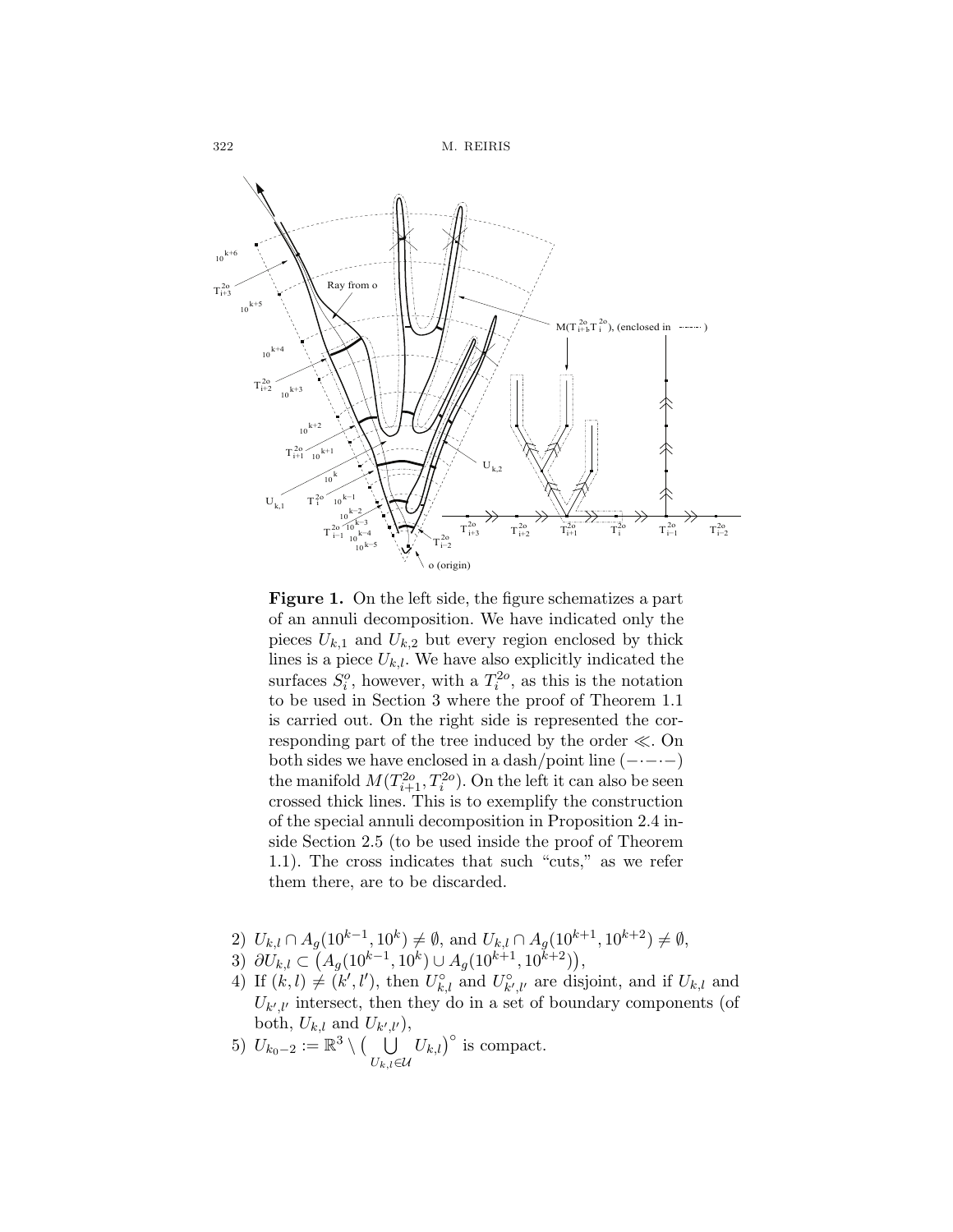Let N be the set of boundary components of the manifolds  $U_{k,l}$  in an annuli decomposition  $U$ . Elements of  $\mathcal N$  are pairwise disjoint compact, orientable, and embedded surfaces. We can order them as follows:  $S \ll$ S' iff  $M(S) \subset M(S')$ . The order is not necessarily a linear order, as there can be two elements not related. However, there is an important subset that is linearly ordered—this is the set  $\mathcal{N}^o = \{S \in \mathcal{N}; o \in M(S)\}\$ (use (4)). Thus  $\mathcal{N}^o = \{S_1^o, S_2^o, S_3^o, \ldots\}$  with  $S_1^o \ll S_2^o \ll S_3^o \ll \ldots$  We will be using this notation (the upper-index  $o$  is from "origin"). We will also write  $M(S_i^o, S_{i'}^o) := M(S_i^o) \setminus M(S_{i'}^o)$ <sup>°</sup> for the region enclosed by  $S_i^o$ and  $S_{i'}^o$ ,  $i>i'$ .

We note that any consecutive  $S_i^o$  and  $S_{i+1}^o$  are necessarily boundary components of a single piece  $U_{k,l} \subset M(S_{i+1}^o, S_i^o)$ . This is seen as follows. Let  $U_{k,l}(S_{i+1}^o)$  be the only piece in  $M(S_{i+1}^o)$  having  $S_{i+1}^o$  as a boundary component, and assume that  $S_i^o$  is not a boundary component of  $U_{k,l}(S_{i+1}^o)$ . Then  $U_{k,l}(S_{i+1}^o)$  is disjoint from  $M(S_i^o)$  (otherwise  $U_{k,l}(S_{k,l}^o) \subset M(S_i^o)$  and therefore  $S_{i+1}^o \ll S_i^o$ , and because  $o \in M(S_i^o)$ we conclude that  $o \notin U_{k,l}(S_{i+1}^o)$ . Now, if a boundary component S of  $U_{k,l}(S_{k,l}^o)$  other than  $S_{i+1}^o$  is in  $\mathcal{N}^o$ , then it must be  $S_i^o \ll S \ll S_{i+1}^o$ , which is impossible. Thus  $o \notin M(S)$  for any boundary component S of  $U_{k,l}(S_{i+1}^o)$  other than  $S_{i+1}^o$ . Hence we can write

$$
M(S_{i+1}^o) = U_{k,l}(S_{i+1}^o) \bigcup \bigg[ \bigcup_{S \in (\{\partial U_{k,l}(S_{i+1}^o)\} \setminus S_{i+1}^o)} M(S) \bigg],
$$

to conclude that  $o \notin M(S_{i+1}^o)$ , which is a contradiction.

A representation of an annuli decomposition can be seen in Figure 1. The figure shows also the tree induced by the order  $\ll$ .

### 2.4. Collapse with bounded diameter and curvature.

2.4.1. The Gromov–Hausdorff distance and a relevant example. The Gromov–Hausdorff distance (GH-distance) [24] between two compact metric spaces  $(X, d_X)$  and  $(Y, d_Y)$  is defined as the infimum of the  $\delta > 0$  such that there exists, on the disjoint union  $X \sqcup Y$ , a metric  $d_{X \sqcup Y}$  extending  $d_X$  and  $d_Y$  such that

(5) 
$$
Y \subset \mathcal{T}_{d_{X \sqcup Y}}(X, \delta)
$$
 and  $X \subset \mathcal{T}_{d_{X \sqcup Y}}(Y, \delta)$ ,

where  $\mathcal{T}_{d_{X\sqcup Y}}(X,\delta)$  and  $\mathcal{T}_{d_{X\sqcup Y}}(Y,\delta)$  are the  $d_{X\sqcup Y}$ -metric neighborhoods of X and Y and radius  $\delta$ , respectively.

We introduce now some terminology to be used during the rest of the article. We will say that a sequence of compact manifolds  $(M_i, g_i)$ metrically collapses to a space  $(X, d)$  if it converges in the GH-topology to  $(X, d)$  and the Hausdorff dimension of X is less than that of  $M_i$ (which we assume is constant). If the GH-distance between  $(M, g)$  and  $(X, d)$  is less than or equal to  $\epsilon$ , then we say that  $(M, g)$  is  $\epsilon$ -close to  $(X, d)$ . If the GH-distance between  $(M, g)$  and a point is less than or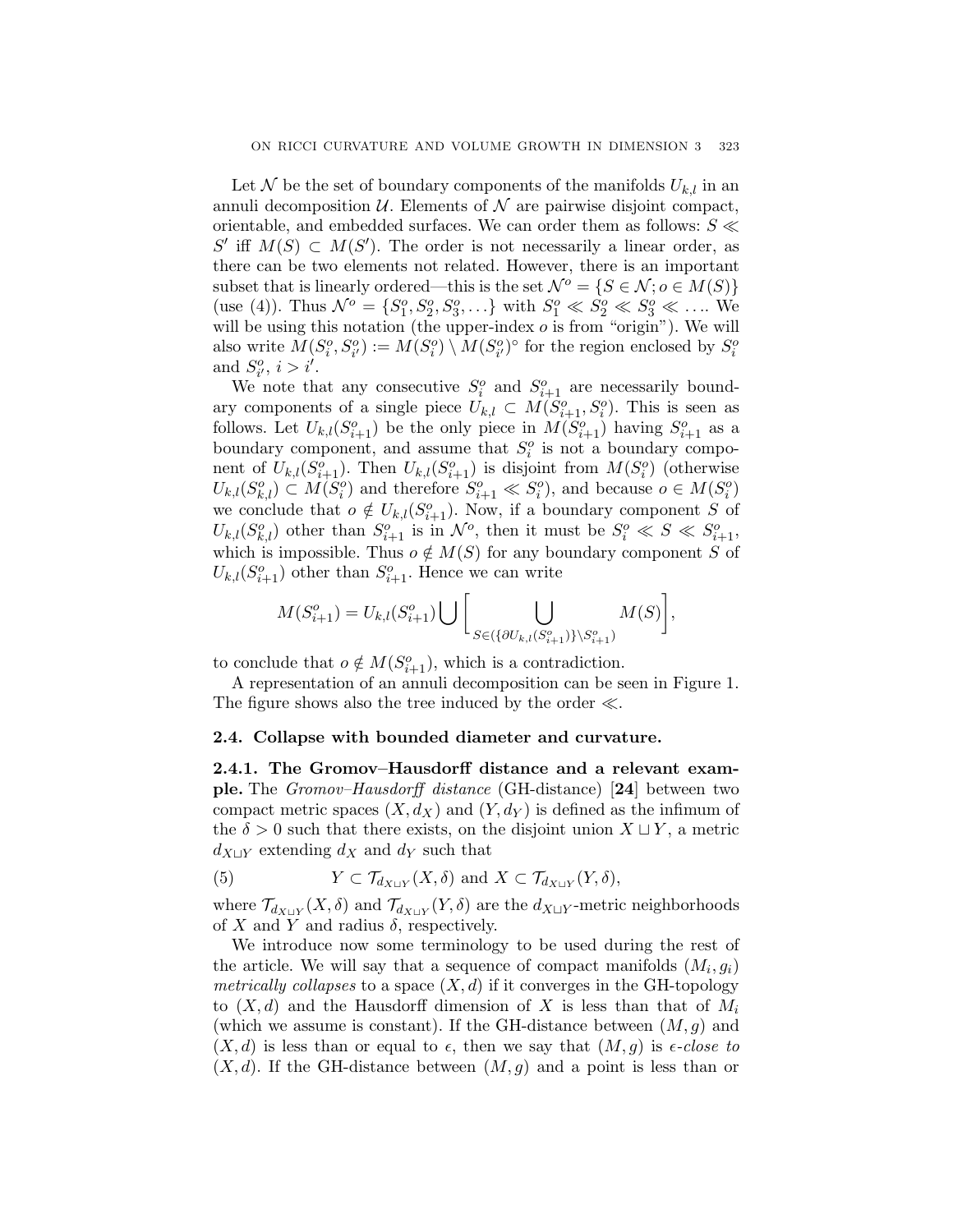equal to  $\epsilon$ , we say that  $(M,g)$  is  $\epsilon$ -collapsed (for the distance of  $(M,g)$ ) to a point, see  $[24]$ ).

We present below an example where we estimate the distance between two metric spaces that will be relevant to us in the proof of the Step C inside the proof of the Proposition 3.1.

Example of a Gromov–Hausdorff distance estimation. Let I be a compact interval in R of length  $|I| \geq 1$ . Let h be a flat metric in  $\mathbb{T}^2$ of diameter Γ. Provide  $X = \mathbb{T}^2 \times I$  with the metric  $d_X$  induced from the Riemannian flat product-metric  $g = dx^2 + h$ . Intuitively, if  $\Gamma$  is small, then  $(X, d_X)$  should be close metrically to the interval I. More precisely, it should be close to the metric space  $(Y, d_Y) = (I, ||)$ , where  $d_Y(x_1, x_2) = |x_1 - x_2|$ . We show now the following upper and lower bounds for the GH-distance between  $(X, d_X)$  and  $(Y, d_Y)$  when  $\Gamma \leq 1$ :

(6) 
$$
\frac{\Gamma}{5} \leq dist_{GH}(X,Y) \leq \frac{\Gamma}{2}.
$$

• The upper bound. Points in  $\mathbb{T}^2$  are denoted by t, points in I by x, and thus points in  $X = \mathbb{T}^2 \times I$  by  $(t, x)$ . Let  $t_0$  be a point in  $\mathbb{T}^2$  such that  $\overline{B_h(t_0, \Gamma/2)} = \mathbb{T}^2$  (such point always exists).  $f \epsilon > 0$  define the distance  $d_{X \sqcup Y}^{\epsilon}$  as equal to  $d_X$  and  $d_Y$  when restricted to X and Y, respectively, and as  $d_{X\sqcup Y}^{\epsilon}((t,x),x') = d_X((t,x),(t_0,x')) + \epsilon$  for the distance between  $(t, x) \in \mathbb{T}^2 \times I$  and  $x' \in I$ . Now (5) holds for  $\delta(\epsilon) = \Gamma/2 + 2\epsilon$  and for any  $\epsilon > 0$ . Therefore,  $dist_{GH}(X, Y) \leq \frac{\Gamma}{2}$ .

• The lower bound. Make  $dist_{GH}(\tilde{X}, Y)$  =  $\Gamma/\mu$  for a  $\mu$  that we will estimate as  $\mu < 5$ . Let  $t_1$  and  $t_2$  be two points in  $\mathbb{T}^2$  such that  $dist_h(t_1, t_2) = \Gamma$ . Let also  $p_1 = (t_1, 0), p_2 = (t_2, 0), p_3 = (t_1, \Gamma), p_4 =$  $(t_2, \Gamma)$ , forming an "square" in X; i.e.,  $d_X(p_1, p_2) = d_X(p_2, p_4) = d_X(p_4, p_3) =$  $d_X(p_3, p_1) = \Gamma$  and  $d_X(p_1, p_4) = d_X(p_2, p_3) = \sqrt{2}\Gamma$ . By the definition of the GH-distance, for every  $\epsilon > 0$  there is  $d_{X \sqcup Y}^{\epsilon}$  extending  $d_X$  and  $d_Y$  and satisfying (5) with  $\delta(\epsilon) = \Gamma/\mu + \epsilon$ . Therefore, there are points  $x_1, x_2, x_3$ , and  $x_4$  in I such that for every  $j = 1, 2, 3, 4$  we have  $d_{X \sqcup Y}^{\epsilon}(p_j, x_j) \leq \frac{\Gamma}{\mu} + \epsilon$ . From this and the triangle inequalities

$$
d_Y(x_j, x_k) \le d_{X \sqcup Y}^{\epsilon}(x_j, p_j) + d_X(p_j, p_k) + d_{X \sqcup Y}^{\epsilon}(p_k, x_k),
$$
  

$$
d_X(p_j, p_k) \le d_{X \sqcup Y}^{\epsilon}(x_j, p_j) + d_Y(x_j, x_k) + d_{X \sqcup Y}^{\epsilon}(p_k, x_k),
$$

we get, when  $(j, k)$  is not  $(1, 4)$  or  $(2, 3)$ ,

(7) 
$$
|x_j - x_k| \le 2\frac{\Gamma}{\mu} + \Gamma + 2\epsilon
$$
, and  $\Gamma \le 2\frac{\Gamma}{\mu} + |x_j - x_k| + 2\epsilon$ ,

while when  $(j, k)$  is  $(1, 4)$  or  $(2, 3)$  we get

(8) 
$$
\sqrt{2}|x_j - x_k| \le 2\frac{\Gamma}{\mu} + \sqrt{2}\Gamma + 2\epsilon
$$
, and  $\sqrt{2}\Gamma \le 2\frac{\Gamma}{\mu} + |x_j - x_k| + 2\epsilon$ .

We will use inequalities (7) and (8) in what follows. Suppose that  $x_1 \leq$  $x_3$  (the case  $x_1 \ge x_3$  is symmetric). Then: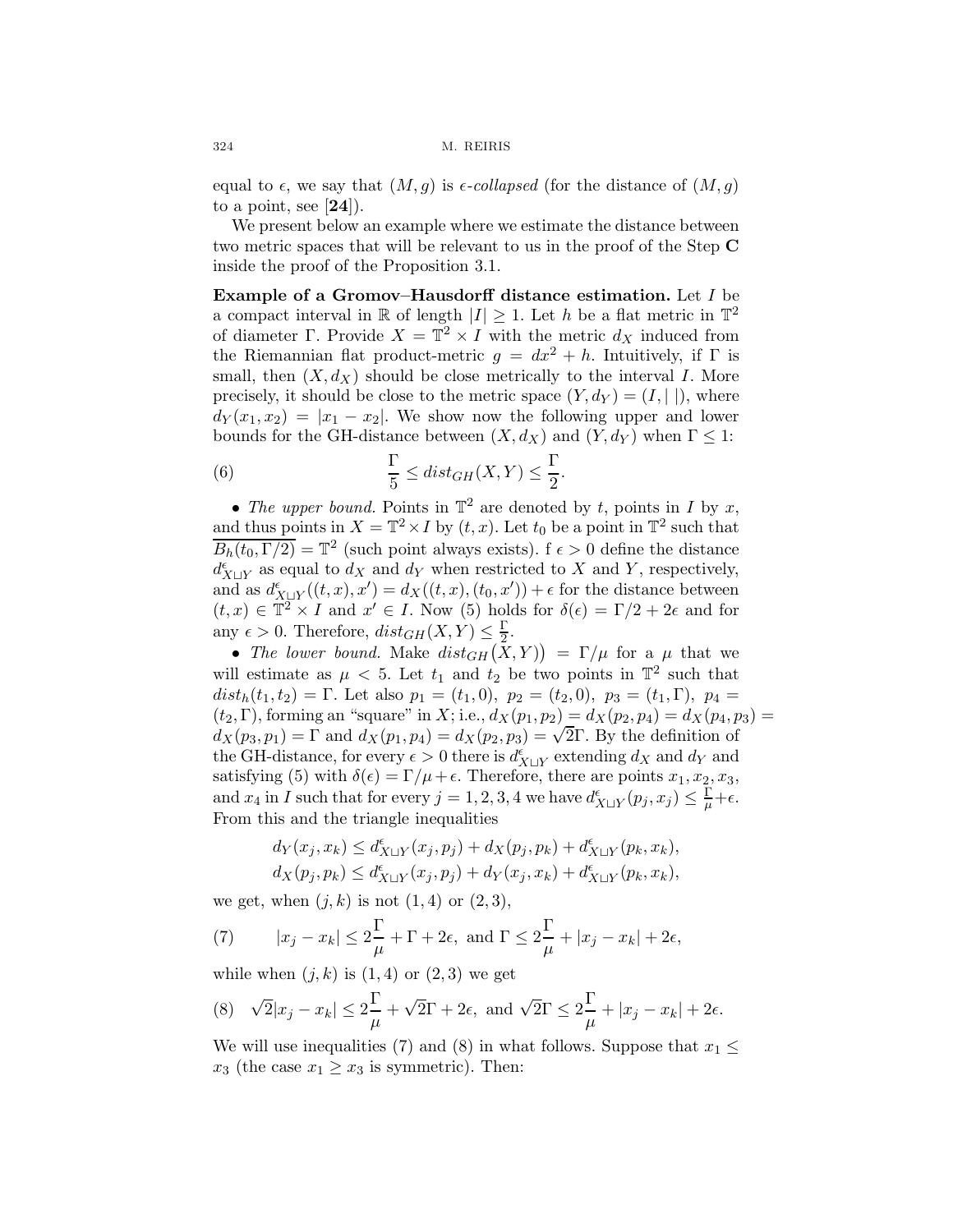

Figure 2. The local models of collapse. From left to right, models: I.a, I.b, II.a, II.b.

• If  $x_4 \leq x_3$  we have  $|x_1 - x_4| = ||x_1 - x_3| - |x_3 - x_4||$ , which using (7) is less than or equal to  $4\Gamma/\mu + 4\epsilon$ , i.e.  $|x_1 - x_4| \leq 4\Gamma/\mu + 4\epsilon$ . On the other hand, from this and (8) we obtain  $\sqrt{2\Gamma} \leq 6\Gamma/\mu + 6\epsilon$ , for every  $\epsilon > 0$  and therefore  $\mu < 5$ .

• If  $x_4 \ge x_3$ , then we have two possibilities (i)  $x_2 \ge x_1$  or (ii)  $x_2 \le x_1$ . (i) is symmetric to the case we have considered before under the change  $x_1 \rightarrow x_3, x_3 \rightarrow x_1$  and  $x_4 \rightarrow x_2$ . We consider then (ii). In this case we have  $|x_2 - x_4| = |x_2 - x_1| + |x_1 - x_3| + |x_3 - x_4|$ , which by (7) is greater than or equal to  $3\Gamma - 6\Gamma/\mu - 6\epsilon$ , i.e.  $|x_2 - x_4| \geq 3\Gamma - 6\Gamma/\mu - 6\epsilon$ . From this and (7), again we obtain  $4\Gamma/\mu \geq \Gamma - 4\epsilon$ , for every  $\epsilon > 0$  and therefore  $\mu < 5$ .

2.4.2. The local models of collapse and examples. Locally there are only five types of models describing the metric limit of boundaryless compact three-manifolds collapsing in volume with curvature and diameter bounds. If  $(X, d)$  is a limit metric space and  $x \in X$ , then either x is the only point of  $X$  or there is a neighborhood of x locally isometric to one of the following four possibilities:

- **I.a** an interval  $I = (-a, a)$ , with  $-a < x = 0 < a$ , provided with the standard metric  $d(x_1, x_2) = |x_1 - x_2|$ ,
- **I.b** an interval  $I = [0, a)$ , with  $x = 0 < a$ , provided with the standard metric  $d(x_1, x_2) = |x_1 - x_2|$ ,
- **II.a** a disc  $D = \mathbb{B}^2(o, a)$ ,  $x = o$ , provided with a metric d induced from a  $C^{1,\beta}$ -Riemannian metric,
- **II.b** a disc  $D = \mathbb{B}^2(o, a)$ ,  $x = o$ , provided with a metric d induced from the quotient of a  $C^{1,\beta}$ -Riemannian metric by the action of  $\mathbb{Z}_q$ ,  $q \geq 1$  by isometries leaving the origin o fixed.

The point  $x = 0$  in case **I.a** and the point  $x = 0$  in case **II.b.** will be here called *singular points* and denoted by  $Sing(X)$ . A manifold locally of the form II.a or II.b will be called a  $C^{1,\beta}$  orbifold.

That I.a, I.b, II.a, and II.b are the only possible models is an important consequence of the Cheeger–Gromov–Fukaya theory of collapse under curvature bounds [10]. We comment on this in what follows. First, the limit space is always of integer dimension and therefore if it not a point it must be of dimension 1 or 2 as stated in Theorem 0.6 (and the paragraph below it) of  $[10, p, 2]$ . That when the dimension is 2 the models are of the forms II.a and II.b is the content of Proposition 11.5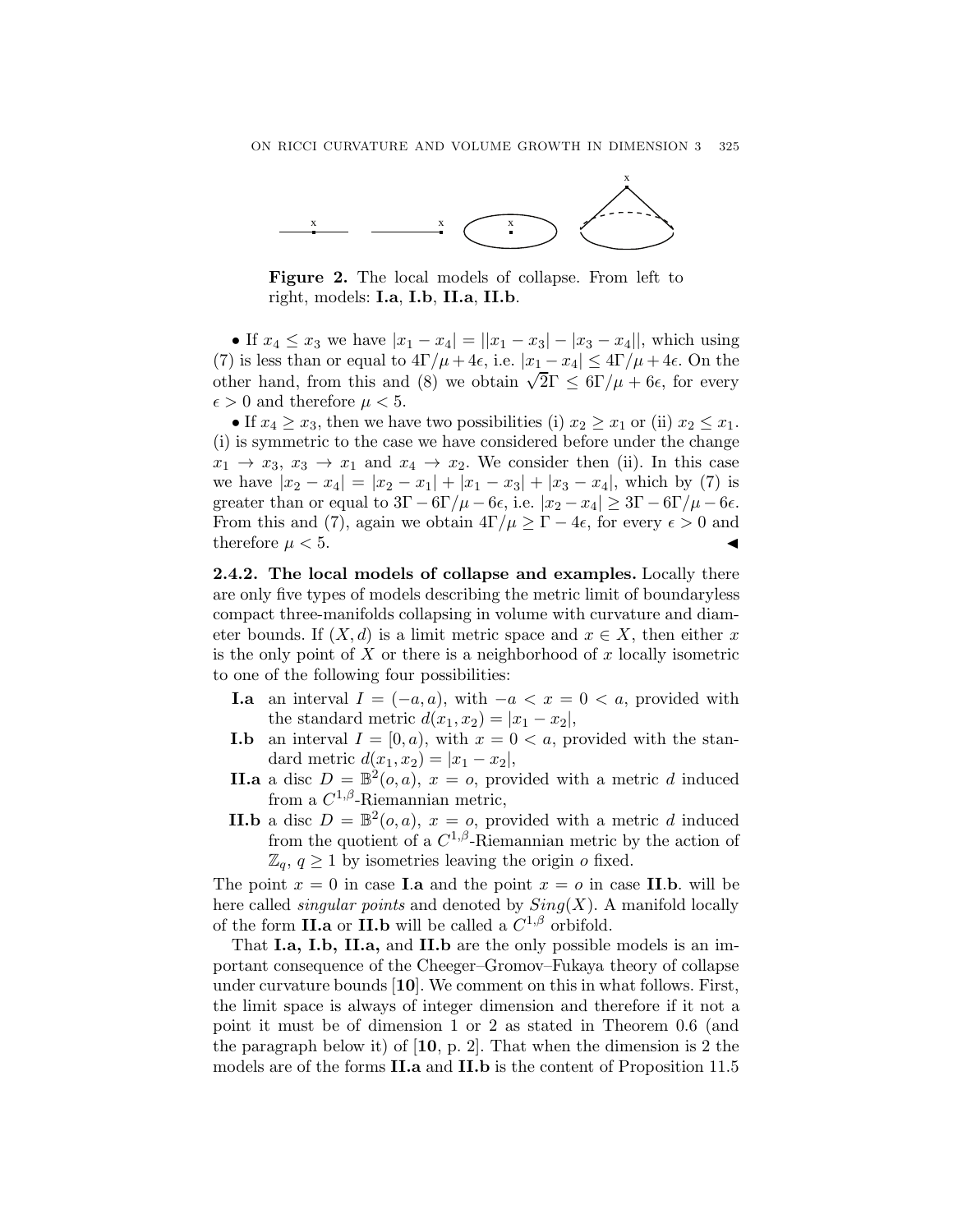of  $[12, p. 186]$  (Proposition 11.5 is a Corollary to Theorem 11.1 [10, p. 184], which is a restatement of Theorem 0.6 in [10]). That when the dimension is 1 the models are of the forms **I.a** and **I.b** follows from Theorem 0.5 of [10, p.2] after Definition 0.4. Indeed by Theorem 0.5 and Definition 0.4 there is a neighborhood of x homeomorphic to the quotient of  $\mathbb{B}^m$  (with  $x = o$  and for some m) by the action of a Lie subgroup of  $O(3)$ . Thus, if the Hausdorff dimension is 1, then the space must be of the type  $I.a$  or  $I.b$ , as these are the only possible quotients of dimension 1. Note that it is excluded for the instance of the union of three or more segments in a point (if we remove  $x = o$  from the quotient the space must be still connected).

Below we are going to give four examples showing how each of the four cases above can be realized. They are illustrative and do not play any other role in the article. For this reason, the presentation is rather synthetic. The examples give sequences of Riemannian manifolds  $(M_n, g_n)$ converging to a  $(X, d)$  as in **I.a, I.b, II.a,** and **II.b** (in this order). We define first the sequence  $(M_n, g_n)$  and give what is going to be the limit space  $(X, d)$ . After the definitions for every one of the cases **I.a**, I.b, II.a, and II.b are made, we list the geometric properties of the convergence process applying to each. The justifications are just computational and, because they play no role in the article, are left to the reader. Finally, let us mention that the examples show essentially all that can occur locally in volume collapse with curvature and diameter bounds besides collapse to a point (see Lemma 2.1).

We will use the following notation. The rotational group of  $\mathbb{R}^2 \sim \mathbb{C}$ will be denoted by R. Obviously,  $\mathbb{U}(1) \sim \mathcal{R}$  under the homomorphism  $u \in \mathbb{U}(1) \to R(u) \in \mathcal{R}$ , with  $R(u)z = uz$  for any  $z \in \mathbb{C}$ . Also, for any natural number q let  $\mathcal{R}^q$  ∼  $\mathbb{Z}_q$  be the subgroup of rotations generated by  $R(e^{2\pi i/q})$ . Finally, the group of rotations on the first factor  $\mathbb{R}^2$  in  $\mathbb{R}^2 \times \mathbb{R}^2$  will be denoted by  $\mathcal{R}_1$ , and the group of rotations on the second factor will be denoted by  $\mathcal{R}_2$ . Note that the set  $\mathbb{B}^2 \times \mathbb{S}^1 \subset \mathbb{R}^2 \times \mathbb{R}^2$ and the set  $\mathbb{T}^2 \subset \mathbb{R}^2 \times \mathbb{R}^2$  are invariant under  $\mathcal{R}_1 \times \mathcal{R}_2$ . In particular,  $\mathbb{T}^2 \times \mathbb{I} \subset \mathbb{R}^2 \times \mathbb{R}^2 \times \mathbb{R}$  is invariant under  $\mathcal{R}_1 \times \mathcal{R}_2$ .

## Example I.a.

•  $(M_n, g_n)$ —Let  $\tilde{M} = \mathbb{T}^2 \times \mathbb{I}$  and provided with a smooth and  $\mathcal{R}_1 \times$  $\mathcal{R}_2$ -invariant Riemannian metric  $\tilde{g}$ . Let  $G_n \sim \mathbb{Z}_n \times \mathbb{Z}_n$  be the group generated by the rotations  $\mathcal{R}_1(e^{2\pi i/n})$ ,  $\mathcal{R}_2(e^{2\pi i/n})$ . Let  $M_n = \tilde{M}/\tilde{G}_n$  be the quotient of  $\tilde{M}$  by  $G_n$ ,  $\pi_n : \tilde{M} \to M_n$  the covering map, and  $g_n$  the projected metric on  $M_n$ , namely,  $\pi_n^*(g_n) = \tilde{g}$ .

•  $(X, d)$ —Let  $X = \mathbb{T}^2 \times \mathbb{I}/(\mathcal{R}_1 \times \mathcal{R}_2)$  with the induced quotient metric d, and let  $f_n: M_n \to X$  be the projection.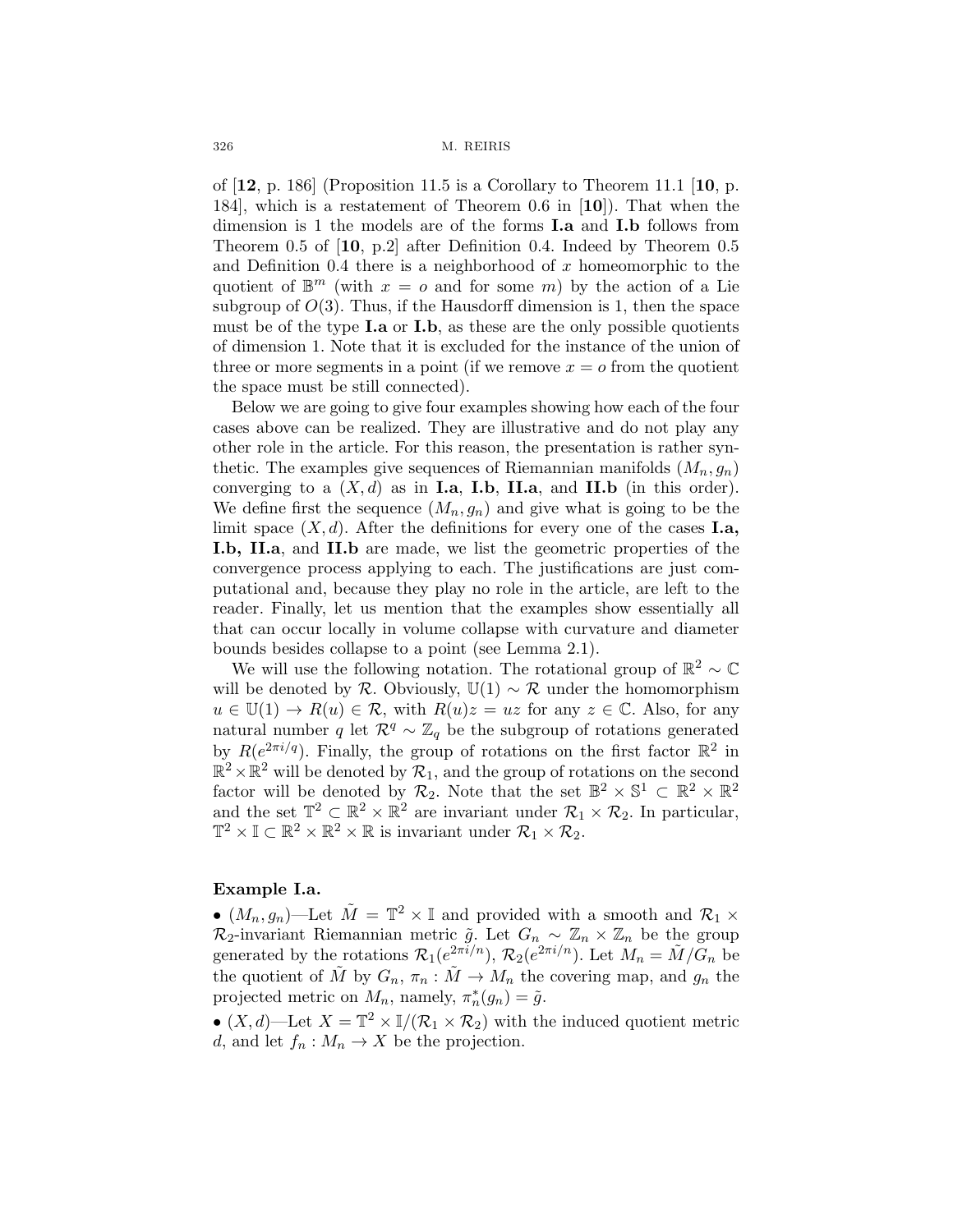## Example I.b.

•  $(M_n, g_n)$ —Let  $\tilde{M} = \mathbb{B}^2 \times \mathbb{S}^1$  and provided with a smooth and  $\mathcal{R}_1 \times \mathcal{R}_2$ invariant Riemannian metric  $\tilde{g}$ . Let  $G_n \sim \mathbb{Z}_{n^2}$  be the group generated by the rotations  $\mathcal{R}_1(e^{2\pi i/n}) \times \mathcal{R}_2(e^{2\pi i/n^2})$ . Let  $M_n = \tilde{M}/G_n$  be the quotient of M by  $G_n$ ,  $\pi_n : M \to M_n$  the covering map, and  $g_n$  the projected metric on  $M_n$ , namely,  $\pi_n^*(g_n) = \tilde{g}$ .

•  $(X, d)$ —Let  $X = \mathbb{B}^2/(\mathcal{R}_1 \times \mathcal{R}_2)$  with the induced quotient metric d, and let  $f_n: M_n \to X$  be the projection.

# Example II.a.

•  $(M_n, g_n)$ —Let  $\tilde{M} = \mathbb{B}^2 \times \mathbb{S}^1$  and provided with a smooth and  $\mathcal{R}_2$ invariant Riemannian metric  $\tilde{g}$ . Let  $G_n \sim \mathbb{Z}_n$  be the subgroup of  $\mathcal{R}_2$ generated by the rotations  $\mathcal{R}_2(e^{2\pi i/n})$ . Let  $M_n = \tilde{M}/G_n$  be the quotient of M by  $G_n$ ,  $\pi_n : M \to M_n$  the covering map, and  $g_n$  the projected metric on  $M_n$ , namely,  $\pi_n^*(g_n) = \tilde{g}$ .

•  $(X, d)$ —Let  $X = \mathbb{B}^2$ , with the induced quotient metric d. Let  $f_n$ :  $M_n \to X$  be the projection.

# Example II.b.

•  $(M_n, g_n)$ —Let  $\tilde{M} = \mathbb{B}^2 \times \mathbb{S}^1$  provided with a smooth and  $\mathcal{R}_1 \times \mathcal{R}_2$ invariant Riemannian metric  $\tilde{g}$ . Let  $0 < p < q$  be two relatively prime natural numbers, and let  $G_n \sim \mathbb{Z}_{qn}$  be the subgroup of  $\mathcal{R}_1 \times \mathcal{R}_2$  generated by the rotations  $\mathcal{R}_1(e^{2\pi pi/q}) \times \mathcal{R}_2(e^{2\pi i/qn})$ . Let  $M_n = \tilde{M}/G_n$  be the quotient of  $\tilde{M}$  by  $G_n$ ,  $\pi_n : \tilde{M} \to M_n$  the covering map, and  $g_n$  the projected metric on  $M_n$ , namely,  $\pi_n^*(g_n) = \tilde{g}$ .

•  $(X, d)$ —Let  $X = \mathbb{B}^2/\mathcal{R}^q$ , with the induced quotient metric d. Let  $f_n: M_n \to X$  be the projection.

With these definitions for the examples **I.a, I.b, II.a**, and **II.b**, it is straightforward to check that:

- 1)  $Sing(X) = \emptyset$  in cases **I.a, II.a** and  $Sing(X) = \{o\}$  in cases **I.b** and II.b.
- 2) In every example, the sequence  $(M_n, g_n)$  converges in the GHtopology to  $(X, d)$ . The group  $G_n$  of Deck transformations on  $\tilde{M}$ converges to  $G = \mathcal{R}_1 \times \mathcal{R}_2 \sim \mathbb{T}^2$  in cases **I.a** and **I.b**, to  $G = \mathcal{R}_2 \sim$  $\mathbb{S}^1$  in case II.a, and to  $G := \mathcal{R}_1^q \times \mathcal{R}_2 \sim \mathbb{Z}_q \times \mathbb{S}^{\langle 1 \rangle}$  in case II.b. Moreover,  $X = M/G$ . Let  $\pi : M \to X$  be the projection. Then  $Centr_G(\pi^{-1}(Sing(X))) = \mathcal{R}_1^q$ , where  $Centr$  is the centralizer.
- 3) In every example,  $f_n : M_n \to X$  is a fibration and  $length_{g_n}(f_n^{-1}(x))$  $\to 0$ . Moreover,  $f_n : M_n \setminus f_n^{-1}(Sing(X)) \to X \setminus Sing(X)$  is a  $\mathbb{T}^2$ fiber bundle in cases **I.a** and **I.b** and a  $\mathbb{S}^1$ -fiber bundle in cases **II.a** and **II.b**.  $Centr(Sing(X))$  acts freely on  $f_n^{-1}(x)$  for any  $x \in$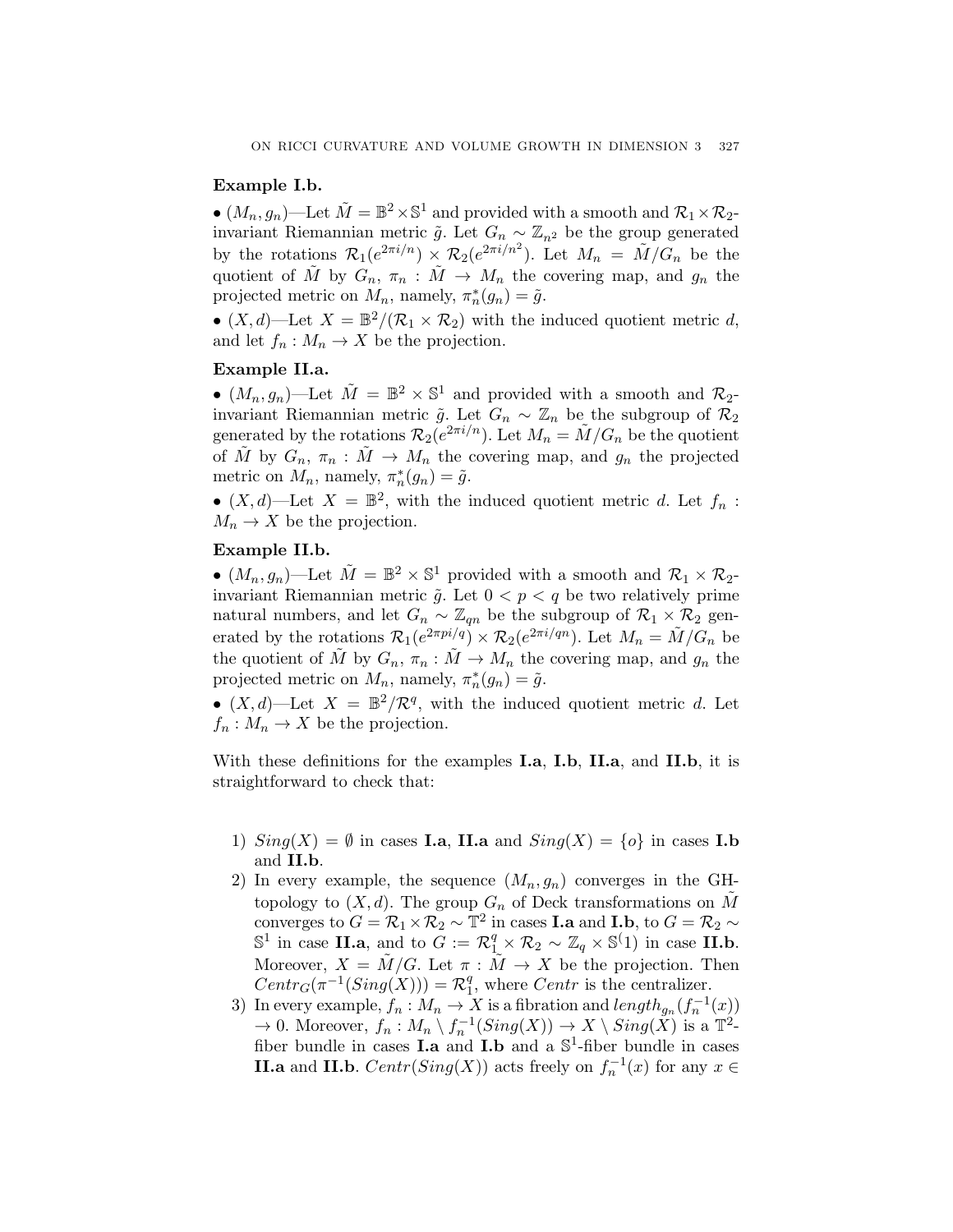$$
X \setminus Sing(X) \text{ and } f_n^{-1}(Sing(X)) \sim f_n^{-1}(x) / Centr(\pi^{-1}(Sing(X))).
$$

2.4.3. Volume collapse of three-manifolds with boundary and with curvature and diameter bounds—an statement. We discuss now briefly what we will mean by *three-manifolds with non-necessarily* smooth boundary. The reader should keep in mind that the notion is just for the purpose of working later with some necessary generality, with no intention whatsoever in developing a new concept, which, as a matter of fact, would be here purposeless. Let  $M$  be a compact set on an open manifold  $P$ . Then we say that  $M$  is a *compact manifold with* non-necessarily smooth boundary (in short, manifold with NNSB) if M is equal to the closure (in  $P$ ) of its interior (in  $P$ ). In this sense, the boundary  $\partial M$  of M is defined as M minus the topological interior of M (in P), and the manifold's interior  $M^\circ := M \setminus \partial M$  therefore coincides with the topological interior (in  $P$ ). Note that we do not assume that  $M^{\circ}$  is connected. A subset of M is a submanifold with NNSB if it is a manifold with NNSB as a subset of P. Of course any compact manifold with smooth boundary is a manifold with NNSB. If P carries a Riemannian metric g, then we say that  $(M,g)$  is a Riemannian manifold with NNSB. In this case, the Riemannian metric  $g$  induces a metric  $d = d_g^M$  in every connected component of  $M^{\circ}$ . For the discussion below, we do not need to extend d to a metric on  $M^\circ$ . The distance from a point  $p \in M^{\circ}$  to  $\partial M$  can be defined in several equivalent and natural ways—for instance,  $d(p, \partial M)$  as the supremum of the radius of the geodesic balls of center p, lying entirely in  $M^\circ$ . Then  $d(p, \partial M)$ is realized by the q-length of a geodesic starting at  $p$  and ending at  $\partial M$  and whose interior lies in  $M^\circ$ . Define the tubular neighborhoods  $\mathcal{T}_d(\partial M, \epsilon) := \partial M \cup \{p \in M^\circ, d(p, \partial M) < \epsilon\}.$ 

**Definition 2.** Let  $\mathfrak{N}_0 : \mathbb{R}^+ \times \mathbb{R}^+ \to \mathbb{R}^+$  be a non-necessarily continuous function. Then define  $\mathcal{M}(\mathfrak{N}_0)$  as the set of compact Riemannian manifolds with NNSB  $(M, g)$ , such that for any  $1 > \epsilon_0 > 2\epsilon_1 > 0$ , the minimum number of geodesic balls of radius  $\epsilon_1$  covering  $M \setminus \mathcal{T}_d(\partial M, \epsilon_0)$ is bounded above by  $\mathfrak{N}_0(\epsilon_0, \epsilon_1)$ .

**Remark 2.1.** The values of  $\mathfrak{N}_0$  outside the set  $\{(\epsilon_0, \epsilon_1), 1 > \epsilon_0 > \epsilon_0\}$  $2\epsilon_1 > 0$ } are of no relevance.

We would like to comment briefly about the reason for this definition. Recall that given  $\Lambda_0 > 0$ ,  $D_0 > 0$  there is  $\mathfrak{N}_0 : \mathbb{R}^+ \to \mathbb{R}^+$ , depending on them, such that for any compact boundaryless Riemannian threemanifold with  $|Ric| \leq \Lambda_0$ ,  $diam_g(M) \leq D_0$  the minimum number of balls of radius  $\epsilon$  covering M is bounded above by  $\mathfrak{N}_0(\epsilon)$  (this is due to Gromov; see [24, p. 281]). Moreover, the existence of such  $\mathfrak{N}_0$  is equivalent to the precompactness of the family of compact and boundaryless Riemannian three-manifolds with  $|Ric| \leq \Lambda_0$  and  $diam_q(M) \leq D_0$ ,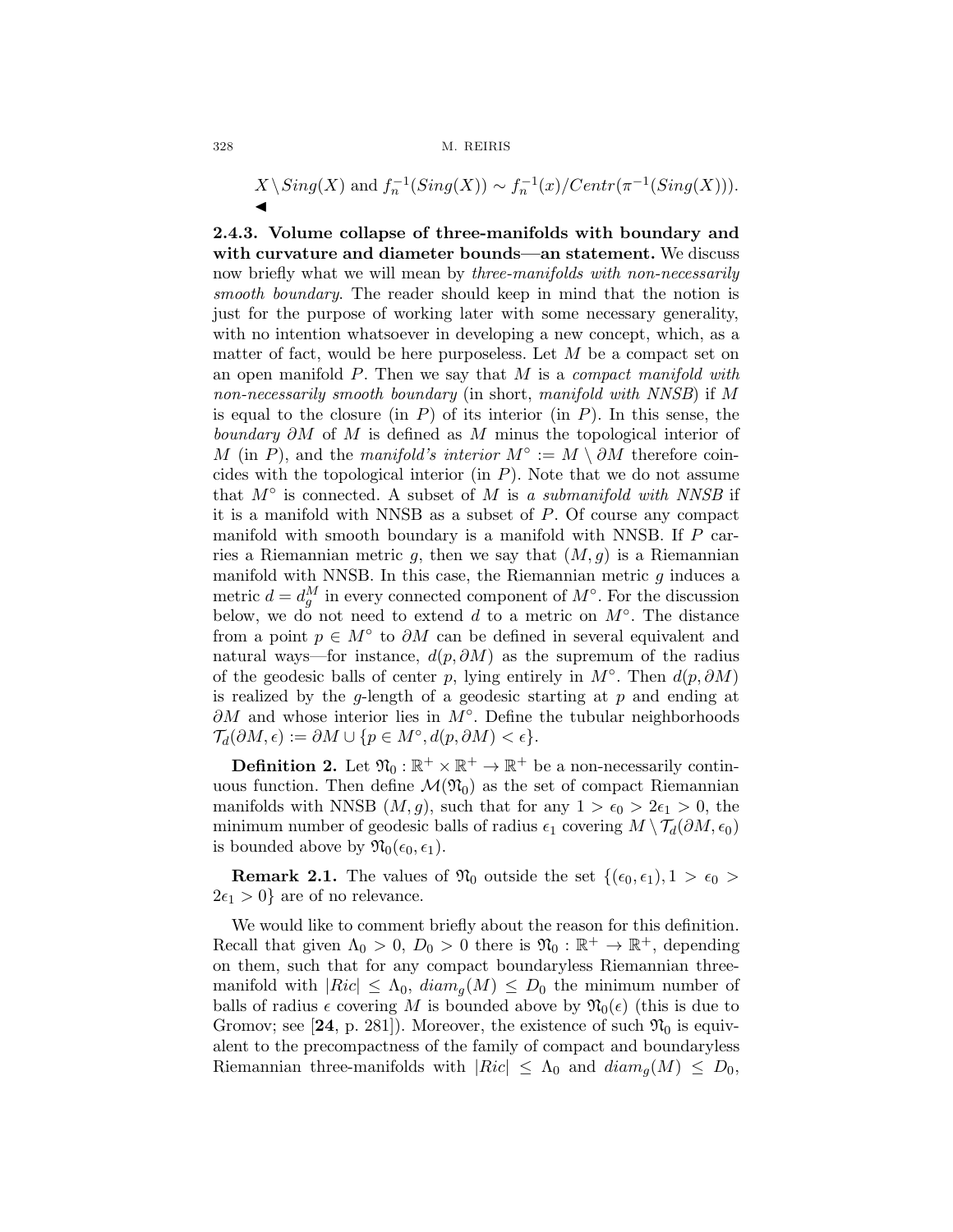as a set inside the family of compact metric spaces provided with the GH-topology ([24, p. 280]). However, in the family of compact manifolds with NNSB, and even those with smooth boundary, and with  $|Ric| \leq \Lambda_0$  and  $diam_q(M) \leq D_0$ , one cannot guarantee the existence of  $\mathfrak{N}_0 : \mathbb{R}^+ \to \mathbb{R}^+$  nor the precompactness of such family. Consider, for instance, the following example. For any  $n \geq 2$ , let  $V_n = [1/n, 1] \times \mathbb{S}^1$  be endowed with the flat metric  $dx^2 + n^2x^2d\varphi^2$ , where  $\varphi$  is the coordinate in the  $\mathbb{S}^1$  factor (and recall that  $\mathbb{S}^1$  has total length  $2\pi$ ). For any n, the diameter of  $V_n$  is less than or equal to  $2\pi + 2$ . On  $M_n = V_n \times \mathbb{S}^1$ consider the flat product metric  $g_n = dx^2 + n^2x^2d\varphi^2 + (1/n)^2d\theta^2$ , where  $\theta$  is the coordinate in the  $\mathbb{S}^1$  factor defining  $M_n$ . Also, for any  $n, diam_{g_n}(M_n, g_n) \leq 2\pi + 2 + 1/n < 10$ . Despite of this and despite that the manifolds  $(M_n, g_n)$  are flat, they do not collapse to a compact metric space (as  $n \to \infty$ ). Even more, we have that for any  $1/2 > \epsilon > 0$ no pointed sequence  $(\Omega_n, g_n, p_n)$  of compact connected regions of  $M_n$ with smooth boundary  $\partial\Omega_n$ ,  $\partial\Omega_n \subset \mathcal{T}_{d_{gn}^{M_n}}(\partial M_n, \epsilon)$  collapses to a compact metric space. This occurs even when  $d_{q_n}^{M_n}(p_n, \partial \Omega_n) \geq 1/4$  (for instance).

But any family  $\mathcal{M}(\mathfrak{N}_0)$  satisfies the following kind of precompactness.

**Proposition 2.2.** Let  $(M_i, g_i)$  be a sequence in a family  $\mathcal{M}(\mathfrak{N}_0)$ , and on every connected component of  $M_i^{\circ}$  let  $d_i = d_{g_i}^{M_i}$ . Then for every  $1 > \epsilon_0 > 0$  we have the following:

- 1. There are at most  $\mathfrak{N}_0(\epsilon_0, \epsilon_0/3)$  connected components  $\check{M}_i^{\circ}$  of  $M_i^{\circ}$ intersecting  $M_i \setminus \mathcal{T}_{d_i}(\partial M_i, \epsilon_0)$ .
- 2. For every sequence  $\check{M}_i^{\circ}$  of connected components of  $M_i^{\circ}$  intersecting  $M_i \setminus \mathcal{T}_{d_i}(\partial M_i, \epsilon_0)$ , there is a subsequence (index again by "i") such that  $(M_i^{\circ} \setminus \mathcal{T}_{d_i}(\partial M_i, \epsilon_0), d_i)$  converges in the GH-topology to a compact metric space  $(X, d)$ .

**Remark 2.2.** Note that distances in  $\check{M}_i^{\circ} \setminus \mathcal{T}_{d_i}(\partial M_i, \epsilon)$ , which can be a connected set or not, are with respect to  $d_i = d_{a_i}^{M_i}$ .

**Proof.** Item 1. By definition,  $\mathfrak{N}_0(\epsilon_0, \epsilon_0/3)$  bounds from above the minimum number of balls of radius  $\epsilon_0/3$  covering  $M_i \setminus \mathcal{T}_{d_i}(\partial M_i, \epsilon_0)$ . But given one such cover there must be at least one ball for every connected component  $\check{M}_i^{\circ}$  intersecting  $M_i \setminus \mathcal{T}_{d_i}(\partial M_i, \epsilon_0)$ . Item 2. From Definition 2, the function  $\mathfrak{N}_0(\epsilon_0, \epsilon_1)$  as a function of  $\epsilon_1$  and with  $\epsilon_0$  fixed as in the hypothesis bounds from above the minimum number of  $d_i$ -balls of radius  $\epsilon_1$  covering  $\widetilde{M}_i^{\circ} \setminus \mathcal{T}_{d_i}(\partial M_i, \epsilon_0)$ . The proposition follows from Lemma 1.9 in  $[24, p. 280]$ . q.e.d.

In the example below, we describe a nontrivial family of manifolds with boundary that are of great interest to us and lie in a class  $\mathcal{M}(\mathfrak{N}_0)$ .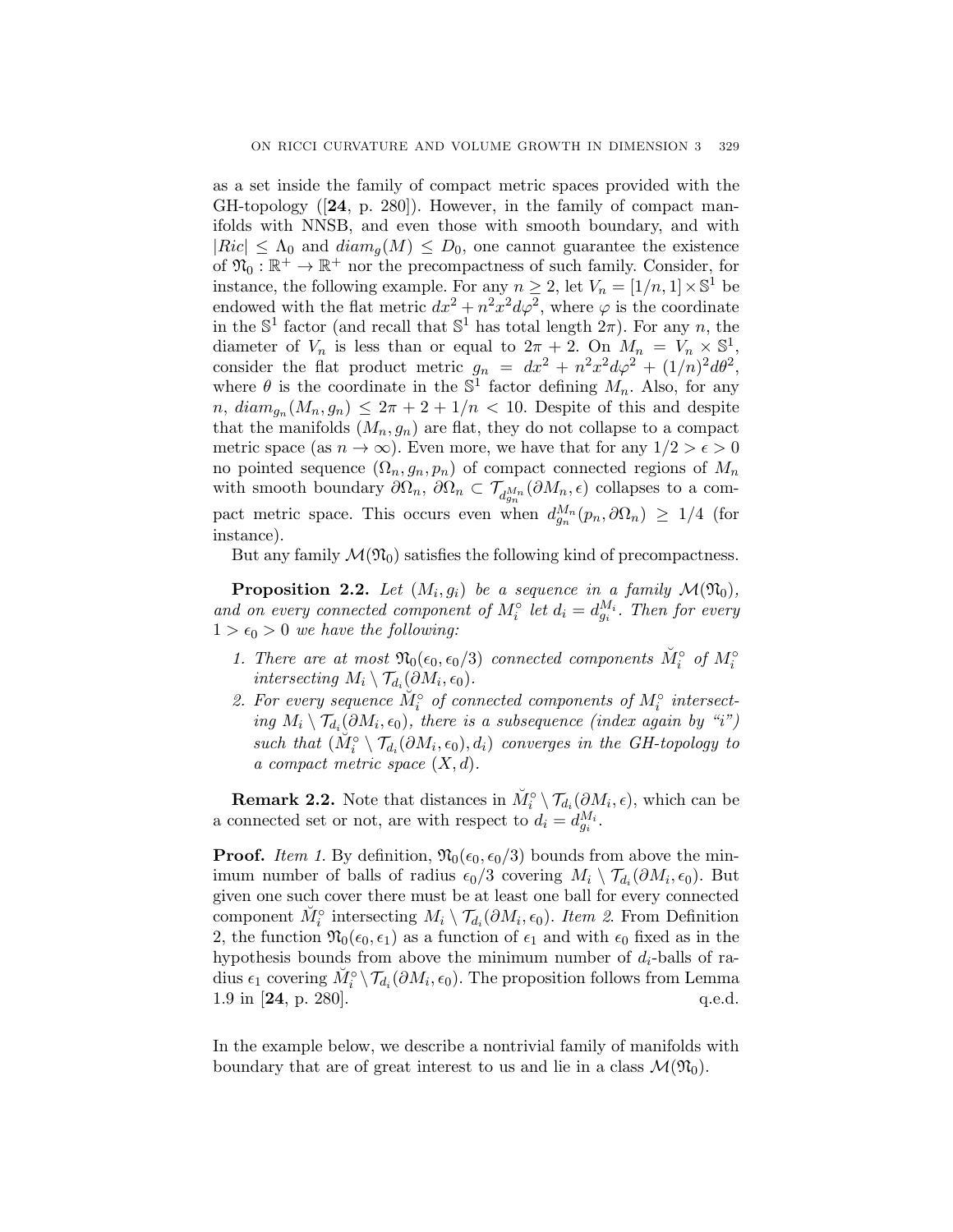**Example I.** Let g be a fixed complete Riemannian metric in  $\mathbb{R}^3$ . Suppose that  $Ric_q \geq 0$  outside  $B_q(o, r_0)$  and that  $|Ric_q| \leq \Lambda_0/r^2$ . Suppose, too, that  $0 < c_0 < c_1$  are given and fixed. We claim that there are  $\mathfrak{N}_0$ and  $r_1$ , both depending only on  $\Lambda_0$ ,  $r_0$ ,  $c_0$ ,  $c_1$ , such that for any  $\bar{r} \geq r_1$ , the Riemannian annuli (with NNSB)  $(M_{\bar{r}}, g_{\bar{r}})$ ,

$$
M_{\bar{r}} := A_g[c_0\bar{r}, c_1\bar{r}] = \overline{B_{g_{\bar{r}}}(o, c_1)} \setminus B_{g_{\bar{r}}}(o, c_0), \quad g_{\bar{r}} := \frac{1}{\bar{r}^2}g,
$$

lie in  $\mathcal{M}(\mathfrak{N}_0)$ . We prove the claim in the following.

(a) From Z-d Liu's ball-covering property, more precisely, Remark 2 in [18, pg. 215]; take there  $S = A_q[c_0\bar{r}, c_1\bar{r}]$ ,  $C_0 = c_1/c_0$ , and  $\mu = c_0/3$ , we know that there are  $r_1$  and  $n_0$ , both depending only on  $c_0$ ,  $c_1$ ,  $r_0$ ,  $\Lambda_0$ , such that for any  $\bar{r} > r_1$ ,  $n_0$  bounds from above the minimum number of  $g_{\bar{r}}$ -balls (inside  $\mathbb{R}^3$ ) with centers in  $M_{\bar{r}}$ , of radii  $c_0/8$ , and covering  $M_{\bar{r}}$ .

(b) Assume from now on and without loss of generality that  $r_1 \geq$  $2r_0/c_0$ , and let  $\bar{r} > r_1$ . In this situation, a standard argument due to Gromov [13] using the volume comparison shows that, for any  $\epsilon_1$  <  $c_0/16$  and for any  $g_{\bar{r}}$ -ball with center in  $M_{\bar{r}}$  and of  $g_{\bar{r}}$ -radius  $c_0/8$ , the minimum number of  $g_{\bar{r}}$ -balls of  $g_{\bar{r}}$ -radii  $\epsilon_1$  covering it is bounded above by  $8c_0^3/\epsilon_1^3$ .<sup>2</sup>

From (a) and (b), we deduce that for any  $\epsilon_1 < c_0/16$  and  $\bar{r} > r_1$ the minimum number of  $q_{\bar{r}}$ -balls of  $q_{\bar{r}}$ -radii  $\epsilon_1$  covering  $M_{\bar{r}}$  is bounded by  $8n_0c_0^3/\epsilon_1^3$ . Now let  $\epsilon_0$  and  $\epsilon_1$  with  $2\epsilon_1 < \epsilon_0 < 1$  and  $\epsilon_1 < c_0/16$ . Then as  $(M_{\bar{r}} \setminus \mathcal{T}_{d_{\bar{r}}}(\partial M_{\bar{r}}, \epsilon_0)) \subset M_{\bar{r}}$  (here  $d_{\bar{r}} = d_{g_r}^{M_{\bar{r}}},$  it follows that the minimum number of  $g_{\bar{r}}$ -balls of  $g_{\bar{r}}$ -radii  $\epsilon_1$  covering  $M_{\bar{r}} \setminus \mathcal{T}_{d_{\bar{r}}}(\partial M_{\bar{r}}, \epsilon_0)$  is bounded by  $8n_0c_0^3/\epsilon_1^3$ . This shows the following. If  $\bar{r}>r_1$ , then  $(M_{\bar{r}}, g_{\bar{r}})$ belongs to  $\mathcal{M}(\mathfrak{N}_0)$ , where, for  $1 > \epsilon_0 > 2\epsilon_1 > 0$  (cf. Remark 2.1),  $\mathfrak{N}_0(\epsilon_0, \epsilon_1)$  is defined as  $\mathfrak{N}_0(\epsilon_0, \epsilon_1) = 8n_0c_0^3/\epsilon_1^3$  if  $\epsilon_1 < \min\{1/2, c_0/8\}$  and as  $\mathfrak{N}_0(\epsilon_0, \epsilon_1) = \mathfrak{N}_0(\epsilon_0, c_0/8) = 8^4 n_0$  if  $\epsilon_1 \in [\min\{1/2, c_0/8\}, 1/2)$ .

**Example II.** For any  $D_0$ ,  $\Lambda_0$ , and  $\delta_0$ , there is  $\mathfrak{N}_0(D_0,\Lambda_0,\delta_0)$  such that for any  $(M,g)$  Riemannian-manifold, with  $|Ric_g| \leq \Lambda_0$ , and connected

<sup>&</sup>lt;sup>2</sup>This is seen as follows. Let  $B(p, b)$  be a ball inside a manifold with  $Ric \geq 0$ . Let  $n_a$  be the maximum number of disjoint balls of radii  $a/3$  with centers in  $B(o, p)$ . Let  $\{B(q_i, a/3), i = 1, \ldots, n_a\}$  be a set of disjoint balls with centers in  $B(p, b)$ . Then  ${B(q_i, a), i = 1, ..., n_a}$  covers  $B(p, b)$ , and thus  $n_a$  bounds the minimum number of balls with centers in  $B(p, b)$  and of radii a necessary to cover  $B(p, b)$ . By the volume comparison, we have  $Vol(B(q_i, a/3)) \geq (a/6(b+a))^3 Vol(B(q_i, 2(b+a)))$  for all i. Also for all i, we have  $B(q_i, a/3) \subset B(p, b + a)$  and  $B(p, b + a) \subset B(q_i, 2(b + a))$ . Therefore,  $Vol(B(p, b+a)) \geq \sum Vol(B(q_i, a)) \geq n_a(a/6(b+a))^3 Vol(B(p, b+a))$  and thus  $n_a \leq (6(b+a)/a)^3$ . Now in our situation we have  $p \in M_{\bar{r}}$ , with  $\bar{r} > r_1 \geq 2r_0/c_0$ . From the discussion earlier we deduce that the minimum number of balls of  $g_{\bar{r}}$  radii  $\epsilon_1 \leq c_0/16$  covering  $B_{g_{\overline{r}}}(p, c_0/8)$  is less than or equal to  $(6(c_0/8 + \epsilon_1)/\epsilon_1)^3 \leq 8c_0^3/\epsilon_1^3$ . The condition  $r_1 \geq 2r_0/c_0$  is used to make sure that the construction is inside a region with  $Ric \geq 0$ .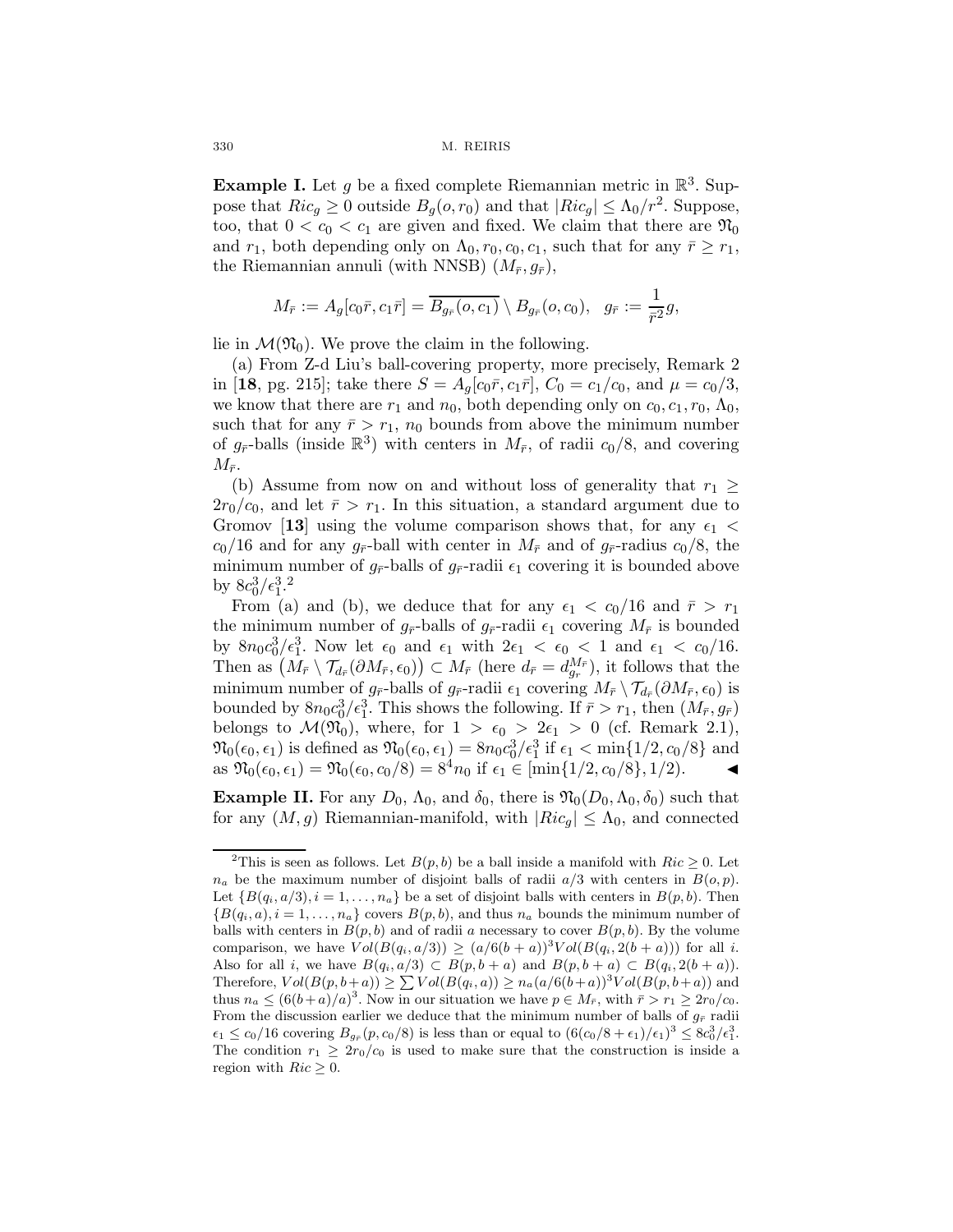compact region  $\Omega \subset M$  with smooth boundary having

$$
diam_g(\Omega) \le D_0 \text{ and } d_g^M(\partial \Omega, \partial M) > \delta_0,
$$

the connected manifold (with NNSB)  $\overline{\mathcal{T}_{d_n^M}(\Omega,\delta_0)}$  lies is  $\mathcal{M}(\mathfrak{N}_0,\Lambda_0)$ . The proof is not difficult and is left to the reader. #

It is instructive to go back and recall the discussion before Proposition 2.2. There we presented a sequence  $(M_n, g_n)$  that, in light of Proposition 2.2, did not belong to a single  $\mathcal{M}(\mathfrak{N}_0)$ . Now, in the light of Example II, the manifolds  $(M_n, g_n)$  (for all n) cannot be extended beyond their boundary to manifolds  $(\bar{M}_n, g_n)$  with  $|Ric_{g_n}| \leq \Lambda_1$  and  $d_{g_n}^{\bar{M}_n} (M_n, \partial \bar{M}_n) \ge \delta_0 > 0.$ 

As a consequence of Example II we have:

**Example III.** Let  $R_0 > 0$  and  $\Lambda_0 > 0$  be given. Then there is  $\mathfrak{N}_0(R_0,\Lambda_0)$ such that any closure of a geodesic ball (see Section 2.1) of radius  $r_0 \leq R_0$  inside a manifold  $(M, g)$  with  $|Ric| \leq \Lambda_0$  lies in  $\mathcal{M}(\mathfrak{N}_0)$ . To see this, note that  $B_g(p,r_0) = \mathcal{T}_{d_g^M}(B_g(p,r_0/2), r_0/2)$  and then use Exam- $\blacksquare$  ple II.

We will denote by  $\mathcal{M}(\mathfrak{N}_0,\Lambda_0)$  the set of Riemannian three-manifolds (with NNSB) in the class  $\mathcal{M}(\mathfrak{N}_0)$  and with  $|Ric| \leq \Lambda_0$ . In Example I, the manifolds  $(M_{\bar{r}}, g_{\bar{r}})$  lie in  $\mathcal{M}(\mathfrak{N}_0, c_0^{-2}\Lambda_0)$ , where  $\mathfrak{N}_0, c_0$ , and  $\Lambda_0$  are as in the example.

**Definition 3.** Let  $(M, g)$  be a compact manifold (with NNSB). Let  $0 < \epsilon < \bar{\epsilon} < 1$ . Then a compact connected region  $\Omega$  (with NNSB) is said to be an  $(\underline{\epsilon}, \overline{\epsilon})$ -connected component of M if  $\partial\Omega \subset \mathcal{T}_{d_n^M}(\partial M, \overline{\epsilon})$  $\overline{\mathcal{T}_{d_{\alpha}^{M}}(\partial M,\underline{\epsilon})}$ . The set of  $(\underline{\epsilon},\overline{\epsilon})$ -components of three-manifolds in a class  $\mathcal{M}(\mathfrak{N}_0, \Lambda_0)$  will be denoted by  $\mathcal{M}_{\underline{\epsilon}}^{\overline{\epsilon}}(\mathfrak{N}_0, \Lambda_0)$ .

Thus when we write  $(\Omega, g) \in \mathcal{M}_{\underline{\epsilon}}^{\overline{\epsilon}}(\mathfrak{N}_0, \Lambda_0)$ , we imply that  $(\Omega, g)$  is the  $(\overline{\epsilon}, \underline{\epsilon})$ -connected component of an  $(M, g) \in \mathcal{M}(\mathfrak{N}_0, \Lambda_0)$ .

A sequence  $(M_i, g_i)$  is volume collapsing if  $Vol_{g_i}(M_i) \to 0$ . The following important lemma is essentially Proposition 1.5 in [4] (up to some modifications<sup>3</sup>) and with some additional information from  $[10]$ .

<sup>&</sup>lt;sup>3</sup>Unfortunately, Proposition 1.5 in  $[4]$  is stated without proof. An argumentative proof can be found in [3] (for the Lemma 1.4 p. 982, which is the equivalent to Proposition 1.5 in [4]) but we were not able to check every claim in there, especially concerning the existence of  $U_i$  (in the terminology of [3]) with  $\epsilon/2 \leq dist(\partial U_i, \partial \Omega_i) \leq$  $\epsilon$ . The problems have to do with the fact that a priori the sequence  $(D_i, g_i, x_i)$  (in the terminology of [4]) do not belong to any family  $\mathcal{M}(\mathfrak{N}_0)$ , and this may cause some inconveniences as indicated in the discussion before Proposition 2.2. It is essentially to avoid these inconveniences that we included the hypothesis that the sequence  $(M_i, g_i)$  belongs a priori to some fixed family  $\mathcal{M}(\mathfrak{N}_0)$ . We would like to thank Michael Anderson for conversations on Propositions 1.4 and 1.5 in [4].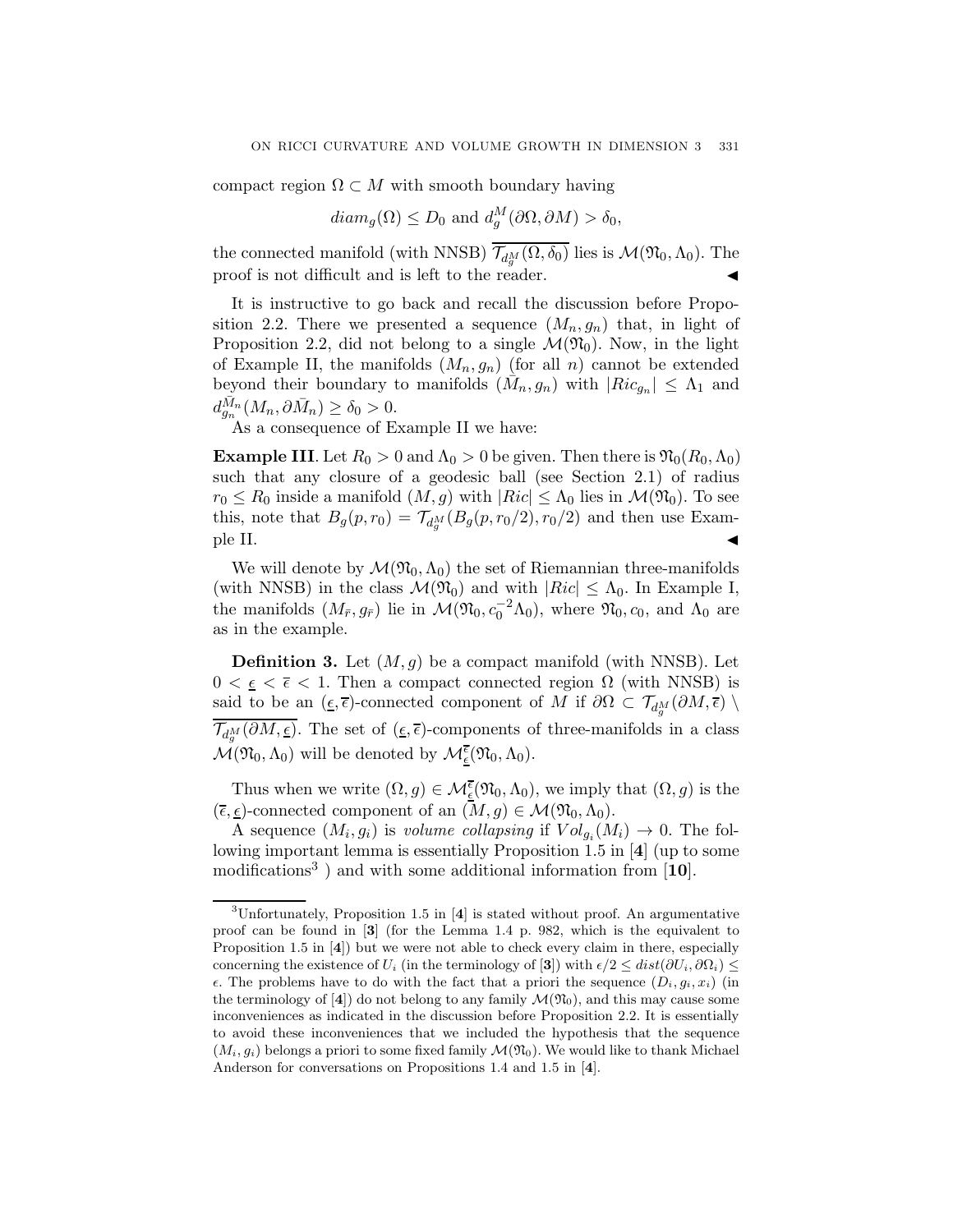**Lemma 2.1.** Let  $(M_i, g_i)$  be a volume-collapsing sequence in a given  $\mathcal{M}(\mathfrak{N}_0,\Lambda_0)$  and such that for some  $p_i \in M_i$  we have  $d_{q_i}^{M_i}(p_i,\partial M_i) \geq$  $\Gamma_0 > 0$ . Then for every  $0 < \epsilon < \bar{\epsilon} < \min\{1, \Gamma_0/2\}$  there is a sequence  $(\Omega_i, g_i)$  of  $(\underline{\epsilon}, \overline{\epsilon})$ -connected components of  $M_i$ , with  $p_i \in \Omega_i$ , and a subsequence of it (indexed again by "i") converging in the GH-topology to a space  $(X, d)$  of one of the following two forms:

- **D1**. an interval  $([0, \bar{x}], ||)$ , with  $Sing(X) = \emptyset$  or  $Sing(X) = {\bar{x}}$ , or,
- **D2.** a  $C^{1,\beta}$ -two-orbifold, with either  $Sing(X) = \emptyset$  or  $Sing(X) =$  $\{\bar{x}_1,\ldots,\bar{x}_n\} \subset X^\circ.$

Moreover (for  $i \ge i_0$ ), **11** and **12**, below, hold.

- **I1.** There are fibrations  $f_i : \Omega_i \to X$ , with asymptotically collapsing fibers  $f_i^{-1}(x)$ , such that,
	- For  $\mathbf{D1}: f_i : \Omega_i \setminus f_i^{-1}(Sing(X)) \to X \setminus Sing(X)$  is a  $\mathbb{T}^2$ -fibrebundle and if  $Sing(X) \neq \emptyset$  then  $f_i^{-1}(\bar{x}) \sim \mathbb{T}^2/(\mathbb{S}^1 \times \mathbb{Z}_q)$ , where the quotient is by a free action.
	- For  $\mathbf{D2}: f_i : \Omega_i \setminus f_i^{-1}(Sing(X)) \to X \setminus Sing(X)$  is a  $\mathbb{S}^1$ -fibrebundle and if  $Sing(X) \neq \emptyset$  then  $f_i^{-1}(\bar{x}_j) \sim \mathbb{S}^1/\mathbb{Z}_{q_j}$ , where the quotient is by a free action.
- **I2.** There are finite coverings  $\pi_i : \tilde{\Omega}_i \to \Omega_i$ , such that:
	- For  $\mathbf{D1}: (\Omega_i, \tilde{g}_i)$  converges in  $C^{1,\beta}$  to a  $\mathbb{T}^2$ -symmetric Riemannian manifold.
	- For D2:  $(\tilde{\Omega}_i, \tilde{q}_i)$  converges in  $C^{1,\beta}$  to a  $\mathbb{S}^1$ -symmetric Riemannian manifold.

In either case, for any  $x \in X \setminus Sing(X), \pi_i^{-1}(f_i^{-1}(x))$  converges in  $C^1$  to the  $\mathbb{T}^2$  or  $\mathbb{S}^1$  orbits.

The fibrations  $f_i$  have one more property [9]: for any neighborhood W of  $Sing(X)$ , the map  $f_i: f_i^{-1}(X \setminus W) \to X \setminus W$  is an almost-Riemannian submersion; more precisely, we have

$$
e^{-o(i)} \le |f_{i*}(V)| \le e^{o(i)}, \text{ where } o(i) \xrightarrow{i \to \infty} 0,
$$

and for any unit-norm vector V perpendicular to the fibers.

**Remark 2.3.** Note that the space  $(\Omega_i, g_i)$  represents  $(\Omega_i, d_{g_i}^{\Omega_i})$  (see Sec. 2.1) rather than  $(\Omega_i, d_{g_i}^{M_i})$ . Compare this with *item 2* in Proposition 2.2.

Once one assumes that the sequence  $(M_i, g_i)$  is in  $\mathcal{M}(\mathfrak{N}_0, \Lambda_0)$ , the proof of Lemma 2.1 reduces to pointing to the appropriate reference in Fukaya's work. Here we give an overview of why this is so. The proof itself is postponed to the appendix.

We introduce first the following terminology. We say that two metric spaces  $(Y, d_Y)$  and  $(Z, d_Z)$  are locally isometric under a homeomorphism  $\phi: Y \to Z$  if for all  $y \in Y$  and  $\phi(y) = z$  there are  $\delta(y)$  and  $\delta(z)$  such that  $\phi: (B_{d_Y}(y, \delta(y)), d_Y) \to (B_{d_Z}(z, \delta(z)), d_Z)$  is an isometry. Of course,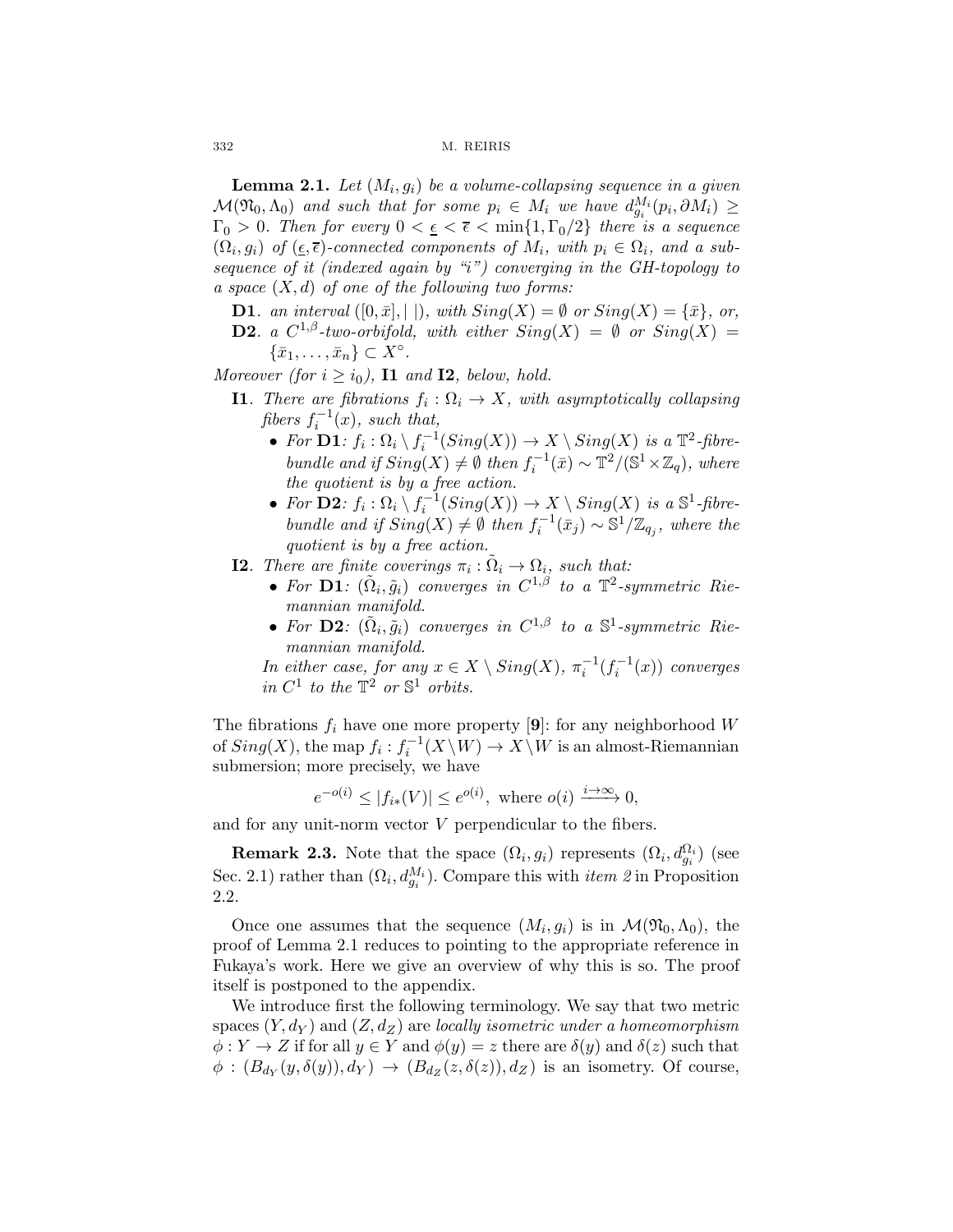there are non-isometric metric spaces that are locally isometric.<sup>4</sup> As a matter of fact if  $(\Omega, g) \subset (M, g)$  then  $(\Omega^{\circ}, d_g^{\Omega})$  is locally isometric under the identity homeomorphism to  $(\Omega^{\circ}, d_g^M)$ , but they are not globally isometric in general.

Suppose now that a sequence of compact boundaryless manifolds  $(M_i, g_i)$  with uniformly bounded curvature and diameter collapses to a metric space  $(X, d)$ , and suppose that  $p_i \to x$ . Let  $exp: T_{p_i}M_i \to M_i$ be the exponential map, and let  $g_i(p_i)$  be the metric  $g_i$  on  $T_{p_i}M_i$ . Finally, let  $BT_{q_i(p_i)}(p_i, R_0)$  be the  $g_i(p_i)$ -ball of radius  $R_0$  in  $T_{p_i}M_i$ . There is  $R_0(\Lambda_0)$  small enough, for which the map

$$
exp: BT_{g_i(p_i)}(p_i, R_0) \rightarrow B_{g_i}(p_i, R_0)
$$

is of maximal rank. Let  $g_i^*$  be the pull-back metric. Then Fukaya's technique to describe the space around  $x$  [10, Ch. 3], consists in working with  $(BT_{g_i^*}(p_i, R_1), g_i^*)$ , with  $R_1 \leq R_0$  small enough, and making the following observations<sup>5</sup>

- 1) One can find a subsequence of it converging to a Riemannian manifold  $(BT, g^*)$  [10, p. 9].
- 2) For every *i*, the space  $(B_{g_i}(p_i, R_1/2), g_i)$  is isometric to the quotient of the space  $(BT_{g_i^*}(p_i, R_1/2), g_i^*)$  by an appropriate *local group*<sup>6</sup> of isometries  $G_i$  and that  $G_i$  converges to a local group  $G$  [10, p. 9], that is locally isomorphic to a Lie group [10, Lemma 3.1].
- 3)  $(B_d(x, R_1/2), d)$  is locally isometric to  $(BT(R_1/2), g^*)/G$ , where  $BT(R_1/2)$  is the g<sup>\*</sup>-ball of radius  $R_1/2$  in BT (i.e., the limit of  $BT_{g_i^*}(p_i, R_1/2))$ <sup>7</sup>.

Thus by *item 3*, to study locally the space  $(X, d)$  around x it is enough to study the limit spaces  $(BT(R_1/2), g^*)/G$ , and this is what is done in [10]. What is important to us about this conclusion is that one can study the collapse of manifolds with boundary as long as one works on a finite number of balls at a definite distance away from the boundary. This is essentially what is done in the proof of Lemma 2.1 in the appendix and where the condition  $(M_i, g_i) \in \mathcal{M}(\mathfrak{N}_0, \Lambda_0)$  is used.

2.4.4. A relevant application of Lemma 2.1. We describe now a relevant application of Lemma 2.1 that will be of use to us in Proposition 3.1. We describe it first in rough terms and then in a precise statement. Consider any solid torus with curvature bounded above by  $\Lambda_0$  (fixed) and that is metrically close to an interval I of length between  $\infty \geq L_0 > |I| \geq 1 > 0$  (with  $L_0$  fixed) and with boundary metrically close to a point. Then any curve  $\mathscr C$  in its boundary that is not a

<sup>&</sup>lt;sup>4</sup>For instance, compare the set  $\{\varphi \in \mathbb{S}^1, 0 < \varphi < 3\pi/4\}$  with the restriction of the standard metric in  $\mathbb{S}^1$  and  $((0, 3\pi/4), ||).$ 

<sup>&</sup>lt;sup>5</sup>We do not comment here about some technical issues on smoothing.

 ${}^{6}$ See [10] and ref. therein.

<sup>&</sup>lt;sup>7</sup>This is easy to check and is left to the reader.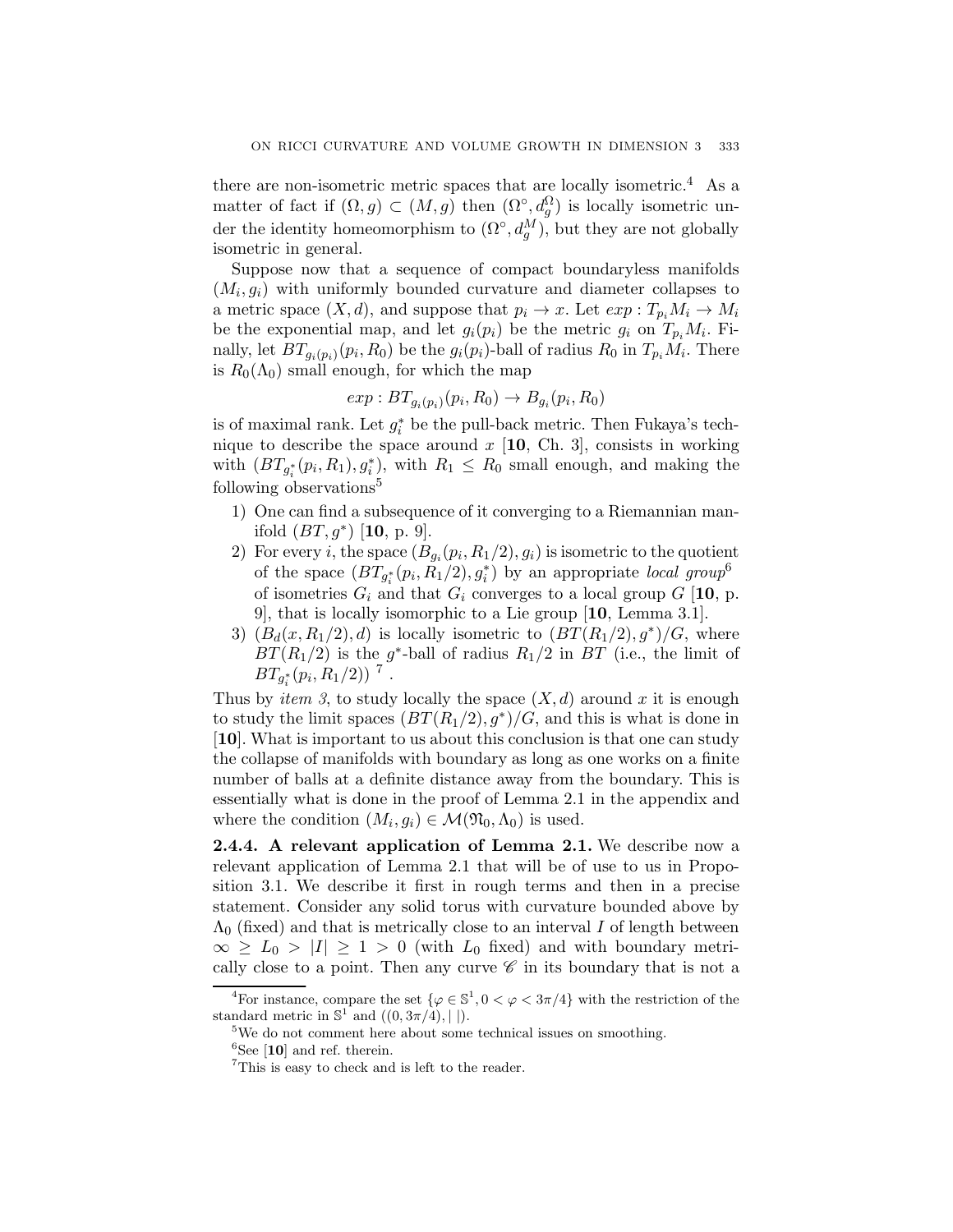contractible to a point (from now on simply "contractible") as a curve in the boundary but that is contractible as a curve in the solid torus must have length greater or equal to some  $l_0(\Lambda_0, L_0) > 0$ . A proof of this phenomenon can be given along the following lines. Suppose that a curve  $\mathscr{C}$  in the boundary of the solid torus  $\Omega$  that is not a contractible curve as a curve in  $\partial\Omega$  but is contractible as a curve in  $\Omega$  has very small length. Then one can "unwrap"  $\Omega$ —namely, take a non-collapsed cover  $\Omega$ , which is also a solid torus. In particular,  $\partial\Omega$  is covered by a non-collapsed two-torus  $\partial\Omega$ . But then the closed curve  $\mathscr{C}$ , which is contractible in  $\Omega$ , lifts to a closed, equal length and non-contractible curve  $\mathscr{C}$  in  $\partial\Omega$ . But there are no non-contractible curves  $\mathscr{C}$  in  $\partial\Omega$  of very small length. This idea is made rigorous in the proof of Proposition 2.3. This behavior is explicit in Example I.b, as we explain in what follows. In that example the Riemannian solid tori  $(M_n, g_n)$  are collapsing to a segment of length 1. No matter the value of n, consider the  $\mathscr{C}_0 = \pi_n(\tilde{\mathscr{C}_0})$ where  $\tilde{\mathscr{C}}_0 = \mathbb{S}^1 \times \{1\} \subset \mathbb{B}^2 \times \mathbb{S}^1$ . The  $g_n$ -length of  $\mathscr{C}_0$  is equal to the length of  $\tilde{e_0}$  and therefore equal to  $2\pi$ . Moreover, any curve  $\mathscr C$  in  $\partial M_n$ that is non-contractible as a curve in  $\partial M_n$  but that is contractible as a curve in  $M_n$  has length greater than that of  $\mathscr{C}_0$ —i.e.,  $2\pi$ . In other words, no matter the value of  $n$ , there are no such curves having a small length.

We give a statement of what we described above in Proposition 2.3. The statement is a bit more general than what was explained before, as we do not make hypothesis on the boundary of the solid tori. For this reason, too, it is more general than what we will need in this article, but it can be useful in other investigations. The proof is given in all detail partly to exemplify how the techniques apply.

**Proposition 2.3.** For any  $\Lambda_0$ ,  $\delta_0 < 1/2$ , and  $L_0$  there is  $\ell_0 > 0$  such that for any sequence  $(\Omega_i, g_i)$  of solid tori inside a volume-collapsing sequence of Riemannian manifolds  $(M_i, g_i)$  with  $|Ric_{g_i}| \leq \Lambda_0$  and having

- **Q1**.  $rad_{g_i}(\Omega_i) \geq 1$ ,  $d_{g_i}^{M_i}(\partial \Omega_i, \partial M_i) \geq \delta_0 > 0$ , and which is
- **Q2**. metrically collapsing to an interval  $(I, \vert \cdot)$ , and
- **Q3**. posesses a sequence of closed curves  $\mathscr{C}_i \subset \partial \Omega_i$  non-contractible in  $\partial\Omega_i$  but contractible in  $\Omega_i$  with length $g_i(\mathscr{C}_i) \leq \ell_0$ ,

we have  $|I| \geq L_0$ .

**Remark 2.4.** The hypothesis that the sequence  $(M_i, g_i)$  is volume collapsing can be seen to be unnecessary.

**Proof.** For the proof, it is worth to keep reference to Figure 3. We will argue by contradiction. Suppose that there is  $\Lambda_0$ ,  $\delta_0 < 1/2$ , and  $L_0$  such that for every  $m = 1, 2, 3, \ldots$  there are sequences (in "i")  $(\Omega_{m,i}, g_{m,i}) \subset$  $(M_{m,i}, g_{m,i})$ , where for every m,  $(M_{m,i}, g_{m,i})$  is a volume-0collapsing sequence of Riemannian manifolds with  $|Ric_{q_{m,i}}| \leq \Lambda_0$ , such that

 $\bar{\mathbf{Q}}\mathbf{1}. \ \ rad_{g_{m,i}}(\Omega_{m,i}) \geq 1, d_{g_{m,i}}^{M_{m,i}}(\partial \Omega_{m,i}, \partial M_{m,i}) \geq \delta_0 > 0$ , and which is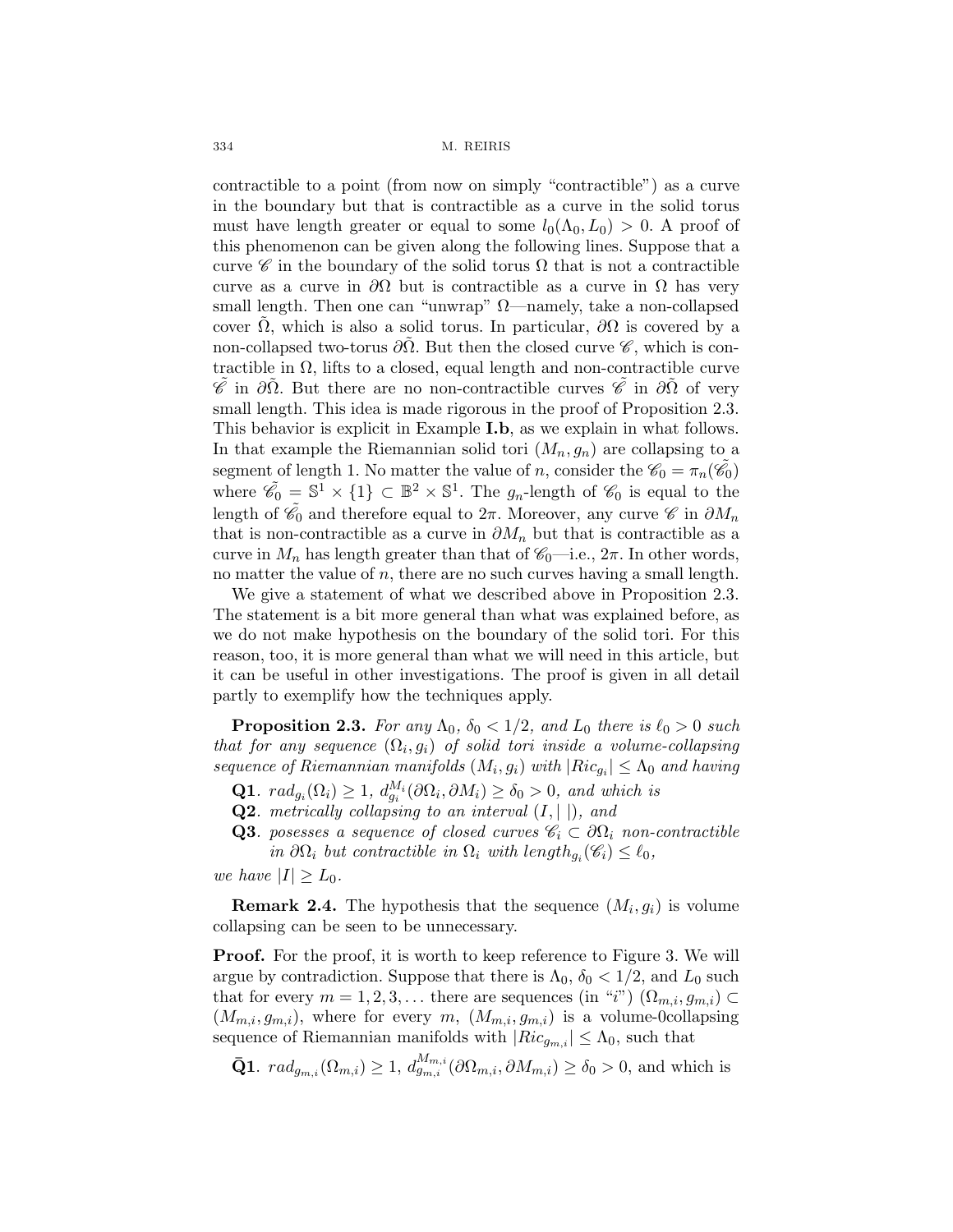- **Q2** metrically collapsing to an interval  $(I_m, ||)$ , with  $L_0 \geq |I_m|$ , and which
- **Q3**. posesses a sequence of closed curves  $\mathscr{C}_{m,i} \subset \partial \Omega_{m,i}$  non-contractible in  $\partial\Omega_{m,i}$  but contractible in  $\Omega_{m,i}$  and of  $length_{g_{m,i}}(\mathscr{C}_{m,i}) \leq 1/m$ .

Using that every sequence (in "i")  $(M_{m,i}, g_{m,i})$  is volume collapsing and using  $\bar{Q}2$ , one can select for every m an  $i(m)$  such that

 $Vol_{g_{m,i(m)}}(M_{m,i(m)}) \leq 1/m$ , and  $dist_{GH}(\Omega_{m,i(m)}, I_m) \leq 1/m$ .

In particular, the sequence (in "m")  $(M_{m,i(m)}, g_{m,i(m)})$  is volume collapsing. Also, as we have  $rad_{g_{m,i(m)}}(\Omega_{m,i(m)}) \geq 1$  and because of  $\bar{Q}2$ , then we have  $L_0 \geq |I_m| \geq 1$  for every  $m^8$ . Therefore, there is a subsequence of  $(\Omega_{m,i(m)}, g_{m,i(m)})$  (indexed again by "m") metrically collapsing to an interval I' with  $L_0 \geq |I'| \geq 1$ . We continue working with this subsequence in what follows. This implies, in particular, that  $diam_{g_{m,i(m)}}(\Omega_{m,i(m)}) \leq D_0$  for some  $D_0$  and for all  $m$ .<sup>9</sup> Finally, note (to be used below) that from  $\bar{Q}3$  there is, for every m, a curve  $\mathscr{C}_{m,i(m)} \subset \partial \Omega_{m,i(m)}$  non-contractible in  $\partial \Omega_{m,i(m)}$  but contractible in  $\Omega_{m,i(m)}$  and of length<sub> $g_{i(m)}$ </sub> $(\mathscr{C}_{m,i(m)}) \leq 1/m$ .

By Example II, if we let  $M'_m = \mathcal{T}_{d_m}(\Omega_{m,i(m)}, \delta_0)$  with  $d_m = d_{g_{m,i(i)}}^{M_{m,i(m)}}$ , then  $(M'_m, g_{m,i(m)})$  lies in  $\mathcal{M}(\mathfrak{N}_0, \Lambda_0)$  for some  $\mathfrak{N}_0(D_0, \Lambda_0, \delta_0)$ . On the other hand, as  $M'_m \text{ }\subset M_{m,i(m)}$ , then  $(M'_m, g_{m,i(m)})$  is also a volumecollapsing sequence. Hence, by Lemma 2.1, one can find a sequence of  $(\delta_0/4, \delta_0/2)$ -connected components of  $M'_m$  containing  $\Omega_{m,i(m)}$ , to be denoted by  $\hat{\Omega}_m$ , and having a subsequence (indexed again by "m") metrically collapsing to an interval  $\hat{I}$  containing  $I'$ . We continue using this subsequence in what follows. For the sake of concreteness, assume that I is the interval  $[0, |I|]$ .

Consider the fibrations  $f_m$ :  $\hat{\Omega}_m$   $\rightarrow$   $\hat{I}$  as is explained in Lemma 2.1. As  $m \to \infty$ , the fibers  $f_m^{-1}(x)$  collapse to a point and so does  $\partial \Omega_m = f_m^{-1}(0)$  to the point 0 in  $\tilde{I}$ . Observe that the right point of  $I'$ must be the right point of  $\hat{I}$ —that is,  $|\hat{I}|$ —and therefore it is a singular point, namely,  $Sing(\tilde{I}) = \{|\tilde{I}|\}$ . We observe, too, that from the very definition of  $M'_m$  we have, for every  $q \in \partial \Omega_{m,i(m)}, d_{g_{m,i(m)}}^{\hat{\Omega}_m}(q, \partial \hat{\Omega}_m)$  $\delta_0 < 1/2^{10}$  It follows from this that for  $m \geq m_0$  with  $m_0$  big enough

<sup>&</sup>lt;sup>8</sup>In general, if  $(X_m, d_{X_m} \stackrel{GH}{\longrightarrow} (X, d_X)$  and  $d_{X_m}(x_m, x'_m) \geq \Gamma$  for all m, then there are x and x' in X with  $d_X(x, x') \geq \Gamma$  (use the definition of GH-convergence). On the other hand, if  $rad_{g_{m,i(m)}}(\Omega_{m,i(m)}) \geq 1$ , then there are  $x_m$  and  $x'_m$  in  $\Omega_{m,i(m)}$  such that  $d_{g_{m,i(m)}}^{\Omega_{m,i(m)}}(x_m, x'_m) \geq 1$ .

<sup>&</sup>lt;sup>9</sup>In general, if  $(X_m, d_m) \stackrel{GH}{\longrightarrow} (X, d)$ , then there is  $D_0$  such that  $diam_{d_{X_m}}(X_m) \leq$  $D_0$  for all  $m$  (use the definition of GH-convergence).

<sup>&</sup>lt;sup>10</sup>Note for this that for any  $q \in \partial\Omega_{m,i(m)}$  we must have  $B_{g_{m,i(m)}}(q,\delta_0) \cap \partial\Omega_m \neq \emptyset$ , because  $\hat{\Omega}_m$  is a  $(\delta_0/4.\delta_0/2)$ -c.c.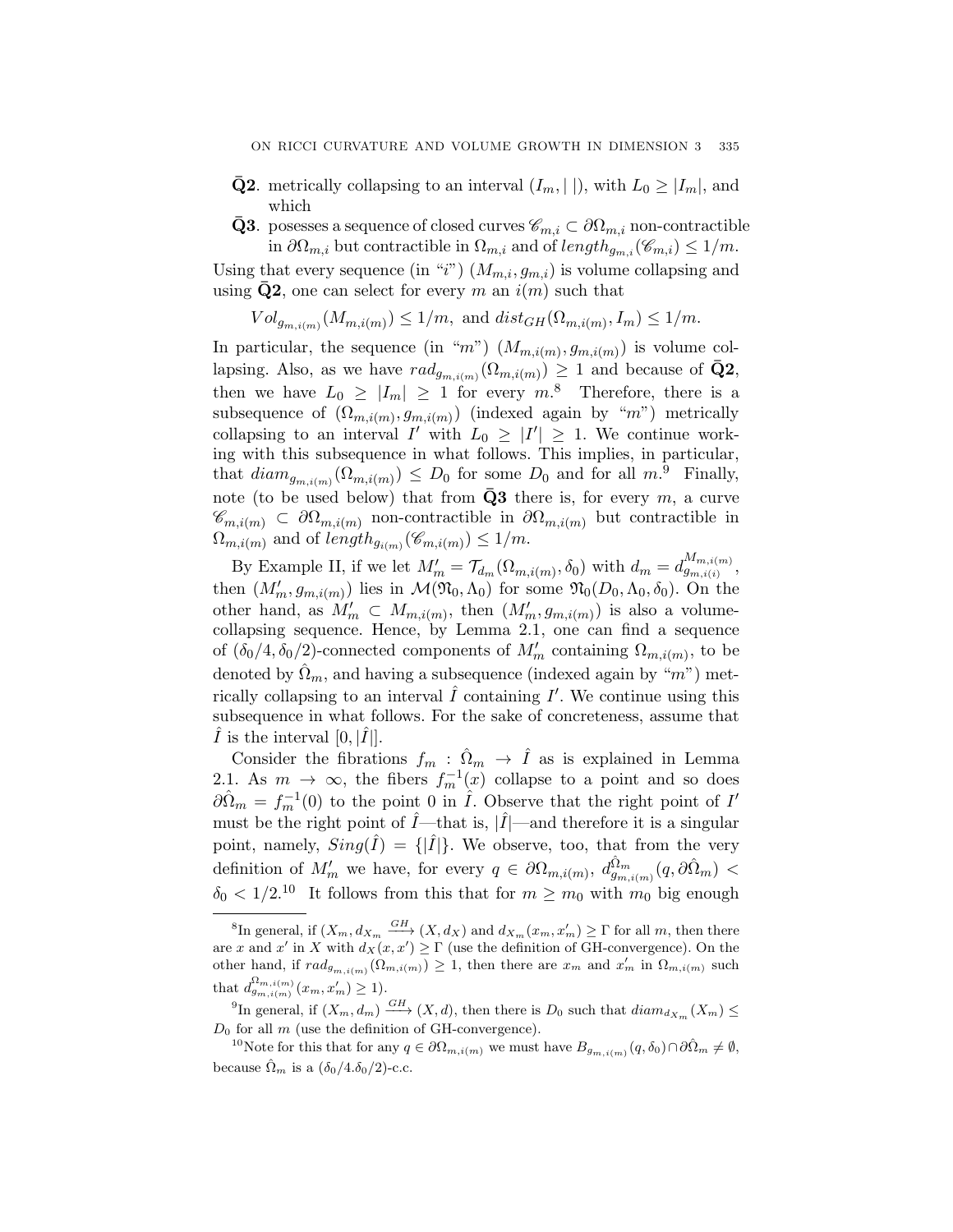(i)  $\partial\Omega_{m,i(m)} \subset f_m^{-1}([0,1/2]),$  (ii)  $f_m^{-1}(1/2)$  lies in the interior of  $\Omega_{m,i(m)},$ and (iii)  $f_m^{-1}(0)$  lies in the exterior of  $\Omega_{m,i(m)}$ . In this way,  $\partial \Omega_{m,i(m)}$ separates  $f_m^{-1}([0, 1/2])$ , which is diffeomorphic to  $\mathbb{T}^2 \times [0, 1/2]$ , into two connected components. This implies<sup>11</sup> that  $\partial\Omega_{m,i(m)}$  is isotopic to  $f_m^{-1}(x)$  for any  $x \in [0, 1/2]$ . In particular, if  $\mathscr{C}_{m,i(m)}$  is non-contractible in  $\partial\Omega_{m,i(m)}$ , then it is also non-contractible in  $f_m^{-1}([0,1/2])$ . Moreover, by Lemma 2.1 there is a subsequence (indexed again by " $m$ ") and coverings  $\pi_m : \tilde{\Omega}_m \to \hat{\Omega}_m$  such that  $(\tilde{\Omega}_m, \tilde{g}_{m,i(m)})$  converges in  $C^{1,\beta}$  to a T<sup>2</sup>-symmetric metric on  $\mathbb{B}^2 \times \mathbb{S}^1$  and  $(\pi_n^{-1}(f_m^{-1}([0, 1/2]))$ ,  $\tilde{g}_{m,i(m)}$ ) converges in  $C^{1,\beta}$  to a  $\mathbb{T}^2$ -symmetric metric on  $\mathbb{T}^2 \times \mathbb{I}$ . For this reason, there are  $m_1$  and  $\ell_1$ , such that for any  $m \geq m_1$  any non-contractible closed curve in  $(\pi_m^{-1}(f_m^{-1}([0, 1/2]))$ ,  $\tilde{g}_{m,i(m)})$  has length greater or equal to  $\ell_1$ . But for every m, the curve  $\mathscr{C}_{m,i(m)}$  is closed and contractible in  $\Omega_{m,i(m)}$  and thus contractible also in  $\tilde{\hat{\Omega}}_m$ . Therefore, its lift  $\tilde{\mathscr{C}}_{m,i(m)}$  to  $\pi_m^{-1}(f_m^{-1}[0, 1/2])) \subset \tilde{\hat{\Omega}}_m$  is also closed and has the same length, which, as was observed above, is less than or equal to  $1/m$ . If  $m \ge \max\{m_1, 2/\ell_1\}$ , then  $length_{a_{\ell(m)}}(\mathcal{C}_{m,i(m)}) \le \ell_1/2$ , which is not possible. q.e.d. then  $length_{g_{i(m)}}(\mathscr{C}_{m,i(m)}) \leq \ell_1/2$ , which is not possible.

2.5. A special annuli decomposition. The results of the previous section allow us to show the existence of an annuli decomposition with special properties. Again for every k we define the scaled metric  $g_k =$  $\frac{1}{10^{2k}}g$ . Therefore,  $A_g(10^{n_1+k}, 10^{n_2+k}) = A_{g_k}(10^{n_1}, 10^{n_2}).$ 

**Proposition 2.4.** Let g be a complete metric in  $\mathbb{R}^3$  with Ric > 0 outside a compact set, quadratic curvature decay, and less than cubicvolume growth. Then there is an annuli decomposition  $U$  with the following properties:

For every  $\epsilon > 0$  there is  $k(\epsilon)$  such that for any  $k \geq k(\epsilon)$  every piece  $(U_{k,l}, g_k)$  is  $\epsilon$ -close in the GH-metric to a space  $X_{k,l}$  of one of the following two forms:

- **D1**. an interval, in which case  $U_{k,l}$  is either diffeomorphic to  $\mathbb{T}^2 \times \mathbb{I}$ or a solid torus  $\mathbb{B}^2 \times \mathbb{S}^1$ , or
- **D2**. a two-orbifold, in which case  $U_{k,l}$  is diffeomorphic to a Seifert manifold with at least one boundary component.

There are fibrations  $f_{k,l}: U_{k,l} \to X_{k,l}$ , such that for any  $k \geq k(\epsilon)$  the fibers  $f_{k,l}^{-1}(x)$ , which are diffeomorphic either to  $\mathbb{T}^2$  or  $\mathbb{S}^1$ , are  $\epsilon$ -collapsed. Moreover

**I1.** In case  $\mathbf{D1}$ , either  $Sing(X_{k,l})$  is empty or is one of the extreme points of the interval. In addition, for any non-singular point  $x$ ,

<sup>&</sup>lt;sup>11</sup>This is a simple exercise in topology; use Alexander's theorem in [1] for two-tori in  $\mathbb{S}^3$ .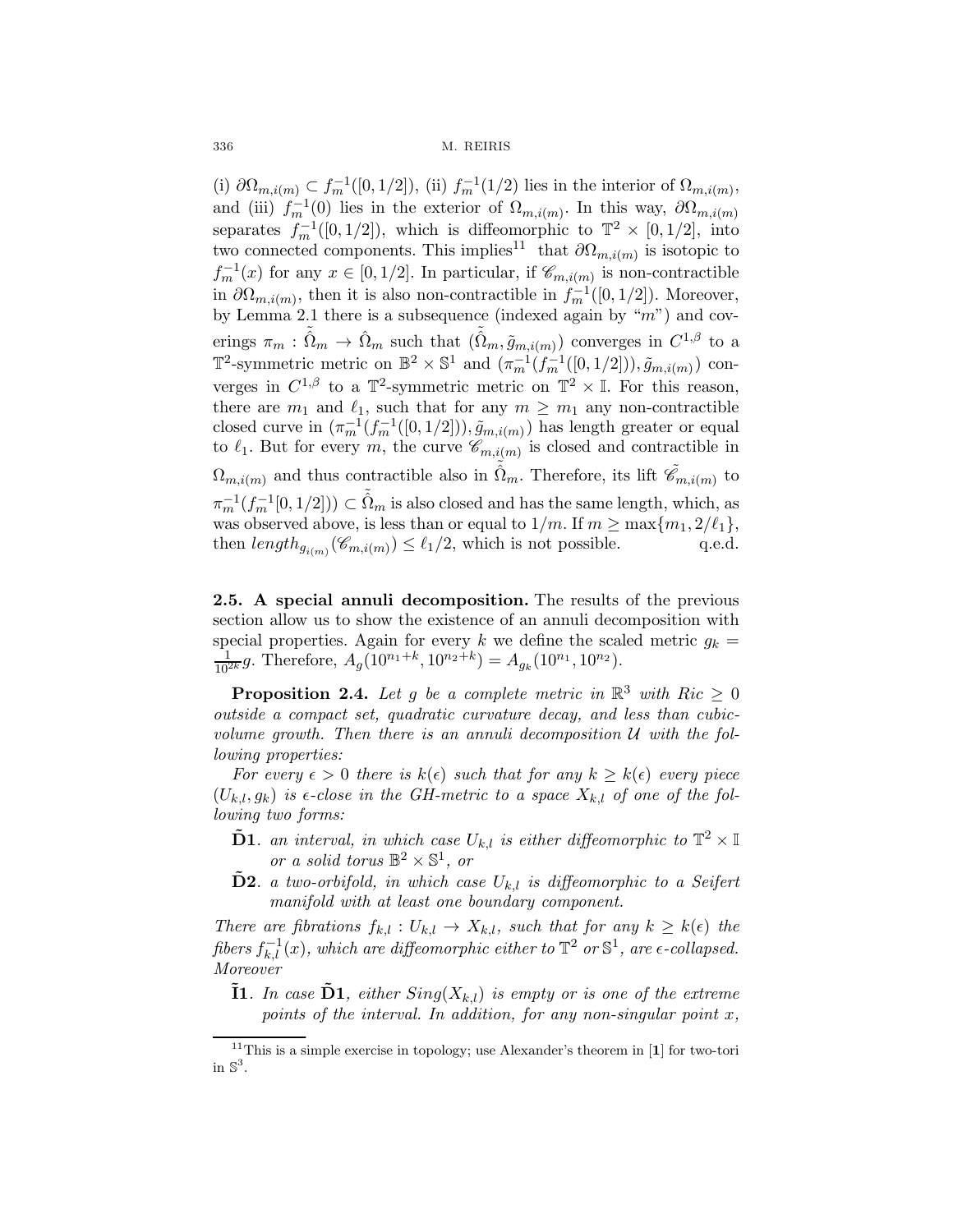

Figure 3. A representation of the argument given in the proof of Proposition 2.3. The little curve in the cover manifold represents the lift  $\tilde{e}_{m,i(m)}$  of  $\mathscr{C}_{m,i(m)}$ . If  $m \geq$  $\max\{m_1, 2\ell_1\}$ , the length of  $\tilde{\mathscr{C}}_{m,i(m)}$  would be too small to be non-contractible in  $\pi_m^{-1}(f_m^{-1}([0, 1/2])).$ 

the fiber  $f_{k,l}^{-1}(x)$  is diffeomorphic to  $\mathbb{T}^2$  and if x is a singular point then  $f_{k,l}^{-1}(x)$  is diffeomorphic to  $\mathbb{S}^1$ .

**I2**. In case  $\tilde{\mathbf{D}}$ **2**, the fibers  $f_{k,l}^{-1}(x)$ , which are all diffeomorphic to  $\mathbb{S}^1$ , are the fibers of the Seifert-fibration.

For the proof, we will need the notion of "a cut of  $(\mathbb{R}^3, g)$  along the annulus  $A_{g_k} (10^{-1}, 1)$ ," which we now explain. We say that (given k) a set  $\{S_{k,j}, j = 1, \ldots, j(k)\}\$  of embedded two-manifolds is a cut along  $A_{g_k} (10^{-1}, 1)$  iff

- (Cut1)  $S_{k,j}$  ⊂  $A_{g_k}(10^{-1}, 1)$  for all  $j = 1, ..., j(k)$ ; and
- (Cut2) every curve  $\alpha : [0,1] \to \mathbb{R}^3$  with  $\alpha(0) \in B_{g_k}(0,10^{-1})$  and  $\alpha(1) \in \left(\mathbb{R}^3 \setminus \overline{B_{g_k}(o,1)}\right)$  intersects at least one of the  $S_{k,j}$ 's; and
- (Cut3) the property (Cut2) does not hold if one deletes one of the  $S_{k,j}$ 's from the set.

Observe that if a set of manifolds  $\{S_{k,j}, j = 1, \ldots, j(k)\}\$  satisfy (Cut1) and (Cut2), then one can remove (if necessary) some elements of the set to satisfy also (Cut3). Note, too, that if  $\{S_{k,j}, j=1,\ldots,j(k)\}\$ is a cut, then the connected component  $\mathscr{S}_k$  of  $\mathbb{R}^3 \setminus (\cup_j S_{k,j})$  containing the origin o has exactly the manifolds  $S_{k,j}$ ,  $j = 1, \ldots, j(k)$  as its boundary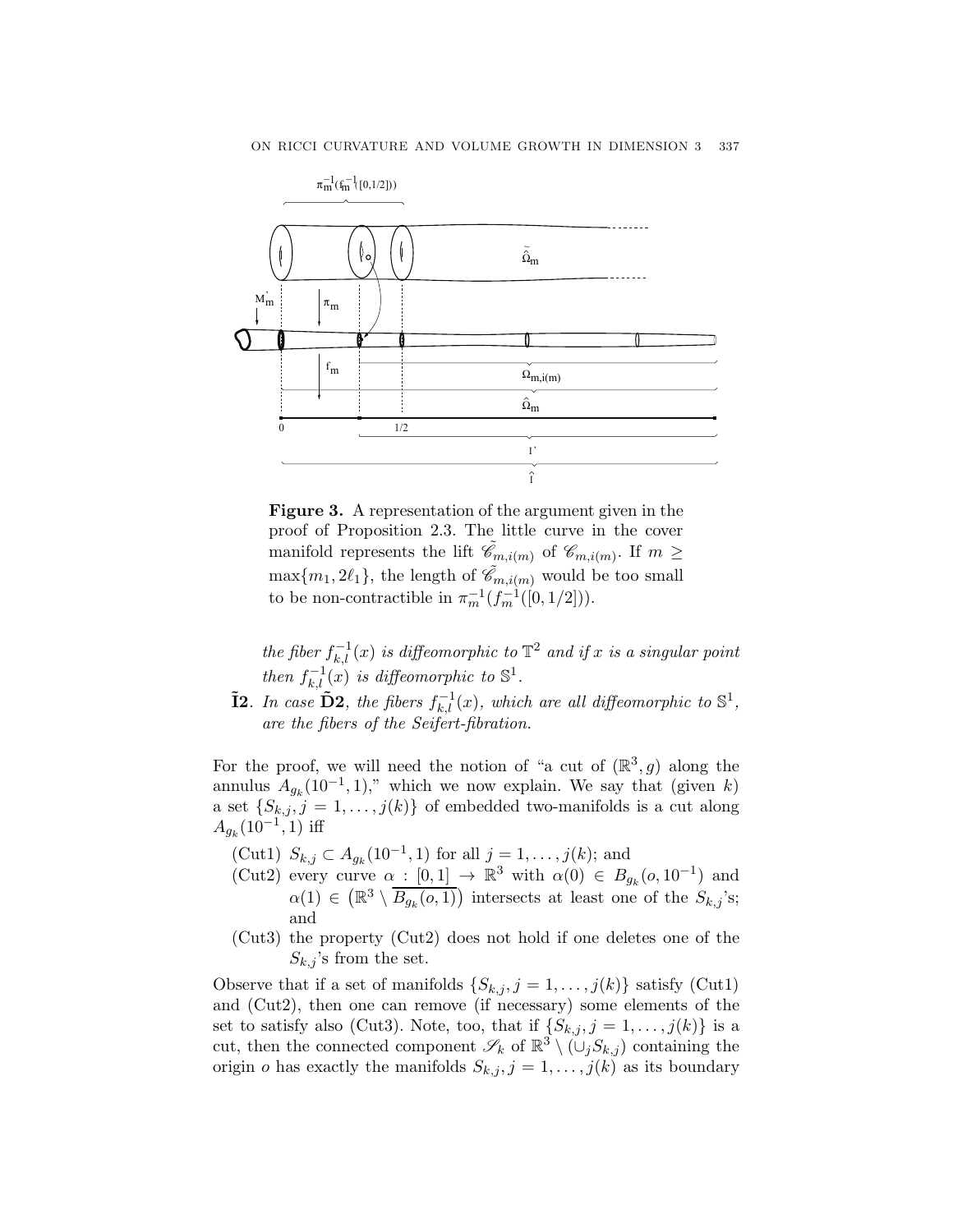components. Moreover,

$$
\overline{B_{g_k}(o, 10^{-1})} \subset \mathscr{S}_k^{\circ} \quad \text{and} \quad \mathscr{S}_k \subset B_{g_k}(o, 1).
$$

We move now to the proof of Proposition 2.4.

Proof of Proposition 2.4. For the proof, it may be worth to keep in mind Figure 1. As explained in the Example I in Section 2.4.3, the spaces  $(A_{q_k}[10^{-2}, 10^4], g_k)$  lie in  $\mathcal{M}(\mathfrak{N}_0, 10^2\Lambda_0)$  for some k-independent  $\mathfrak{N}_0$ . Moreover, for any  $p \in A_{g_k}[1, 10]$  we have that  $d_{g_k}^{\mathbb{R}^3}(p, \partial A_{g_k}[10^{-2}, 10^4])$  $> 1/2$ . Granted these two facts, we can use then Lemma 2.1 to obtain with no difficulty the following:

There is  $k_0 > 0$  and a set  $\{\tilde{U}_{k,l}, l = 1, \ldots, l(k); k = k_0, k_0 + 2, \ldots\}$  of (for each k)  $(10^{-2}/2, 10^{-2})$ -connected components of  $(A_{q_k}[10^{-2}, 10^4], g_k)$ with the following properties:

- 1)  $\{\tilde{U}_{k,l}, l = 1, \ldots, l(k)\}$  covers  $A_{g_k}[10^{-1}, 10^3]$  for every  $k = k_0, k_0 +$  $2,\ldots$
- 2) There are intervals or two-orbifolds, to be denoted by  $\tilde{X}_{k,l}$ , and for every  $m = 1, 2, 3, \ldots$  there is  $k_m$ , such that if  $k \geq k_m$ , then  $(\tilde{U}_{k,l}, g_k)$  is  $1/m$ -close in the GH-metric to  $\tilde{X}_{k,l}$ .
- 3) There are fibrations  $\tilde{f}_{k,l} : \tilde{U}_{k,l} \to \tilde{X}_{k,l}$ , with the properties  $\tilde{I}_1$  and **I2**, such that if  $k \geq k_m$ , their fibers are  $1/m$ -collapsed.

It is important that the fibrations  $\tilde{f}_{k,l} : \tilde{U}_{k,l} \to \tilde{X}_{k,l}$  can be chosen in such a way that (i) if  $\tilde{U}_{k,l}$  and  $\tilde{U}_{k'l'}$  overlap and have fibers of the same dimension (namely, both have fibers of dimension 1 or both have fibers of dimension 2), then the foliations of fibers coincide on the overlap, and (ii) if 1 has fibers of dimension one and the other of dimension 2, then fibers of dimension 1 are included in fibers of dimension 2. For this the reader can consult the geometric construction of the fibrations in  $|9|$  and  $|10|$ .

Now, the manifolds  $U_{k,l}$  of the desired annuli decomposition will be defined below as appropriate submanifolds of the  $U_{k,l}$ . Once this is performed, the desired fibrations  $f_{k,l}: U_{k,l} \to X_{k,l}$  are defined by the restrictions  $f_{k,l} := \tilde{f}_{k,l}|_{U_{k,l}} : U_{k,l} \to X_{k,l} := \tilde{f}_{k,l}(U_{k,l}),$  where here  $\tilde{U}_{k,l}$ is the piece containing  $U_{k,l}$  and  $\tilde{f}_{k,l}$ :  $\tilde{U}_{k,l} \to \tilde{X}_{k,l}$  its fibration. We now explain how the regions  $U_{k,l}$  are constructed.

Fix a value of k in  $\{k_0, k_0 + 2, ...\}$ . Then on those  $X_{k,l}$  that are intervals select points  $\tilde{x}_{k,l,j}$  and on those  $\tilde{X}_{k,l}$  that are a two-orbifolds select disjoint closed curves  $\tilde{\mathscr{C}}_{k,j,i}$ , in such a way that the set of tori  $\{S_{k,l,j}\} := \{\tilde{f}_{k,l}^{-1}(\tilde{x}_{k,l,j}), \tilde{f}_{k,l,j}^{-1}(\tilde{\mathscr{C}}_{k,j,i}), \text{ all } l,j\} \text{ is a "cut of } \mathbb{R}^3 \text{ along the }$ annulus  $A_{q_k}(10^{-1}, 1)$ ," that is, satisfying (Cut1)-(Cut3).

Thus for every k in  $\{k_0, k_0 + 2, ...\}$  there is a cut  $\{S_{k,l,j}\}\$ , and associated to it is the connected set  $\mathscr{S}_k$  as defined before the start of the proof.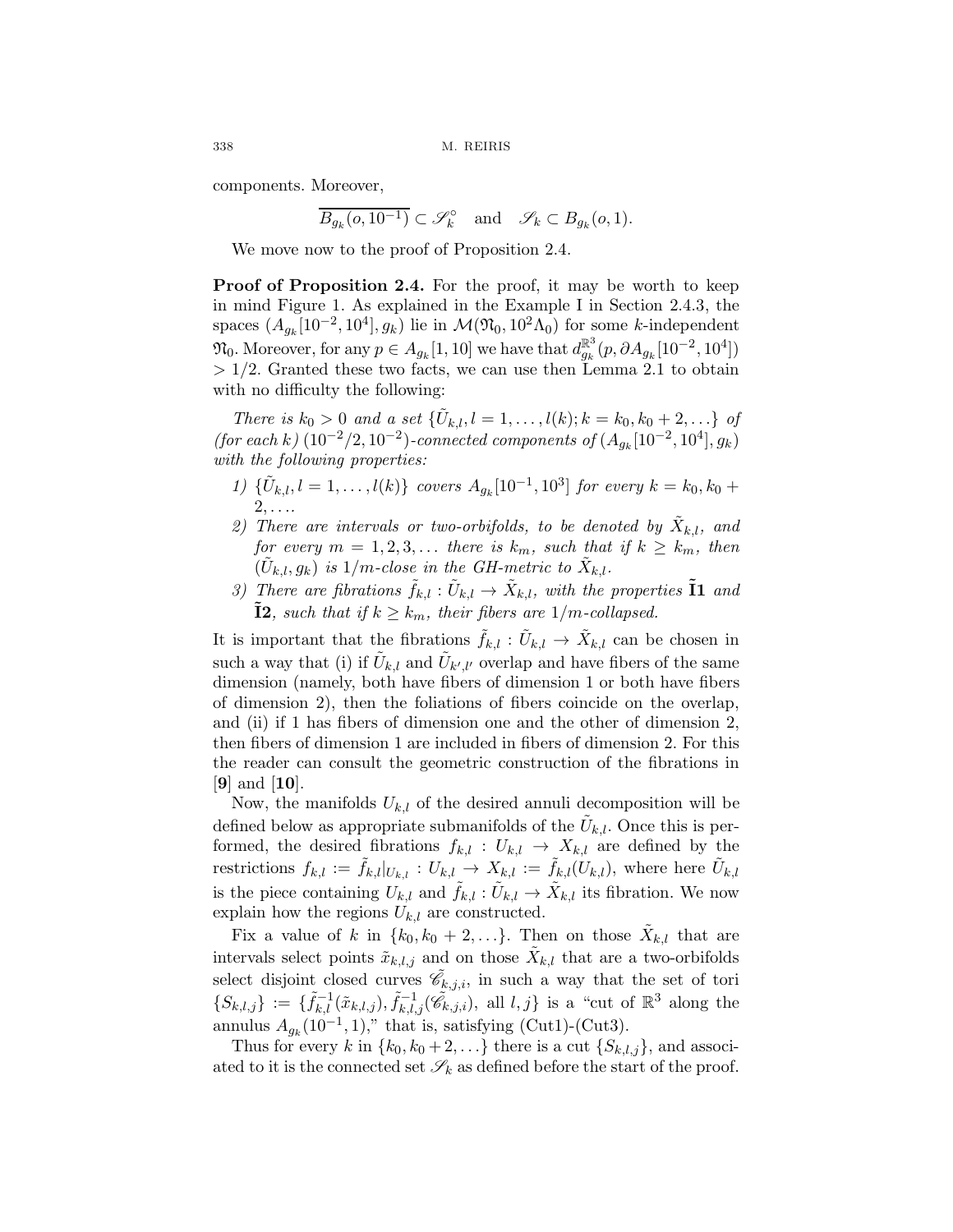Then for every k in  $\{k_0, k_0+2,\ldots\}$  let  $\mathcal{U}_k$  be the set of connected components of  $\mathscr{S}_{k+2} \setminus \mathscr{S}_k^{\circ}$ . Every piece in  $\mathcal{U}_{k+2}$  shares a boundary component with a piece in  $\mathcal{U}_k$ , but not necessarily vice versa.

For every  $k = k_0, k_0 + 2, \ldots$  let  $\mathcal{U}_k^-$  be the set formed by those pieces of  $\mathcal{U}_k$  that do not share a boundary component with a piece of  $\mathcal{U}_{k+2}$ and define  $\mathcal{U}_k^+ = \mathcal{U}_k \setminus \mathcal{U}_k^-$ . Having done this, define for every k the set of pieces  $U_{k,l}$  (that we are looking for) as the connected components of the region

$$
\bigg(\bigcup_{U_{k,l}^+\in\mathcal{U}_k^+}U_{k,l}^+\bigg)\bigcup\bigg(\bigcup_{U_{k+2,l}^-\in\mathcal{U}_{k+2}^-}U_{k+2,l}^-\bigg).
$$

The reader can check directly that, with this definition of the set  $\{U_{k,l}\},\$ items 1–5 of the definition of annuli decomposition are readily satisfied. Every  $U_{k,l}$  lies inside a unique  $U_{k,l}$  and the fibrations  $f_{k,l}$  are defined as was explained earlier.  $q.e.d.$ 

## 3. Proof of Theorem 1.1

We will work in this section with the annuli decomposition defined in the previous section. We already defined in Section 2.3 the set  $\mathcal N$  of boundary components of  $\mathcal{U}$ , which we will denote here generically by  $T^2$ (instead of S because they are tori). We also defined the subclass  $\mathcal{N}^o$  as those tori  $T^2$  in N for which  $o \in M(T^2)$  and observed that they were linearly ordered, i.e.,  $\mathcal{N}^o = \{T_0^{2o}, T_1^{2o}, \ldots\}$ , with  $T_i^{2o} \ll T_{i'}^{2o}$  if  $i < i'$ . For later convenience, we further divide  $\mathcal{N} \setminus \mathcal{N}^{\circ}$  into two subclasses denoted by  $\mathcal{N}^{\blacklozenge}$  and  $\mathcal{N}^{\lozenge}$ ;  $\mathcal{N}^{\blacklozenge}$  (resp.  $\mathcal{N}^{\lozenge}$ ) is defined as the set of tori in  $\mathcal{N} \setminus \mathcal{N}^{\circ}$  for which  $M(T^2)$  is a solid torus (resp. not a solid torus). Tori in  $\mathcal{N}^{\blacklozenge}$  (resp.  $\mathcal{N}^{\lozenge}$ ) will be denoted as  $T^{2\blacklozenge}$  (resp.  $T^{2\lozenge}$ ). For every  $T^2$  in N there is a unique piece  $U_{k,l}$  (including the possibility of  $U_{k_0-2}$ ) such that  $T^2 \in U_{k,l}$  and  $U_{k,l} \subset M(T^2)$ . In this way, the indexes k, l are univocally defined and we can write  $k(T^2)$ ,  $l(T^2)$ . We will continue using the notation  $g_k = g/10^{2k}$ ; in particular, we will use  $g_{k(T^2)}$ .

The following proposition is crucial for the proof of the Theorem 1.1. Observe that the statement is suitable to be used in an iterative argument, as will be the case when we use it in the proof of Theorem 1.1.

**Proposition 3.1.** There exits  $\epsilon^*, \ell^*, k^*$  such that if for a  $T_1^{2\blacklozenge} \in \mathcal{N}^{\blacklozenge}$ with  $k(T_1^{2\blacklozenge}) \geq k^*$ , we have that

- **H1.**  $(U_{k(T_1^2\bullet),l(T_1^2\bullet)}, g_{k(T_1^2\bullet)})$  is  $\epsilon^*$ -close in the GH-metric to an interval and
- **H2.** there is a curve  $\mathscr{C}_1 \subset T_1^{2\bullet}$  non-contractible in  $T_1^{2\bullet}$  but contractible in  $M(T_1^2\bullet)$  such that length $g_{k(T_1^2\bullet)}(\mathscr{C}_1) \leq \ell^*$ ,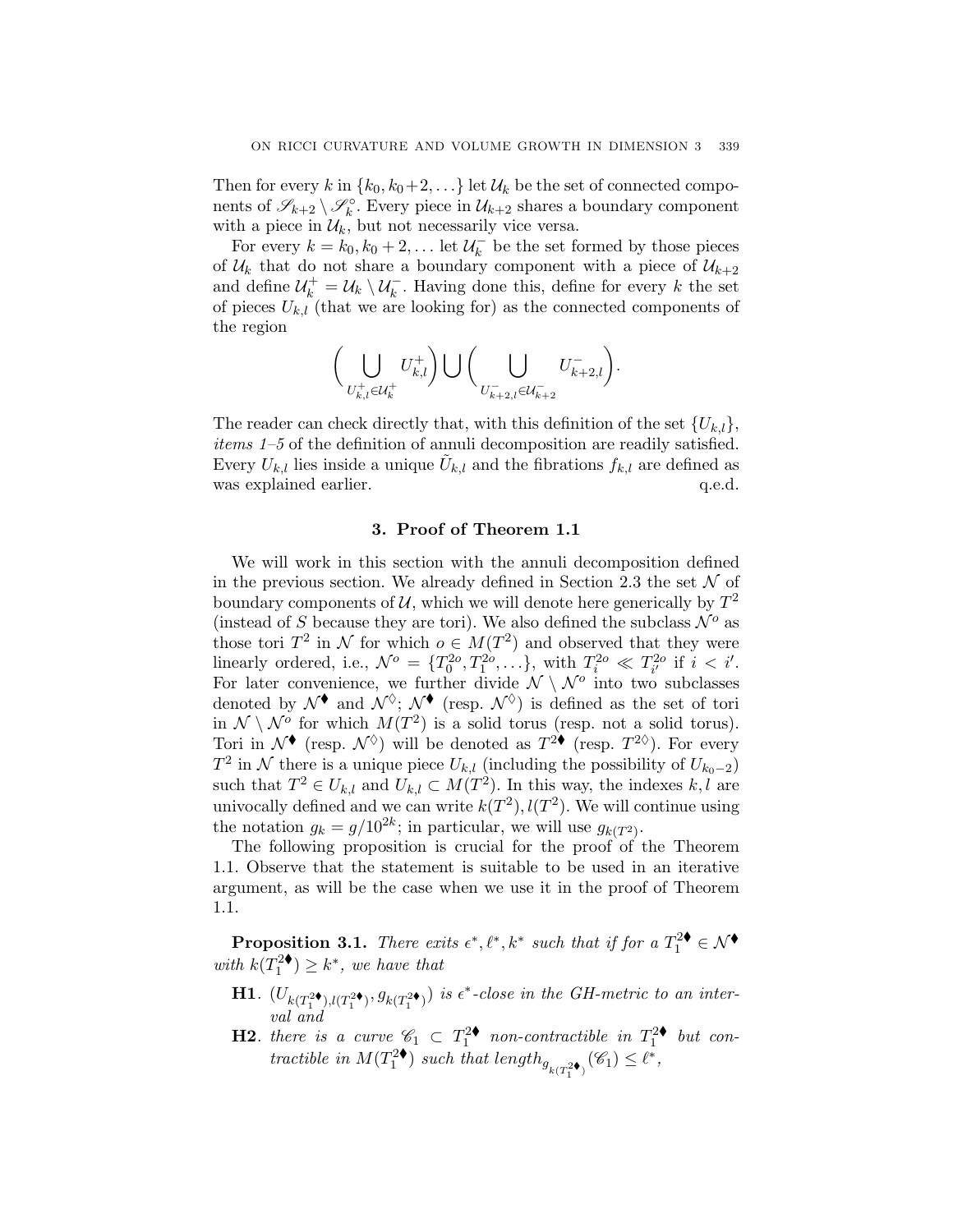then  $U_{k(T_1^2\blacklozenge),l(T_1^2\blacklozenge)}$  is not the only  $U_{k,l}$ -piece of  $M(T_{1;m}^{2\blacklozenge})$  and, if we denote by  $T_2^{2\blacklozenge}$  the second boundary component of  $U_{k(T_1^{2\blacklozenge}), l(T_1^{2\blacklozenge})}$ , we have

- **C1**.  $(U_{k(T_2^{2\bullet}),l(T_2^{2\bullet})}, g_{k(T_2^{2\bullet})})$  is  $2\epsilon^*/3$ -close in the GH-metric to an interval and
- **C2.** there is a curve  $\mathcal{C}_2 \subset T_2^{2\bullet}$  non-contractible in  $T_2^{2\bullet}$  but contractible in  $M(T_2^2\bullet)$  such that length $g_{k(T_2^2\bullet)}(\mathscr{C}_2) \leq 2\ell^*/3$ .

**Proof.** By contradiction, assume that for every  $\epsilon_m^* = 1/m$ ,  $\ell_m^* = 1/m$ and  $k_m^* = m, m = 1, 2, 3, \ldots$ , there is  $T_{1;m}^{2\blacklozenge} \in \mathcal{N}^{\blacklozenge}$  with  $k(T_{1;m}^{2\blacklozenge}) \ge k_m^*$ such that

- $\bar{H}$ 1.  $(U_{k(T_{1;m}^{2\blacklozenge}),l(T_{1:m}^{2\blacklozenge})}, g_{k(T_{1:m}^{2\blacklozenge})})$  is  $\epsilon_m^*$ -close in the GH-metric to an interval and
- **H2**, there is a curve  $\mathscr{C}_{1;m} \subset T_{1;m}^{2\blacklozenge}$  non-contractible in  $T_{1;m}^{2\blacklozenge}$  but contractible in  $M(T_{1,m}^{2\bullet})$  such that  $length_{g_{k(T_{1,m}^{2\bullet})}}(\mathscr{C}_{1,m}) \leq \ell_m^*$ ,

but that, if it is not that  $U_{k(T_{1;m}^{2\bullet}),l(T_{1;m}^{2\bullet})} = M(T_{1;m}^{2\bullet})$ , then, after denoting by  $T_{2;m}^{2\blacklozenge}$  to the second boundary component of  $U_{k(T_{1;m}^{2\blacklozenge}),l(T_{1;m}^{2\blacklozenge})}$ , one of the following two assertions does not hold:

- **C1**.  $(U_{k(T_{2;m}^{2\bullet}),l(T_{2;m}^{2\bullet})}, g_{k(T_{2;m}^{2\bullet})})$  is  $2\epsilon_m^*/3$ -close in the GH-metric to an interval, or
- **C2**, there is a curve  $\mathscr{C}_{2;m} \subset T_{2;m}^{2\blacklozenge}$  non-contractible in  $T_{2;m}^{2\blacklozenge}$  but contractible in  $M(T_{2;m}^{2\blacklozenge})$  such that  $length_{g_{k(T_{2;m}^{2\blacklozenge})}} (\mathscr{C}_{2;m}) \leq 2\ell_m^*/3$ .

We will show that this leads to an impossibility. Such impossibility will come directly as the result of proving the following three steps.

• Step A. Let  $T_{1;m}^{2\blacklozenge}$  be a sequence satisfying  $\bar{\mathbf{H}}\mathbf{1}$  and  $\bar{\mathbf{H}}\mathbf{2}$ . Then

$$
rad_{g_{k(T^{2\blacklozenge}_{1,m})}}(M(T^{2\blacklozenge}_{1;m})) \xrightarrow{m \to \infty} \infty.
$$

Step **A** shows that there is  $m_1$  such that for every  $m \ge m_1$ ,  $U_{k(T_{1;m}^{2\blacklozenge}),l(T_{1;m}^{2\blacklozenge})}$ is not the only piece of  $M(T_{1;m}^{2\blacklozenge})$  (because if so, then, by *item 1* of Definition 1,  $rad_{g_k(T_{1;m}^{2\blacklozenge})}(M(T_{1;m}^{2\blacklozenge})) \leq 10^3$ ). The statement of Step **B** below assumes  $m \geq m_1$ .

• Step B.  $(m \ge m_1)$ . Let  $T_{2;m}^{2\blacklozenge}$  be the second component of the piece  $U_{k(T_{1;m}^{2\blacklozenge}),(T_{1;m}^{2\blacklozenge})}.$  Then there is a covering sequence to a subsequence of

$$
(U_{k(T_{1;m}^{2\blacklozenge}),l(T_{1;m}^{2\blacklozenge})}\cup U_{k(T_{2;m}^{2\blacklozenge}),l(T_{2;m}^{2\blacklozenge})},g_{k(T_{1;m}^{2\blacklozenge})}),
$$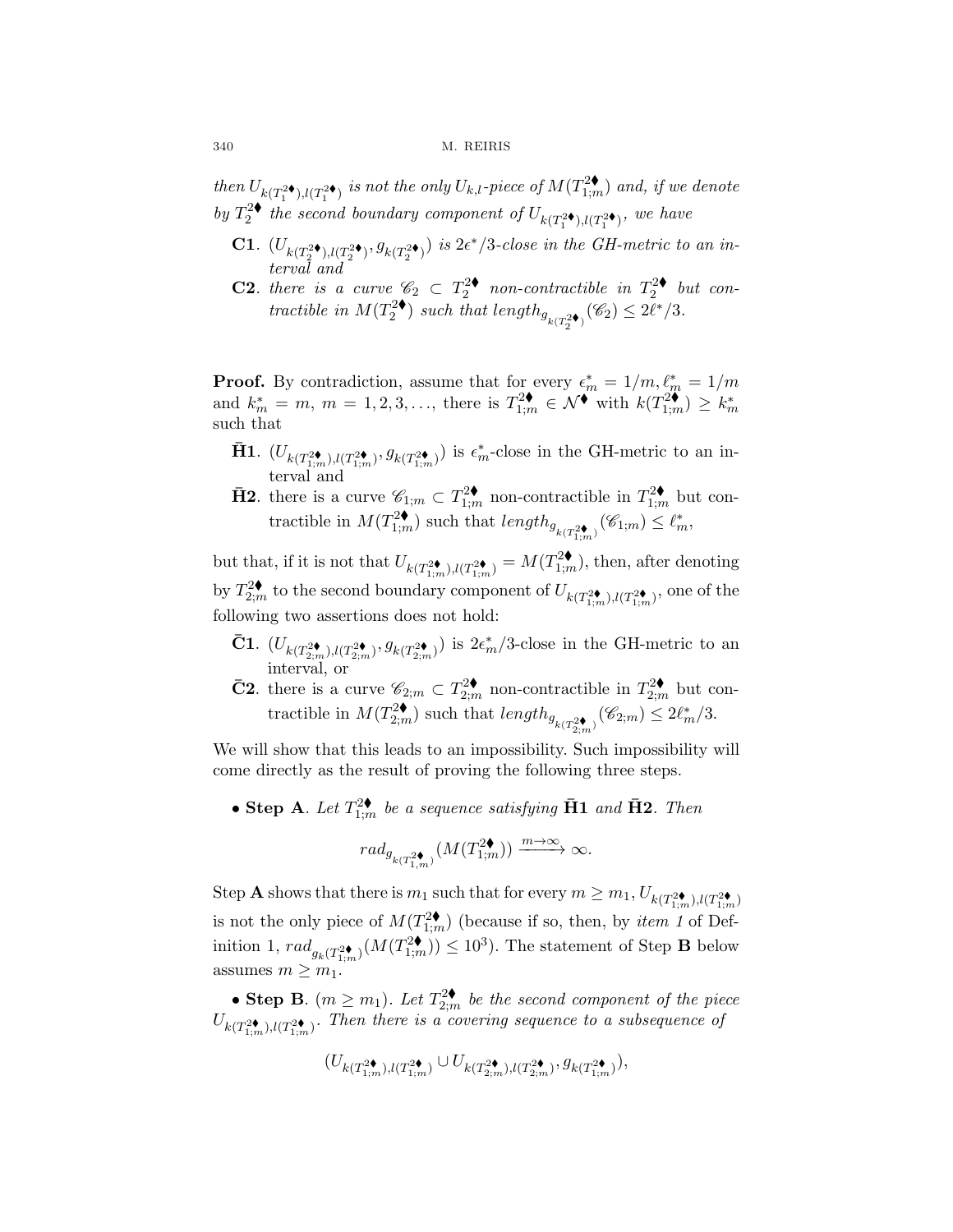converging in  $C^{1,\beta}$  to a flat  $\mathbb{T}^2$ -symmetric metric product on  $\mathbb{T}^2 \times I_{1,2}$ for some interval  $I_{1,2}$ . That is, the limit metric on  $\mathbb{T}^2 \times I_{1,2}$  is of the form  $dx^2 + \tilde{h}_0$  with  $\tilde{h}_0$  an (x-independent)  $\mathbb{T}^2$ -symmetric metric on  $\mathbb{T}^2$ .

• Step C. There is  $m_2 \geq m_1$  such that for all  $m \geq m_2$  and m in the subsequence of Step  $\bf{B}$ , then  $\bf{C1}$  and  $\bf{C2}$  hold.

From now until the end of the proof of the proposition and to simplify notation, we let

$$
\begin{aligned} U_{1;m} &= U_{k(T_{1;m}^{2\blacklozenge}),l(T_{1;m}^{2\blacklozenge})}, \ \ M_{1;m} &= M(T_{1;m}^{2\blacklozenge}), \\ g_{1;m} &= g_{k(T_{1;m}^{2\blacklozenge})}, \ \ k_{1;m} &= k(T_{1;m}^{2\blacklozenge}). \end{aligned}
$$

**Proof of Step A.** Assume on the contrary that  $rad_{g_{1;m}}(M_{1;m}) \leq R_0$ . Then it is simple to see<sup>12</sup> that  $M_{1;m}$  must be a subset of an annulus  $A(10^{k_{1;m}-1}, 10^{k_{1;m}+k_{\bullet}})$  for some  $k_{\bullet} > 0$  independent of m. On the other hand  $rad_{g_{1,m}}(M_{1,m}) \geq 10^2 - 10^{-1} > 90$  (because of *item 2* of Definition 1 applied to  $U_{1;m}$ ). Under these hypothesis, we obtain that

- 1) (using **H1**) a subsequence of the sequence of solid tori  $(M_{1:m}, g_{1:m})$ (indexed still by "m") metrically collapses to a compact interval<sup>13</sup> I of length  $|I|$  greater or equal to 90, and
- 2) (using  $\bar{H}2$ ) for every  $\ell_0$  we have  $\lim_{m\to\infty} length_{q_{1:m}}(\mathscr{C}_{1;m}) \leq \ell_0$ .

We can then apply Proposition 2.3<sup>14</sup> to conclude that  $|I| \ge L_0$  for any  $L_0$  and therefore that  $|I| = \infty$ , contradicting the compactness of the interval  $I$ .

We recount briefly the setup and terminology before we go into Step **B**. Let  $T_{2;m}^{2\blacklozenge}$  be the second boundary component of  $U_{1;m}$ , and let  $U_{2;m}$ :  $U_{k(T_{2;m}^{2\blacklozenge}),l(T_{2;m}^{2\blacklozenge})}$  be the  $U_{k,l}$ -piece, other than  $U_{1;m}$ , having  $T_{2;m}^{2\blacklozenge}$  as a boundary component. Of course,  $k_{2;m} := k(T_{2;m}^{2\blacklozenge}) = k(T_{1;m}^{2\blacklozenge}) + 2 =$  $k_{1:m}$  + 2. Following the same pattern of notation as before, we let

$$
U_{1,2;m} = U_{1;m} \cup U_{2;m}, \quad g_{2;m} = g_{k(T_{2;m}^2)}.
$$

 $12\text{For any }p\in M_{1;m}, d_{g_{1;m}}^{\mathbb{R}^3}(p,o)$  is less than or equal to  $d_{g_{1;m}}^{\mathbb{R}^3}(p,T_{1;m}^{2\blacklozenge})$  +  $diam_{g_{1;m}}(T_{1;m}^{2\blacklozenge})+d_{g_{1;m}}^{\mathbb{R}^3}(T_{1;m}^{2\blacklozenge},o)$  which is less than or equal to  $R_0+diam_{g_{1;m}}(T_{1;m}^{2\blacklozenge})+1$ . But the  $g_{1;m}$ -diameter of  $T_{1;m}^{2\blacklozenge}$  tends to zero (by  $\bar{H}1$ ), and so we can assume that it is less than or equal to some  $D_0$ .

<sup>&</sup>lt;sup>13</sup>It must converge to an interval and not a two-orbifold (the only two options) because  $(M_{1;m}, g_{1;m})$  contains  $(U_{1;m}, g_{1;m})$ , which by  $\bar{H}1$  converges to an interval.

<sup>&</sup>lt;sup>14</sup>To apply Proposition 2.3, use as  $M_m$  in its statement the manifold  $M_m$  :=  $\mathcal{T}_{d_{g_{1;m}}^{\mathbb{R}^3}}(M_{1;m},10^{-2})$ . It is direct that  $(M_m,g_{1;m})$  is a volume-collapsing sequence.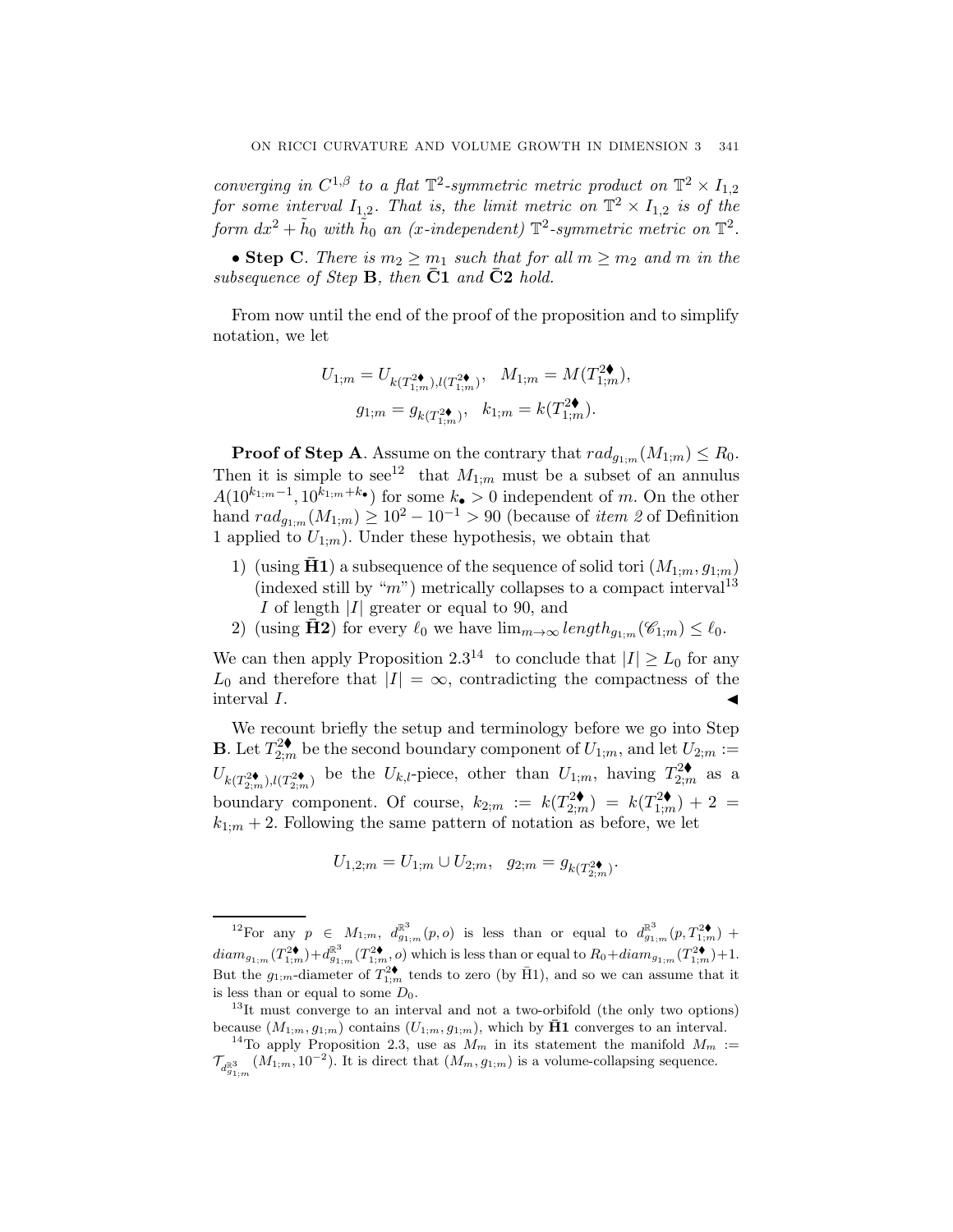**Proof of Step B**. To this end first note that  $(U_{1,2,m}, g_{1,m})$  collapses metrically to an interval<sup>15</sup> to be denoted by  $I_{1,2}$ ;  $(U_{1:m}, g_{1:m})$  collapses to I<sub>1</sub> and  $(U_{2;m}, g_{2;m})$  collapses to I<sub>2</sub>, and we have  $I_{1,2} = I_1 \cup I_2$  and  $|I_{1,2}| =$  $|I_1| \cup |I_2|$ . Without loss of generality, we assume that  $T_{1,m}^{2\blacklozenge}$  collapses to the left boundary point of the interval  $I_1$  (or, the same, of  $I_{1,2}$ ) as an interval in R. Further, following Proposition 2.4 and Lemma 2.1 (see also Proposition 4.1 in the appendix for a technical point on the explicit form of the limit), there is a subsequence (indexed again by  $m$ ) and a covering sequence  $\pi_m : U_{1,2;m} \to U_{1,2;m}$  such that

(9) 
$$
(\tilde{U}_{1,2;m}, \tilde{g}_{1;m}) \xrightarrow{C^{1,\beta}} (\mathbb{T}^2 \times I_{1,2}, \tilde{g}_1 = dx^2 + \tilde{h}_1),
$$

where, for  $x \in I_{1,2}$ ,  $\tilde{h}_1(x) := \tilde{h}_1|_{\mathbb{T}^2 \times \{x\}}$  is a  $\mathbb{T}^2$ -symmetric Riemannian metric. Note that because the convergence (9) is in  $C^{1,\beta}$ , the "path"  $x \to \tilde{h}_1(x)$  is  $C^1$ . Therefore, the second fundamental forms  $\tilde{\Theta}_1(x) :=$  $\tilde{\Theta}_1|_{\mathbb{T}^2\times\{x\}} = \left(\frac{1}{2}\partial_x\tilde{h}\right)|_{\mathbb{T}^2\times\{x\}}$  of the slices  $\mathbb{T}^2\times\{x\}$  define a continuous "path" of  $\mathbb{T}^2$ -symmetric, symmetric two-tensors. Denote the mean curvatures by  $\tilde{\theta}_1(x) := tr_{\tilde{h}_1(x)} \tilde{\Theta}_1(x)$ . Moreover, also from Proposition 2.4 and Lemma 2.1, there are  $C^1$ -fibrations  $f_m: U_{1,2,m} \to I_{1,2}$  such that

(10) 
$$
\pi_m^{-1}(f_m^{-1}(x)) \xrightarrow{C^1} \mathbb{T}^2 \times \{x\}.
$$

The  $C<sup>1</sup>$  convergence here is not optimal for the argumentation below, as we want to have control on the second fundamental forms of the fibers. However, in the technical Proposition 4.2, which we prove in the appendix, it is shown that in this situation  $f_m$  can indeed be chosen to achieve convergence in  $C^2$  in (10). We will assume that this is the case from now on.

We want to prove that  $\tilde{h}_1(x) = \tilde{h}_0$ . This will follow directly from the next two claims and the identity  $\partial_x \tilde{h}_1(x)=2\tilde{\Theta}_1(x)$ .

*Claim 1*: If  $\tilde{\theta}_1(x) = 0$  at every slice of  $\mathbb{T}^2 \times I_{1,2}$ , then  $\tilde{\Theta}_1(x) = 0$  at every slice of  $\mathbb{T}^2 \times I_{1,2}$ .

*Claim 2*:  $\tilde{\theta}_1(x) = 0$  at every slice of  $\mathbb{T}^2 \times I_{1,2}$ .

We prove first *Claim 1*. Let  $\varphi_m : \mathbb{T}^2 \times I_{1,2} \to \tilde{U}_{1,2;m}$  be a sequence of diffeomorphisms such that  $\varphi_m^*(\tilde{g}_{1;m})$  converges in  $C^{1,\beta}$  to  $\tilde{g}_1$ . Then we can write<sup>16</sup>

(11) 
$$
\varphi_m^*(\tilde{g}_{1;m}) = \alpha_m^2 dx^2 + \tilde{h}_{1;m}(x),
$$

<sup>&</sup>lt;sup>15</sup>Again, this is so because  $(U_{1;m}, g_{1;m})$ , with  $U_{1;m} \subset U_{1,2;m}$ , collapses metrically to an interval.

<sup>&</sup>lt;sup>16</sup>If necessary,  $\varphi_m$  can be slightly modified to avoid cross terms, as in the metric expression (11).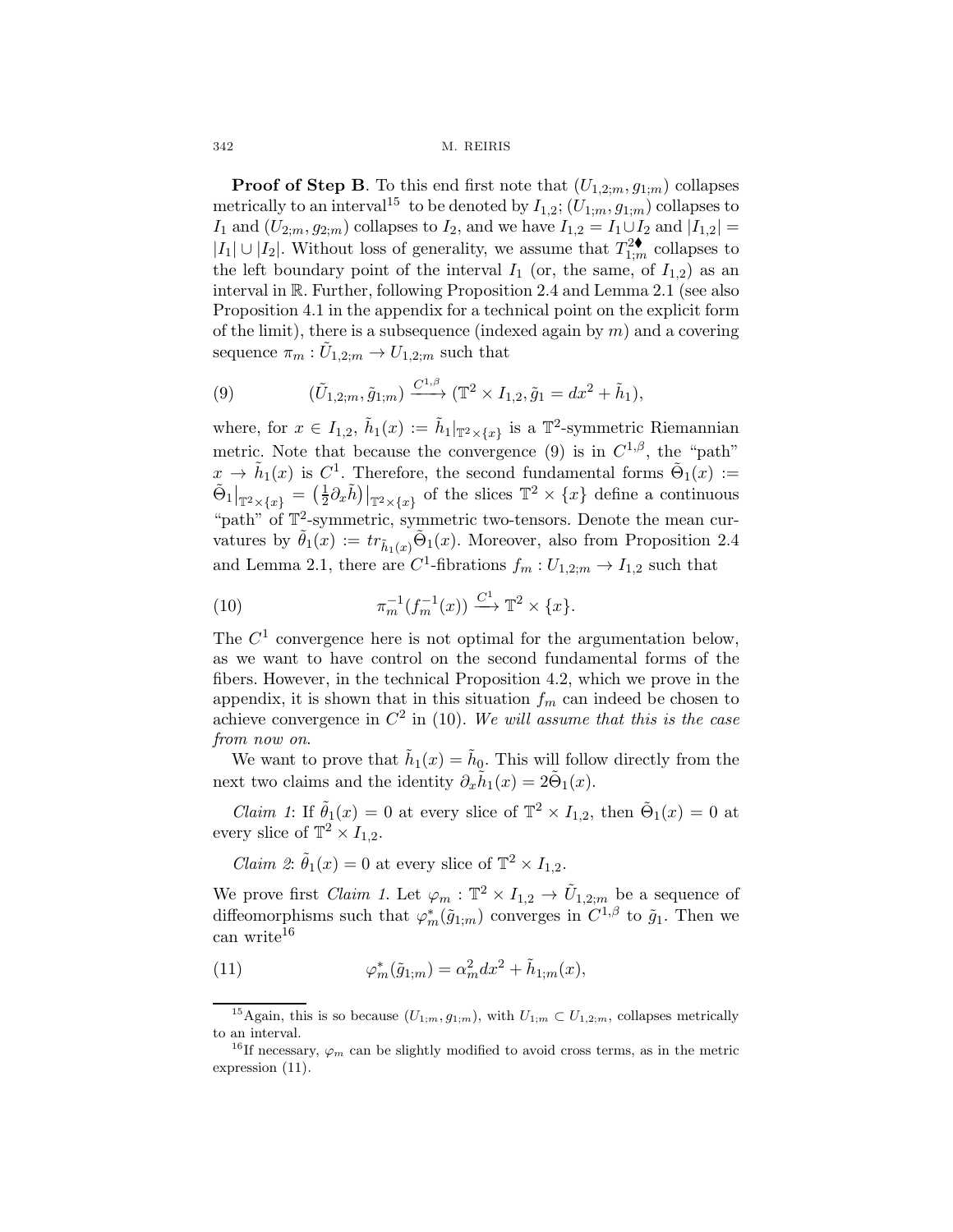where, as  $m \to \infty$ , the functions  $\alpha_m : \mathbb{T}^2 \times I \to \mathbb{R}^+$  converge in  $C^1$  to the constant function one on  $\mathbb{T}^2 \times I_{1,2}$  and the metrics  $\tilde{h}_{1:m}$  converge in  $C^1$  to  $\tilde{h}_1$ . Let  $\tilde{\Theta}_{1;m}(x)$  and  $\tilde{\theta}_{1;m}(x)$  be the second fundamental forms and mean curvatures of the slices  $\mathbb{T}^2 \times \{x\}$ , as slices in  $(\mathbb{T}^2 \times I_{1,2}, \varphi_m^*(\tilde{g}_{1,m}))$ . Then

(12) 
$$
\partial_x \tilde{\theta}_{1;m} = -\Delta_{\tilde{h}_{1;m}} \alpha_m + \left( |\tilde{\Theta}_{1;m}|^2_{\tilde{h}_{1;m}} + Ric_{\tilde{g}_{1;m}}(\mathfrak{n},\mathfrak{n}) \right) \alpha_m,
$$

where  $\Delta_{\tilde{h}_{1:m}}$  is the  $\tilde{h}_{1:m}$ -Laplacian on the slices  $\mathbb{T}^2 \times \{x\}$  and  $\mathfrak{n}$  is the unit normal field to the slices. Let  $\zeta(x)$  be a  $C^1$  non-negative real function of one variable with support in  $I_{1,2}$ , and consider the volume measure on  $\mathbb{T}^2 \times I_{1,2}$ , given by  $dV_m = dA_{\tilde{h}_{1:m}}dx$ , where  $dA_{\tilde{h}_{1:m}}$  is the area element of  $h_{1;m}$  on every slice. Multiplying (12) by  $\zeta dV_m$  and integrating, we obtain the following: for the integral of the left-hand side and after integration by parts in the variable  $x$ ,

(13) 
$$
- \int_{\mathbb{T}^2 \times I_{1,2}} \left( (\partial_x \zeta) \tilde{\theta}_{1;m} + \zeta 2 \alpha_m (\tilde{\theta}_{1;m})^2 \right) dV_m,
$$

where we used  $\partial_x dA_{\tilde{h}_{1:m}}/dA_{\tilde{h}_{1:m}} = \alpha_m \tilde{\theta}_m$ , and, for the integral of the first term of the right-hand side exactly the value zero because  $\zeta$  is constant over every slice. As  $\alpha_m \xrightarrow{m \to \infty} 1$  and  $\tilde{\theta}_{1;m} \xrightarrow{m \to \infty} \tilde{\theta}_1$  (in  $C^1$  and  $C^0$  resp. and all over  $\mathbb{T}^2 \times I_{1,2}$ , we conclude that if  $\theta_1 = 0$ , then (13) goes to zero, and that this is so for any  $\zeta$ . Therefore, the integral of the second term in the right hand side of (12), namely,

$$
\int_{\mathbb T^2\times I_{1,2}}\zeta\big(|\tilde\Theta_{1;m}|^2_{\tilde h_{1;m}}+Ric_{\tilde g_{1;m}}(\mathfrak n,\mathfrak n)\big)\alpha_m dV_m,
$$

must go to zero independently of  $\zeta$ . But  $Ric_{\tilde{q}_{1:m}}(\mathfrak{n},\mathfrak{n}) \geq 0$  for every m, and thus, in the limit, we must have  $\int \zeta |\tilde{\Theta}_1|_{\tilde{h}_0} dA_{\tilde{h}_0} dx = 0$  for every  $\zeta$ . Hence  $\Theta_1 = 0$  as claimed.

We prove now *Claim 2*. We show first the impossibility of having, for some  $\bar{x}$ ,  $\theta_1(\bar{x})$  < 0. After that, we prove the impossibility of having  $\tilde{\theta}_1(\bar{x}) > 0$ . To do so, we will appeal to the following standard fact. Fact 1: Let  $S \subset M$  be a hypersurface on a manifold M with a unit-normal field **n**. Let  $p \in M$  and  $\gamma$  a geodesic segment starting at S in the direction of **n**, ending at p and with  $dist(p, S) = length(\gamma)$ . If  $\theta|_S \leq \theta_0 < 0$  and  $Ric \geq 0$  all over a neighborhood of  $\gamma$ , then length $(\gamma) \leq 2/|\theta_0|$ .

• Suppose that, for some  $\bar{x}$ ,  $\tilde{\theta}_1(\bar{x}) < 0$ . Then by (10) we conclude that there is  $m_2 \geq m_1$  such that for every  $m \geq m_2$  we have  $\theta_{1;m}|_{f_m^{-1}(\bar{x})}$  <  $\tilde{\theta}_1(\bar{x})/2$ , where  $\theta_m(x)$  is the mean curvature of  $f_m^{-1}(x)$ —namely,  $\pi_m^*(\theta_m)$  =  $\tilde{\theta}_m$ . But note that the solid torus  $M(f_m^{-1}(\bar{x}))$  lies inside  $M(T_{1,m}^{2\blacklozenge}),$  which is a region of non-negative Ricci, that  $\partial M(f_m^{-1}(\bar{x}))$  is  $f_m^{-1}(\bar{x})$ , and finally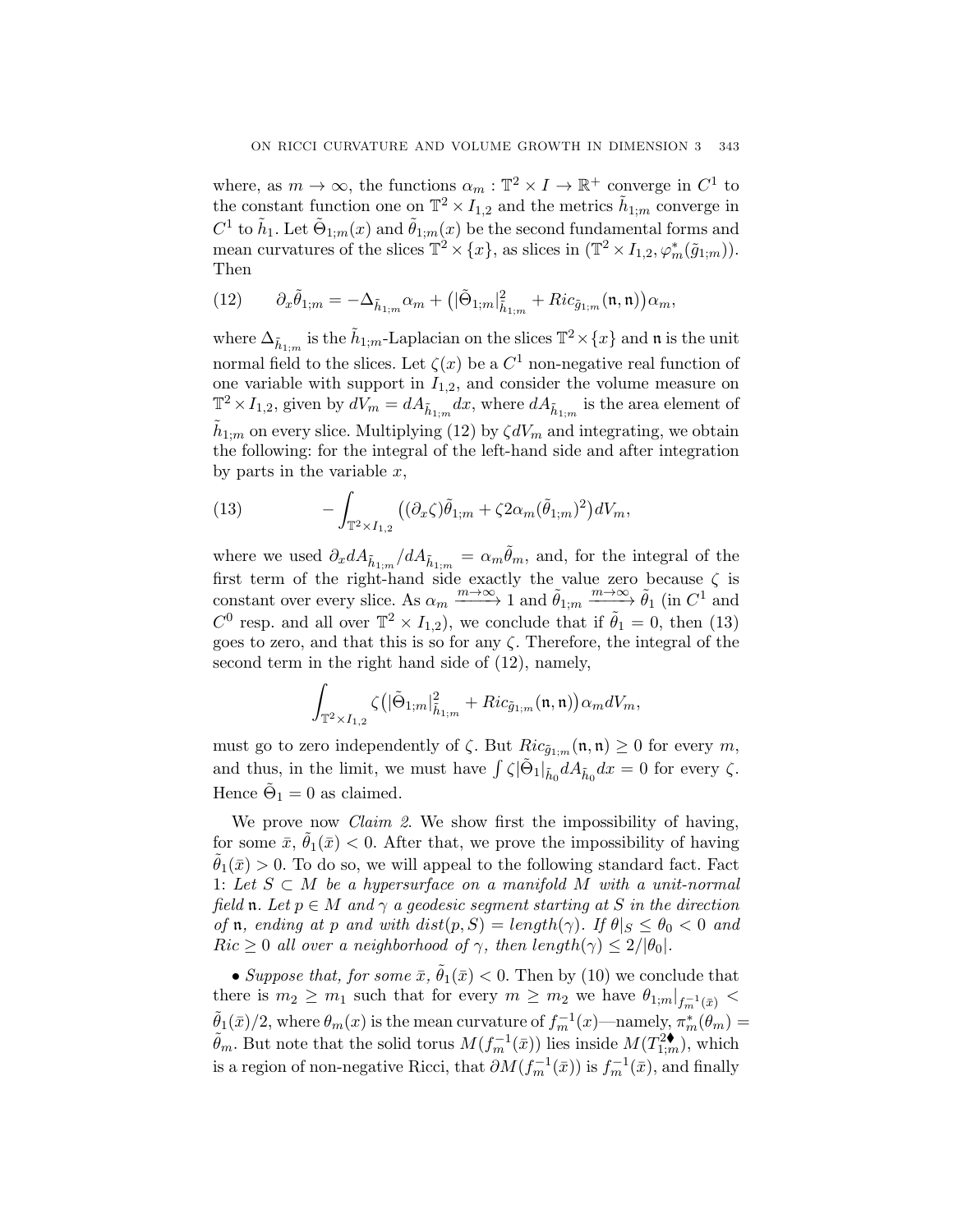by Step A that  $rad_{g_{1:m}}(M(f_m^{-1}(\bar{x}))) \to \infty$ . This easily contradicts Fact 1, as then for any  $m \geq m_2$  there is a point  $p_m$  and a geodesic segment in  $M(f_m^{-1}(\bar{x}))$  starting at  $f_m^{-1}(\bar{x})$  and ending at  $p_m$  of  $g_{1,m}$ -length equal to  $rad_{g_{1:m}}(M(f_m^{-1}(\bar{x})))$  and therefore realizing the  $g_{1,m}$ -distance from  $p_m$ to  $f_m^{-1}(\bar{x})$ .

• Suppose that, for some  $\bar{x}$ ,  $\bar{\theta}_1(\bar{x}) > 0$ . Again by (10), we conclude that there is  $m'_2 \ge m_1$  such that for every  $m \ge m'_2$  we have  $\theta_{1;m}|_{f_m^{-1}(\bar{x})} >$  $\tilde{\theta}_1(\bar{x})/2$ . We will prove that there is a sequence of geodesic segments  $\eta_m$ , for  $m \geq m_3$ , lying entirely inside  $\mathbb{R}^3 \setminus (M(T^2_{1;m})^\circ \cup \overline{B_g(o,r_0)})$ , starting at  $T_{1;m}^{2\blacklozenge}$  and ending at a point  $p_m$  and with

$$
d_{g_{1;m}}^{\mathbb{R}^3}(p_m, T_{1;m}^{2\blacklozenge}) = length_{g_{1;m}}(\eta_m),
$$
  
length<sub>g\_{1;m}(\eta\_m)  $\xrightarrow{m \to \infty} \infty$ .</sub>

About this sequence we make two crucial remarks: first, the geodesic  $\eta_m$ will lie entirely in the open set  $\mathbb{R}^3 \setminus B_q(o,r_0)$  where the Ricci curvature is non-negative; second, the mean curvature at the initial point of  $\eta_m$ in  $T_{1;m}^2$ , and in the direction  $\eta'_m$  (which is opposite to the one used to define  $\hat{\theta}_1(x)$  is less than or equal to  $-\hat{\theta}_1(\bar{x})/2 < 0$ . That  $\hat{\theta}_1(\bar{x})$  cannot be positive, contrary to what was assumed, will follow directly from these two remarks and Fact 1. We move then to prove the existence of such sequence.

Recall that a ray is an infinite-length geodesic diffeomorphic to  $[0,\infty)$  $= \mathbb{R}^+ \cup \{0\}$  minimizing the distance between any two of its points. Let  $\mathfrak{R}_{r_0}$  be the set of rays  $\xi$  in  $(\mathbb{R}^3, g)$  starting at a base point  $b(\xi)$  in  $\partial B_q(o, r_0)$  and lying entirely inside the closed set  $\mathbb{R}^3 \setminus B_q(o, r_0)$ . The family  $\mathfrak{R}_{r_0}$  is easily seen to be non-empty and the union of the rays in  $\mathfrak{R}_{r_0}$  to be a closed set in  $\mathbb{R}^3$ . Moreover, observe the following simple fact about  $\mathfrak{R}_{r_0}$  to be used later. Fact 2: Consider a sequence  $\gamma_i$  of geodesic segments lying entirely in  $\mathbb{R}^3 \setminus B_q(o,r_0)$ , having one of its end points in  $\partial B_q(o, r_0)$  and minimizing the distance between its two extreme points. If length<sub>a</sub> $(\gamma_i) \rightarrow \infty$ , then there is a subsequence of  $\gamma_i$  converging (on compact sets of  $\mathbb{R}^3$ ) to a ray in  $\mathfrak{R}_{r_0}$ .

Let  $\mathcal{P}_L$  be the set of points in the rays of  $\mathfrak{R}_{r_0}$  lying at a g-distance L from the base point of the ray to which they belong—more precisely,

$$
\mathcal{P}_L = \{p \in \xi \in \mathfrak{R}_{r_0}/d_g^{\mathbb{R}^3}(p, b(\xi)) = L\}.
$$

Now, for every m there is  $L_m > 0$  sufficiently big with the following properties<sup>17</sup>:

**P1**.  $\mathcal{P}_{L_m} \subset (\mathbb{R}^3 \setminus M(T^{2\blacklozenge}_{1;m}))$  and

$$
^{17}\mathrm{If}~M(T_{1;m}^{2\blacklozenge})\subset B_{g_{k_{1;m}}}(o,\bar L_m), \,\text{then take}~L_m=m\bar L_m10^{k_{1;m}}.
$$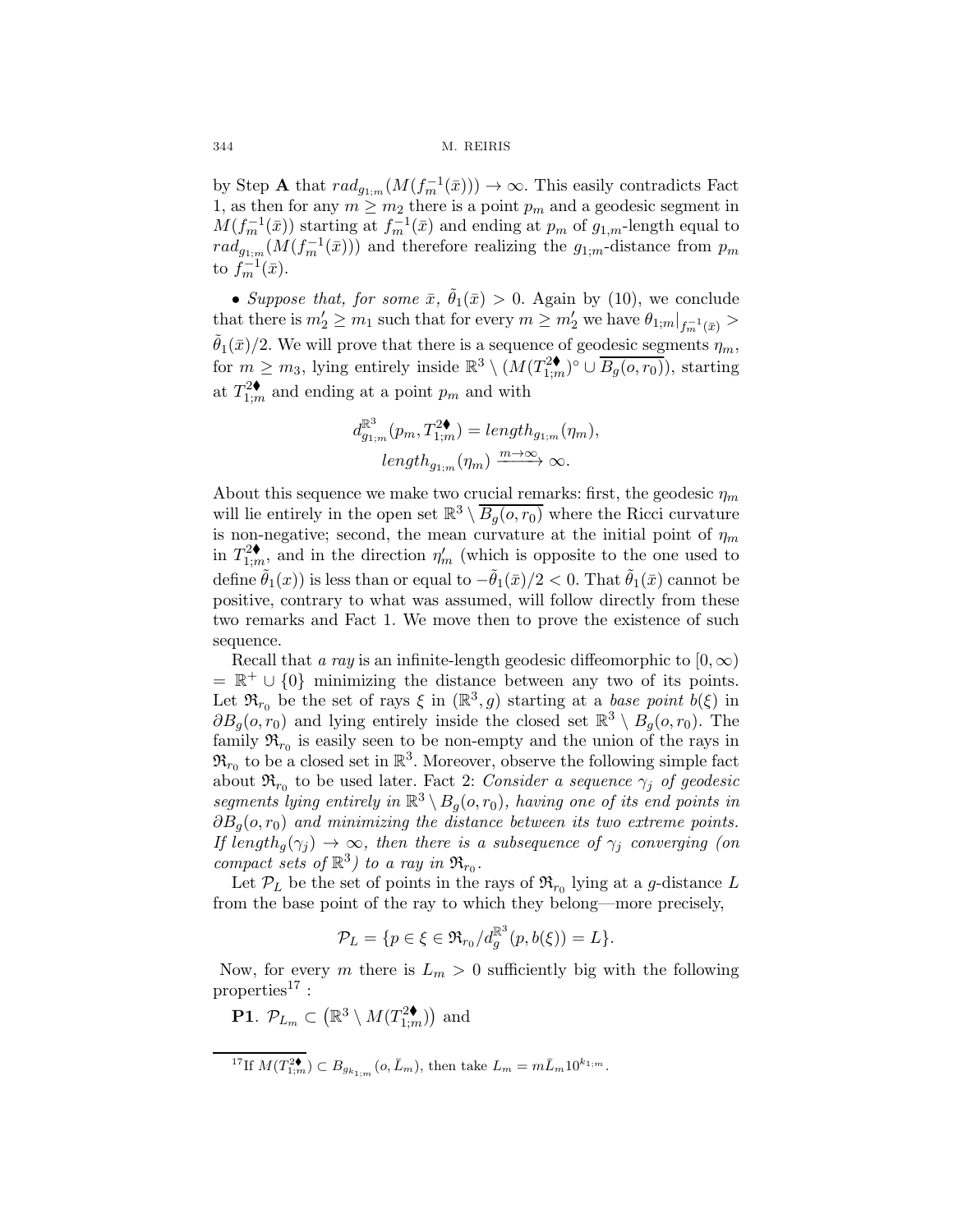

Figure 4. Representation of the construction in the proof of Step B. In terms of length, it more economic to go from  $p_0$  to  $t_m$  using the path  $p_0 \xrightarrow{by \xi_0} u_0 \xrightarrow{by short curve}$  $u_m \xrightarrow{\text{by}\gamma_m} t_m$ , rather than going from  $p_0$  to  $t_m$  along  $\gamma_m$ .

**P2.**  $d_{g_{1;m}}^{\mathbb{R}^3}(\mathcal{P}_{L_m}, T_{1;m}^{2\blacklozenge}) \geq m$  (note that the distance is with respect to  $g_{1;m}$ ).

Let  $\gamma_m$  be a geodesic segment from a point  $t_m$  in  $T_{1;m}^{2\blacklozenge}$  to a point  $p_m$ in  $\mathcal{P}_{L_m}$  and realizing the  $g_{1;m}$ -distance between the closed sets  $T_{1;m}^2$ and  $\mathcal{P}_{L_m}$  of  $\mathbb{R}^3$ . Because of **P1**, such segment must lie entirely in  $\mathbb{R}^3 \setminus \mathbb{R}$  $M(T_{1;m}^{2\blacklozenge})^{\circ}$ , but it is a priori not evident that it will not intersect  $B_g(o,r_0)$ . We show now that there is  $m_3 \geq m'_2$  such that for every  $m \geq m_3$ ,  $\gamma_m \cap \overline{B_q(o,r_0)} = \emptyset$ . With this information and **P2**, we can conclude that  $\eta_m := \gamma_m$  is the sequence we claimed for and the *claim* 2 will be finished. Suppose on the contrary that there is a subsequence (denoted again by  $(\gamma_m)$  such that  $\gamma_m \cap \overline{B_q(o, r_0)} \neq \emptyset$ . In this case,  $\gamma_m \cap \overline{B_q(o, r_0)}$ , as a closed set in  $\gamma_m$ , has a point  $b_m$  nearest to  $t_m$  and a point  $s_m$  nearest to  $p_m$ . Let  $\hat{\gamma}_m$  be the piece of  $\gamma_m$  enclosed between  $t_m$  and  $b_m$ . Obviously  $\hat{\gamma}_m$ lies inside  $\mathbb{R}^3 \setminus B_q(o, r_0)$ . Therefore, as commented above, the sequence  $\hat{\gamma}_m$  has a subsequence (denoted again by  $\hat{\gamma}_m$ ) converging to a ray  $\xi_0$  (on compact sets of  $\mathbb{R}^3$ ). Let  $u_0$  be a point in  $\xi_0$  at a g-distance  $4r_0$  from the base point  $b(\xi_0)$  at  $\partial B_g(o, r_0)$ . Let  $u_m$  be a sequence of points in  $\hat{\gamma}_m$ converging to  $u_0$ . Then for every  $\epsilon > 0$  there is  $m(\epsilon)$  such that for any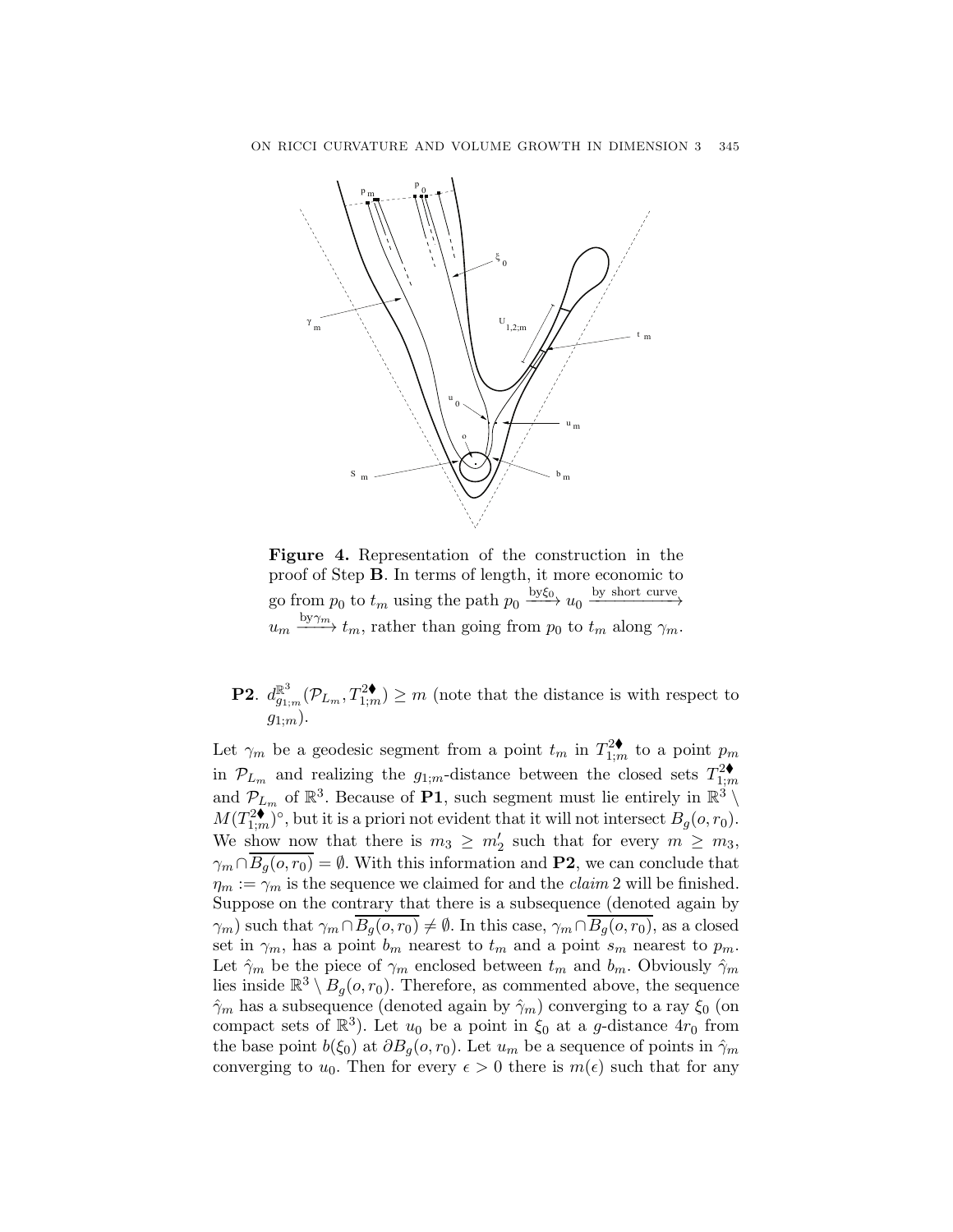$m \geq m(\epsilon)$  we have

$$
d_g^{\mathbb{R}^3}(u_0, u_m) \le \epsilon
$$
, and  $4r_0 - \epsilon \le d_g^{\mathbb{R}^3}(u_m, b_m) \le 4r_0 + \epsilon$ .

Let  $p_0$  be in  $\xi_0$  at a g-distance  $L_m$  from  $b(\xi_0)$ , which, by definition, is a point in  $\mathcal{P}_{L_m}$ . Then, if  $m \geq m(\epsilon)$ , we can write

$$
d_g^{\mathbb{R}^3}(\mathcal{P}_{L_m}, T_{1;m}^{2\blacklozenge}) \leq d_g^{\mathbb{R}^3}(p_0, t_m) \leq d_g^{\mathbb{R}^3}(p_0, u_0) + d_g^{\mathbb{R}^3}(u_0, u_m) + d_g^{\mathbb{R}^3}(u_m, t_m)
$$
  

$$
\leq L_m - 4r_0 + \epsilon + d_g^{\mathbb{R}^3}(u_m, t_m).
$$

On the other hand,

$$
d_g^{\mathbb{R}^3}(\mathcal{P}_m, T_{1;m}^2) = d_g^{\mathbb{R}^3}(p_m, t_m) \geq d_g^{\mathbb{R}^3}(p_m, s_m) + d_g^{\mathbb{R}^3}(b_m, t_m)
$$
  
\n
$$
\geq L_m - 2r_0 + d_g^{\mathbb{R}^3}(b_m, t_m) \geq L_m - 2r_0 + d_g^{\mathbb{R}^3}(u_m, t_m),
$$

where we used that  $d_g^{\mathbb{R}^3}(p_m, s_m) \geq L_m - 2r_0$ , which is easily deduced from the fact that, because  $p_m \in \mathcal{P}_{L_m}$ , we have  $d_g^{\mathbb{R}^3}(p_m, \partial B_g(o, r_0)) \leq L_m$ . The two equations before lead readily to the inequality  $2r_0 \leq \epsilon$ , which is impossible if one choses for instance  $\epsilon = r_0$ . A representation of the construction can be seen in Figure 4. This finishes the proof of Claim 2 and therefore of Step  $\bf{B}$ .

**Proof of Step C.** We work here with the subsequence of Step **B**, but to simplify notation still use the subindex m. On  $U_{1,2,m}$  define the  $C<sup>1</sup>$ vector field  $W_m = \nabla f_m / |\nabla f_m|^2$ , and on  $\tilde{U}_{1,2;m}$  define the lifted function  $\tilde{f}_m = f_m \circ \pi_m$  and the lifted vector field  $\tilde{W}_m = \nabla \tilde{f}_m / |\nabla \tilde{f}_m|^2$ .  $W_m$  and  $\tilde{W}_m$  define flows  $\psi_m$  and  $\tilde{\psi}_m$  on  $U_{1,2;m}$  and  $\tilde{U}_{1,2;m}$ , respectively. Because  $df_m(W_m) = 1$  and  $d\tilde{f}_m(\tilde{W}_m) = 1$ , the flows  $\psi_m$  and  $\tilde{\psi}_m$  take fibers into fibers; that is if  $x_1, x_2 \in I$ , then

$$
\psi_m(x_2 - x_1, -) : f_m^{-1}(x_1) \to f_m^{-1}(x_2)
$$

and

$$
\tilde{\psi}_m(x_2 - x_1, -) : \tilde{f}_m^{-1}(x_1) \to \tilde{f}_m^{-1}(x_2).
$$

Fix  $x_0 \in I_{1,2}$ . Let  $\tilde{\chi}_m : \mathbb{T}^2 \to \tilde{f}_m^{-1}(x_0)$  be chosen (to be concrete) such that as  $m \to \infty$  and as  $\tilde{f}_m^{-1}(x_0) \xrightarrow{C^2} \mathbb{T}^2 \times \{x_0\}$ ,  $\chi_m$  converges in  $C^2$  to the "identity" diffeomorphism:  $t \in \mathbb{T}^2 \to (t, x_0) \in \mathbb{T}^2 \times I_{1,2}$ . With the help of  $\tilde{\chi}_m$  and  $\tilde{\psi}_m$ , one can define  $C^2$ -diffeomorphisms

$$
\tilde{\varphi}_m : \mathbb{T}^2 \times I_{1,2} \to \tilde{U}_{1,2;m}
$$
, as  $\tilde{\varphi}_m(t,x) = \tilde{\psi}_m(x - x_0, \tilde{\chi}_m(t)),$ 

for which we have  $\tilde{\varphi}_m(\mathbb{T}^2 \times \{x\}) = \tilde{f}_m^{-1}(x)$  and  $d\tilde{\varphi}_m(\partial_x) = \tilde{W}_m$ . Moreover, as  $\tilde{W}_m$  is perpendicular to the fibers, we have the following form of the pull-back metric:

$$
\tilde{\varphi}_m^* \tilde{g}_{1;m} = \alpha_m^2 dx^2 + \tilde{h}_{1;m}(x),
$$

where  $\alpha_m$  and  $\tilde{h}_{1;m}(x)$  (may be different from those in Step **B**, but we name them the same) converge in  $C<sup>1</sup>$  to the function identically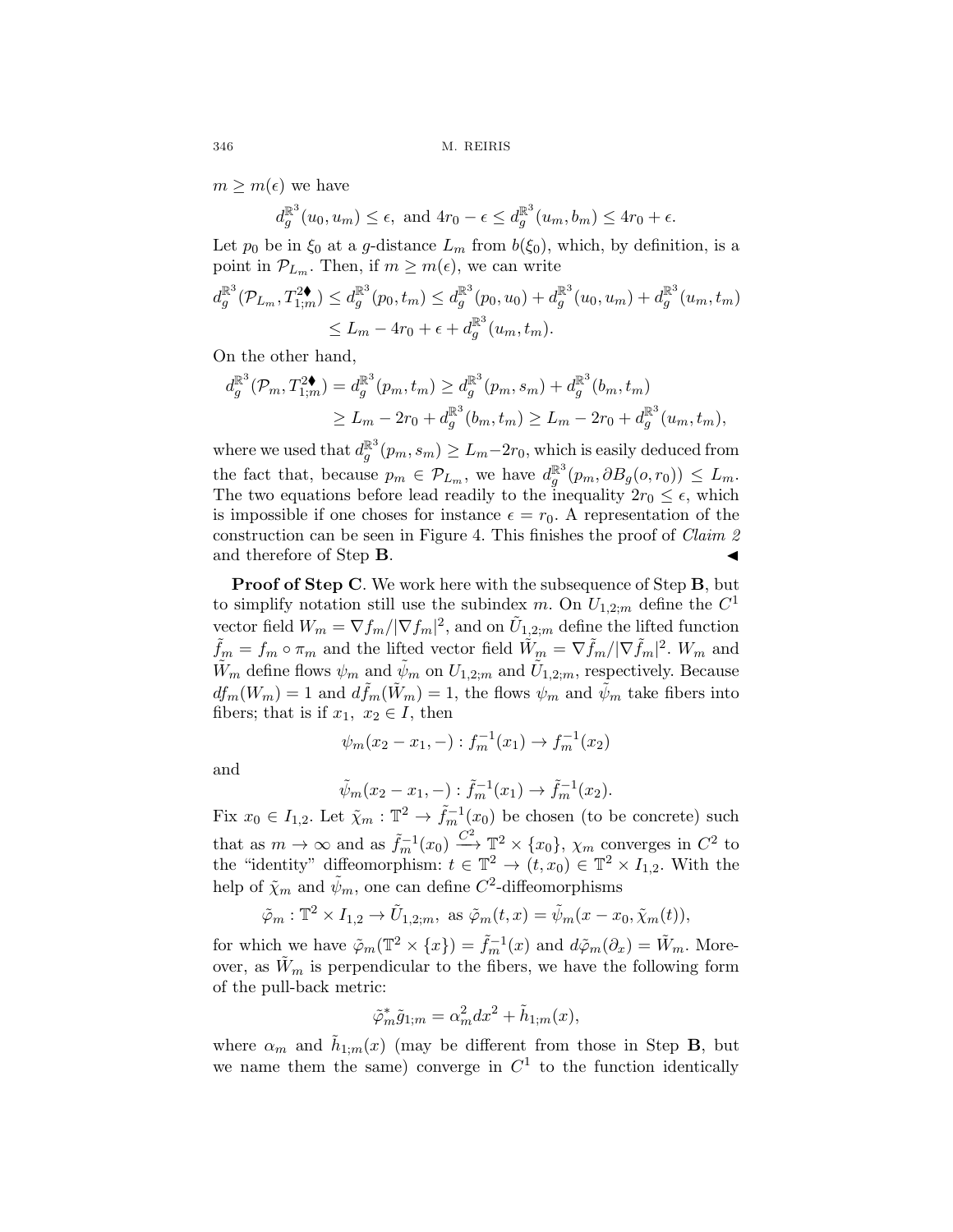one and  $\tilde{h}_0$ , respectively. We inspect now the behavior of the length of curves on fibers when we translate them along  $\partial_x$ . Let  $\tilde{\mathscr{C}}_{x_1}$  be a curve on  $\mathbb{T}^2 \times \{x_1\}$ , and let  $\tilde{\mathscr{C}}_x$  be the transported of  $\tilde{\mathscr{C}}_{x_1}$  by  $\partial_x$  to  $\mathbb{T}^2 \times \{x\}$ . Then, as  $\partial_x \tilde{h}_m = 2\alpha_{1,m} \tilde{\Theta}_{1:m}$ , we obtain the direct estimate

(14) 
$$
|\partial_x \text{length}_{\tilde{h}_{1;m}(x)}(\tilde{\mathscr{C}}_x)| \leq \frac{(\sup_{\mathbb{T}^2 \times \{x\}} |\tilde{\Theta}_{1;m}|)}{2} \text{length}_{\tilde{h}_{1;m}(x)}(\tilde{\mathscr{C}}_x).
$$

However, because of Step **B**,  $|\tilde{\Theta}_{1;m}|_{\tilde{h}_{1;m}} \xrightarrow{m \to \infty} 0$  (uniformly on  $\mathbb{T}^2 \times I_{1,2}$ ) and we deduce that for every  $1 > \nu > 0$  there is  $m(\nu)$  such that if  $m \geq m(\nu)$  and  $x_1, x_2 \in I_{1,2}$ , then

(15) 
$$
(1 - \nu) \operatorname{length}_{\tilde{h}_{1;m}(x_1)} (\tilde{\mathscr{C}}_{x_1}) \leq \operatorname{length}_{\tilde{h}_{1;m}(x_2)} (\tilde{\mathscr{C}}_{x_2})
$$

$$
\leq (1 + \nu) \operatorname{length}_{\tilde{h}_{1;m}(x_1)} (\tilde{\mathscr{C}}_{x_1}).
$$

Now, from (15) and noting that the result of transporting a curve  $\mathscr{C}_{x_1} \subset$  $f_m^{-1}(x_1)$  (closed or not) by  $W_m$  to a curve  $\mathscr{C}_{x_2} \subset f_m^{-1}(x_2)$  is the same as the result of lifting  $\mathscr{C}_{x_1}$  to an (equal length) curve  $\tilde{\mathscr{C}}_{x_1} \subset \mathbb{T}^2 \times \{x_1\}$ by means of  $\pi_m \circ \tilde{\varphi}_m$ , transporting it by  $\partial_x$  to a curve  $\tilde{\mathscr{C}}_{x_2}$ , and then pushing it down to an (equal length) curve  $\mathscr{C}_{x_2} \subset f_m^{-1}(x_2)$ , we deduce that if  $m \geq m(\nu)$  and  $x_1, x_2 \in I_{1,2}$ , then

(16) 
$$
(1 - \nu) \operatorname{length}_{h_{1;m}(x_1)}(\mathscr{C}_{x_1}) \leq \operatorname{length}_{h_{1;m}(x_2)}(\mathscr{C}_{x_2})
$$

$$
\leq (1 + \nu) \operatorname{length}_{h_{1;m}(x_1)}(\mathscr{C}_{x_1}).
$$

We are ready to prove that there is  $m_2$  such that if  $m \geq m_2$  then  $\bar{C}1$ and  $C2$  holds. We prove first  $C1$  and then  $C2$ .

• First, since the  $h_{1;m}(x)$ -diameters of the fibers  $f_m^{-1}(x)$ , here denoted by  $\Gamma_{1:m}(x)$ , are realized by the length of geodesic segments (inside the fiber), then we obtain from (16)

(17) 
$$
1 - \nu \le \frac{\Gamma_{1;m}(x_1)}{\Gamma_{1;m}(x_2)} \le 1 + \nu,
$$

for any  $x_1, x_2 \in I_{1,2}$  and  $m \geq m(\nu)$ . Second, in exactly the same way that we proved (6) in the example of Section 2.4.1, one can prove the following statement: Given  $\Lambda_1$  there are  $\nu_0$  and  $\Gamma_0$  such that for any Riemannian manifold  $(V, g_V)$  with  $|Ric_{g_V}| \leq \Lambda_1$  and with a  $\mathbb{T}^2$ -fibration  $f_V: V \to I_V$  (| $I_V$ |  $\geq$  1) for which

$$
1 - \nu_0 \le \frac{\Gamma_V(x_1)}{\Gamma_V(x_2)} \le 1 + \nu_0, \ x_1, x_2 \in I_V, \text{ and } \sup_{x \in I_V} \Gamma_V(x) \le \Gamma_0,
$$

where  $\Gamma_V(x) = diam(f_V^{-1}(x))$ , we have

(18) 
$$
\frac{1}{6} \inf_{x \in I_V} \Gamma_V(x) \leq dist_{GH}(V, I_V) \leq \frac{2}{3} \sup_{x \in I_V} \Gamma_V(x).
$$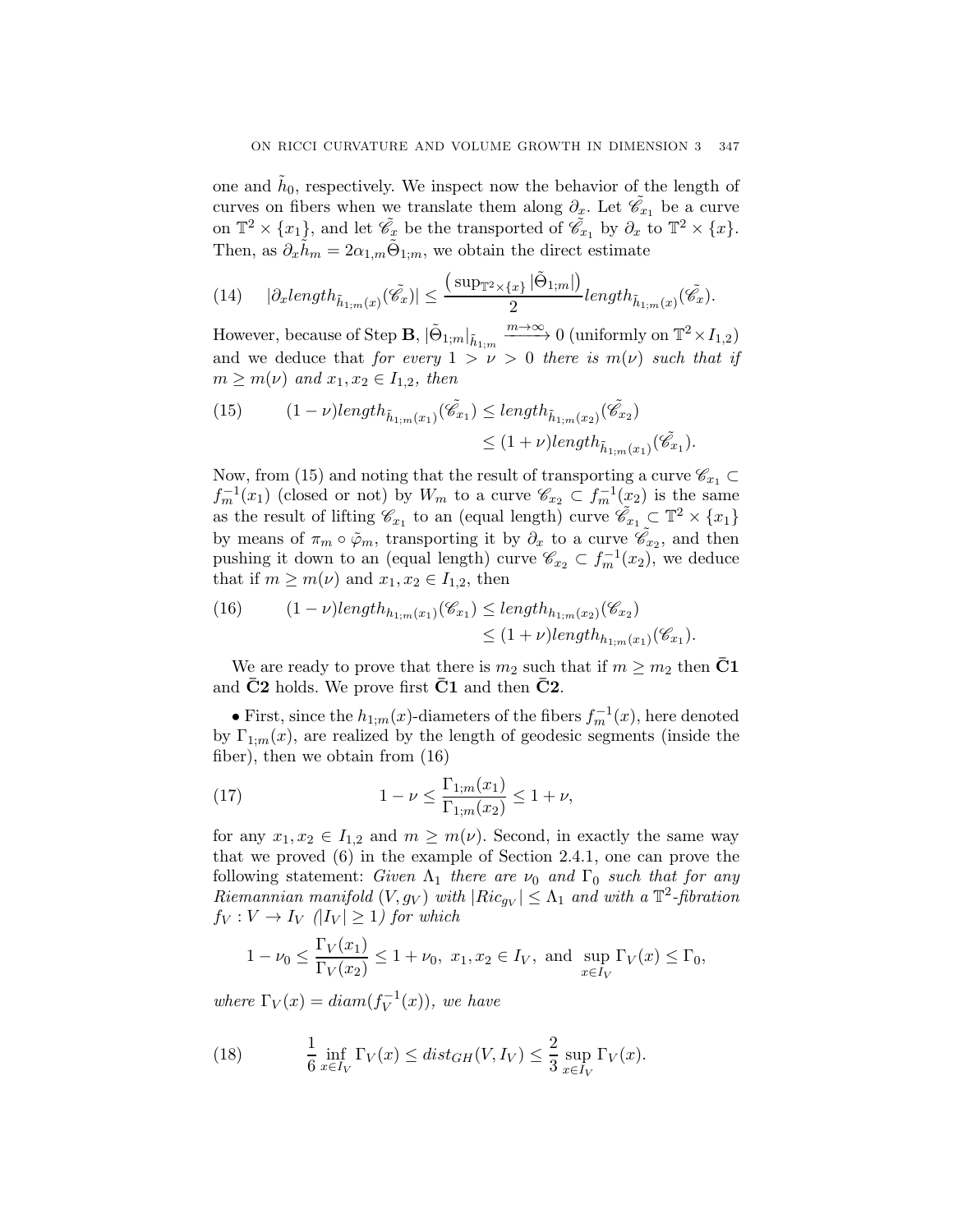Now, take  $\Lambda_1 = 100\Lambda_0$ , where  $\Lambda_0$  is the coefficient that we assumed in the quadratic curvature decay of g—that is, in  $|Ric_{q}| \leq \Lambda_0/r^2$ . Let  $\nu_0 = \nu_0(\Lambda_1)$  and  $\Gamma_0 = \Gamma_0(\Lambda_1)$ . Choose  $\nu \leq \min\{1/4, \nu_0\}$  and  $m_2 \geq m(\nu)$ (as defined above) and sufficiently big that for any  $m \geq m_2$  we have  $\sup_{x\in I_1} \Gamma_{1;m}(x) \leq \Gamma_0$ . If as in **H1**,  $(U_{1;m}, g_{1;m})$  is  $\epsilon^*$ -close in the GHmetric to  $(I_1, \vert \vert)$ , then by the first inequality of (18) (applied<sup>18</sup> to  $V = U_{1;m}$  and  $g_V = g_{1;m}$  and by (17), we have

(19) 
$$
\sup_{x \in I_2} \Gamma_{1;m}(x) \leq \frac{6}{1-\nu} \epsilon^*.
$$

Hence by (19) and the second inequality of (18) (applied<sup>19</sup> to  $V = U_{2;m}$ and  $g_V = g_{2;m}$ , and recalling that  $g_{2;m} = \frac{1}{10^2} g_{1;m}$  (implying  $\Gamma_{2;m}(x) =$  $\Gamma_{1:m}(x)/10$ , we obtain

$$
dist_{GH}((U_{2;m}, g_{2;m}), (I_2, \vert \ \vert)) \leq \frac{2}{3} \frac{1}{10} \frac{6}{(1-\nu)} \epsilon^* \leq \frac{2}{3} \epsilon^*,
$$

where the last inequality is because  $\nu \leq 1/4$ . This shows that C1 holds.

• Suppose, as in  $\bar{H}2$ , that there is a closed  $\mathscr{C}_{1;m} \in T^2_{1;m}$  for which it is  $length_{g_{1;m}}(\mathscr{C}_{1;m}) \leq \ell_m^*$ . Let  $x_1$  be the left point of the interval  $I_1$ , and let  $x_2$  be the left point of the interval  $I_2$ . Then the curve  $\mathscr{C}_{1;m}$ belongs to the fiber  $f_m^{-1}(x_1)$ . Let  $\mathscr{C}_{2;m}$  be the transport of  $\mathscr{C}_{1;m}$  by  $W_m$ to  $f_m^{-1}(x_2) = T_{2;m}^{2*}$ . By (15) we have

$$
length_{g_{2;m}}(\mathscr{C}_{2;m}) = \frac{1}{10} length_{g_{1;m}}(\mathscr{C}_{2;m}) \le \frac{4}{3} \frac{1}{10} length_{g_{1;m}}(\mathscr{C}_{1;m}) \le \frac{2}{3} \ell^*.
$$
  
This shows that  $\bar{C}2$  holds.

We are ready to prove Theorem 1.1.

Proof of Theorem 1.1. We will work with the annuli decomposition of Section 2.5. The key to the proof of Theorem 1.1 is to show that if  $i \geq i_0$ , for some  $i_0 \geq 0$ , then the manifold  $M(T_{i+1}^{2o}, T_i^{2o})$  is a IIBmanifold. Once this is shown, the proof of Theorem 1.1 is as follows. Let  $\mathbb{S}_{\bar{r}}^2 = \partial \mathbb{B}^3(o, \bar{r})$  be the "coordinate sphere" of radius  $\bar{r}$  in  $\mathbb{R}^3$ , and let  $\bar{r}$  be large enough that  $\mathbb{S}^2_{\bar{r}} \subset \mathbb{R}^3 \setminus M(T_{i_0}^{2o})$ . As<sup>20</sup>

(20) 
$$
\mathbb{R}^3 \setminus M(T_{i_0}^{2o})^{\circ} = \bigcup_{i=i_0}^{\infty} M(T_{i+1}^{2o}, T_i^{2o}),
$$

<sup>&</sup>lt;sup>18</sup>Note that  $|Ric_{g_{k_{1;m}}}| \le 100\Lambda_0$  on  $U_{1;m}$ .<br><sup>19</sup>Note that  $|Ric_{g_{k_{2;m}}}| \le 100\Lambda_0$  on  $U_{2;m}$ .<br><sup>20</sup>Note from the properties of annuli decompositions that for any sequence  $T_j^2$  of pairwise different tori in N we have  $d_g^{\mathbb{R}^3}(0,T_j^2) \to \infty$ . In particular,  $d_g^{\mathbb{R}^3}(0,T_i^{2o}) \to \infty$ as  $i \to \infty$ . This justifies equation (20).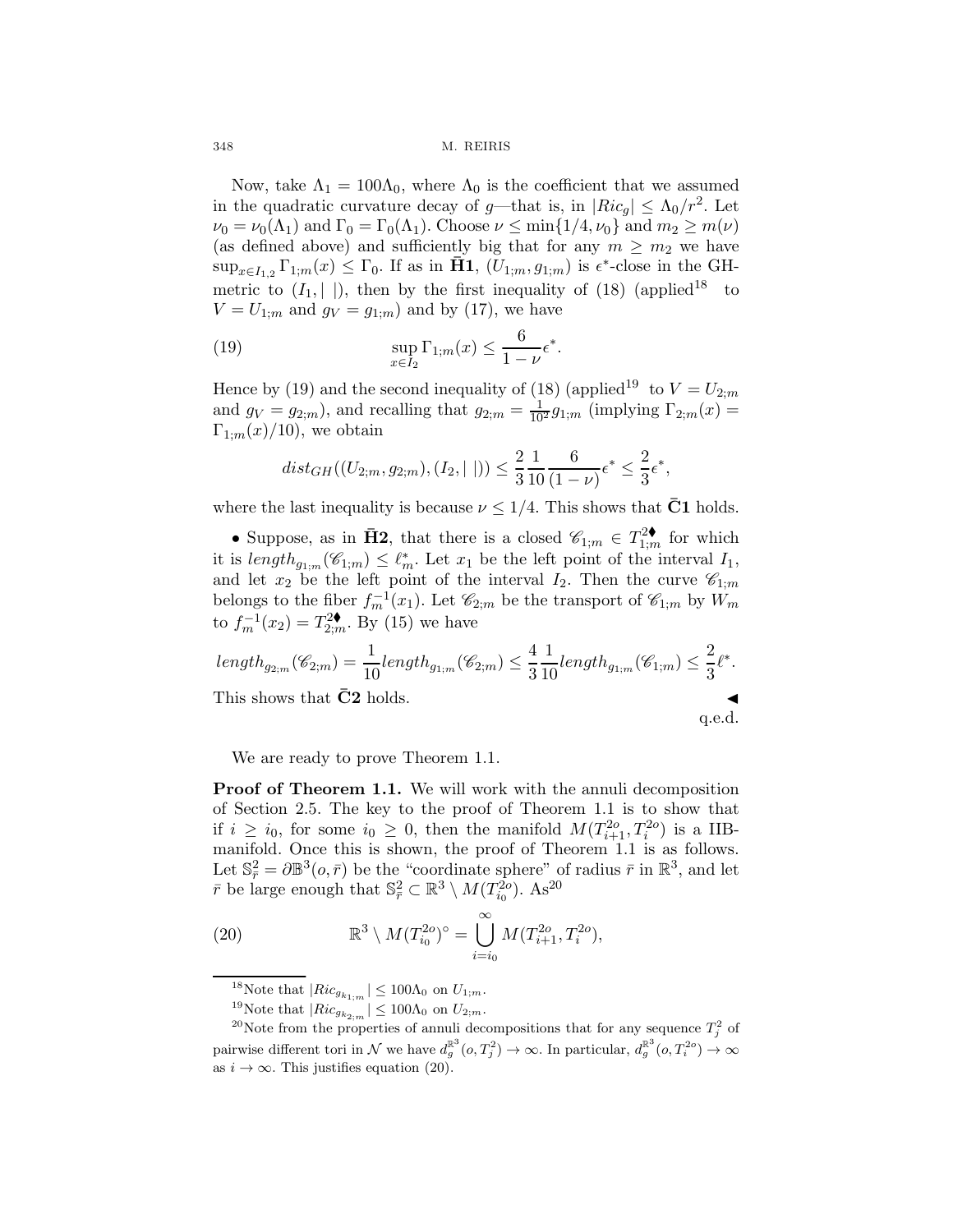then we have

(21) 
$$
\mathbb{S}_{\bar{r}}^2 \subset \bigcup_{i=i_0}^{i=i_1} M(T_{i+1}^{2o}, T_i^{2o}),
$$

for some  $i_1 > i_0 > 0$ . By Proposition 2.1, the right-hand side of (21) is a IIB-manifold if every one of its summands is a IIB-manifold. Therefore,  $\mathbb{S}_{\bar{r}}^2$  bounds a ball in  $\cup_{i=i_0}^{i=i_1} M(T_{i+1}^{2o}, T_i^{2o})$  and so bounds a ball in  $\mathbb{R}^3 \setminus \{o\}$ because  $\mathbb{R}^3 \setminus \{o\}$  contains  $\cup_{i=i_0}^{i=i_1} M(T_{i+1}^{2o}, T_i^{2o})$ . But  $\mathbb{S}^2_{\bar{r}}$  does not bound a ball in  $\mathbb{R}^3 \setminus \{o\}$ , and we reach a contradiction.

We move then to prove that there is  $i_0 \geq 0$  such that for any  $i \geq i_0$ ,  $M(T_{i+1}^{2o}, T_i^{2o})$  is a IIB-manifold.

Define  $i_0$  such that, for every piece  $U_{k,l} \subset \mathbb{R}^3 \setminus M(T_{i_0}^{2o})^{\circ}$ , we have  $(\epsilon^*, \ell^*, k^* \text{ below are as in Proposition 3.1})$ 

- 1)  $k \geq k^*$ ,
- 2)  $(U_{k,l}, g_k)$  is either  $\epsilon^*$ -close in the GH-metric to either an interval or a two-orbifold, and
- 3) if  $(U_{k,l}, g_k)$  is  $\epsilon^*$ -close to a two-orbifold then the  $g_k$ -length of the fibers  $\mathscr C$  of the Seifert structure is less than or equal to  $\ell^*$ , i.e.  $length_{q_k}(\mathscr{C}) \leq \ell^*$ .

We will use such an  $i_0$  from now on and show that if  $i \geq i_0$ , then  $M(T_{i+1}^{2o}, T_i^{2o})$  is a IIB-manifold. Some notation now. If a piece  $U_{k,l}$  in  $\mathbb{R}^3 \setminus M(T_{i_0}^{2o})^{\circ}$  is  $\epsilon^*$ -close to an interval, then we say that the piece is of type  $I(\epsilon^*)$ , and if it is not and therefore is  $\epsilon^*$ -close to a two-orbifold, then we say that the piece is of type  $II(\epsilon^*)$ .

Let  $i \geq i_0$ :

• If  $M(T_{i+1}^{2o}, T_i^{2o})$  does not contain a piece of type  $I(\epsilon^*)$ , then the manifold  $M(T_{i+1}^{2o}, T_i^{2o})$  is a union of Seifert manifolds (with Seifert structures coinciding at any intersection) and therefore a Seifert manifold with two boundary components,  $T_{i+1}^{2o}$  and  $T_i^{2o}$ . It follows that in this case  $M(T_{i+1}^{2o}, T_i^{2o})$  is a IIB-manifold.

• If  $M(T_{i+1}^{2o}, T_i^{2o})$  contains a piece of type  $I(\epsilon^*)$ , then we can distinguish two cases, as follows.

(i)  $M(T_{i+1}^{2o}, T_i^{2o})$  is itself a piece of type  $I(\epsilon^*)$  (in this case, the only  $U_{k,l}$ -piece) and therefore diffeomorphic to  $\mathbb{T}^2 \times I$  and thus a IIB-manifold, or

(ii)  $M(T_{i+1}^{2o}, T_i^{2o})$  is not a piece of type  $I(\epsilon^*)$ , in which case the only piece  $U_{k,l} \subset M(T_{i+1}^{2o}, T_i^{2o})$  having  $T_{i+1}^{2o}$  and  $T_i^{2o}$  as boundary components (see Section 2.3) is of type  $II(\epsilon^*)$  and has at least a third boundary component.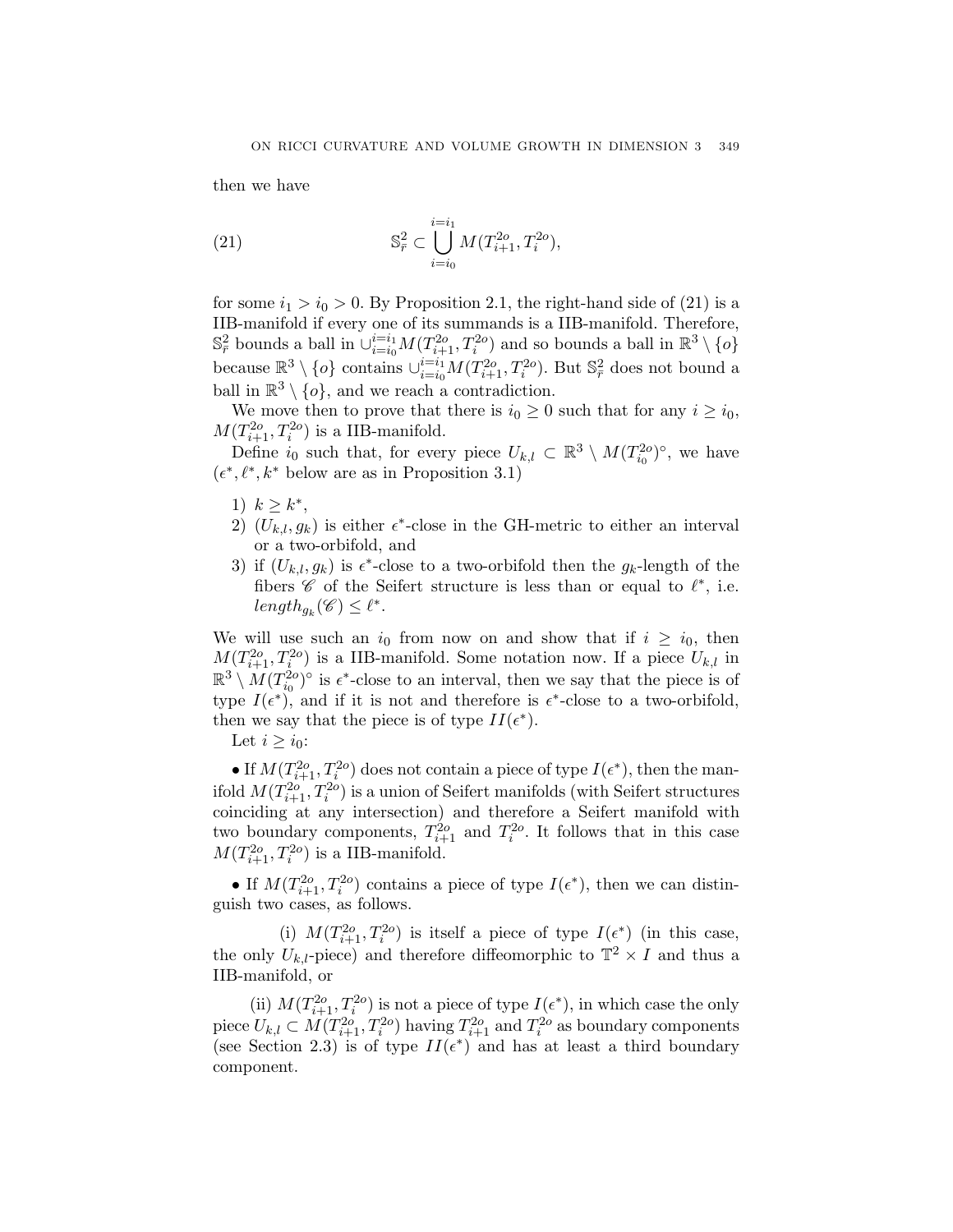We discuss now case (ii) and show that  $M(T_{i+1}^{2o}, T_i^{2o})$  is also in this case a IIB-manifold. Denote by  $\mathscr{U}_{i+1,i}$  to the union of all the pieces  $U_{k,l}$ in  $M(T_{i+1}^{2o}, T_i^{2o})$  of type  $II(\epsilon^*)$ , and by  $\widehat{\mathscr{U}}_{i+1,i}$  to the only connected component of  $\mathscr{U}_{i+1,i}$  containing  $T_{i+1}^{2o}$  and  $T_i^{2o}$ . The  $\widehat{\mathscr{U}_{i+1,i}}$  is a union of Seifert manifolds (with Seifert structure coinciding at any intersection) and therefore a Seifert manifold itself. Let  $\mathcal{N}_{i+1,i}$  be the set of boundary components of  $\widehat{\mathscr{U}}_{i+1,i}$  other than  $T_{i+1}^{2o}$  and  $T_i^{2o}$ , and observe that any torus  $T^2$  in  $\widehat{\mathcal{N}}_{i+1,i}$  is  $\ll$  than  $T_{i+1}^{2o}$  but is not related in the order  $\ll$  to  $T_i^{2o}$  (otherwise it would be one of the  $T_i^{2o}$ 's). Now, the tori  $T_i^{2}$  in  $\hat{\mathcal{N}}_{i+1,i}$ are either of type  $T^{2\phi}$  or of type  $T^{2\phi}$ —namely, either  $M(T^2)$  is a solid torus or not (see beginning of Sec. 3). A  $T^{2\blacklozenge}$  in  $\widehat{\mathcal{N}}_{i+1,i}$  is the boundary of a  $U_{k,l}$ -piece of type  $II(\epsilon^*)$ , and, because  $i \geq i_0$  and the definition of  $i_0$ , the fibers  $\{\mathscr{C}\}\$  of the Seifert structure of such piece have  $g_{k(T^2\bullet)}$ -length less than or equal to  $\ell^*$ . In particular the fibers  $\{\mathscr{C}\}\$  on  $T^{2\blacklozenge}$  (which as closed curves are non-contractible in  $T^2\bullet$  have  $g_{k(T^2\bullet)}$ -length less than or equal to  $\ell^*$ . Summarizing, we would have  $k(T^2 \bullet) \geq k^*$  (because  $i \geq i_0$ ) and:

- H1'.  $(U_{k(T^{2\bullet}),l(T^{2\bullet})}, g_{k(T^{2\bullet})})$  is  $\epsilon^*$ -close in the GH-metric to an interval.
- **H2'.** There is a curve  $\mathscr{C} \subset T^{2\bullet}$  (indeed, anyone of the  $\{\mathscr{C}\}$ 's) noncontractible in  $T^2$  such that  $length_{g_{k(T^2\bullet)}}(\mathscr{C}) \leq \ell^*$ .

Therefore, and crucially, if the fibers  $\{\mathscr{C}\}\$  in  $T^{2\bullet}$  are contractible inside  $M(T^{2\bullet})$ , then applying Proposition 3.1 iteratively we would obtain a consecutive sequence of pieces of type  $I(\epsilon^*)$  extending to infinity, i.e., a  $\mathbb{T}^2 \times \mathbb{R}^+$ -end, which is not possible because then  $M(T^{2\bullet})$  would not be compact<sup>21</sup>. We conclude that for every  $T^{2\bullet}$  in  $\widehat{\mathcal{N}}_{i+1,i}$  the fibers  $\{\mathscr{C}\}$  are non-contractible inside  $M(T^{2\blacklozenge})$ . This implies, as was comment at the end of Section 2.2, that the Seifert structure of  $\widehat{\mathscr{U}}_{i+1,i}$  can be extended to every  $M(T^{2\blacklozenge})$ . Hence the manifold

$$
\widehat{\mathscr{U}}_{i+1,i} \ \bigcup \ \bigg[\bigcup_{T^2 \blacklozenge \in \widehat{\mathcal{N}}_{i+1,i}} M(T^{2 \blacklozenge}) \bigg]
$$

is a Seifert manifold, has at least two boundary components, and is thus a IIB-manifold. Finally, as was explained in Section 2.2, every manifold  $M(T^{2\diamond})$ , with  $T^{2\diamond} \in \mathcal{N}_{i+1,i}$ , is IIB. Therefore,

$$
M(T_{i+1}^{2o}, T_i^{2o}) = \widehat{\mathscr{U}}_{i+1,i} \, \bigcup \, \bigg[ \bigcup_{T^2 \bullet \in \widehat{\mathcal{N}}_{i+1,i}} M(T^{2\bullet}) \bigg] \, \bigcup \, \bigg[ \bigcup_{T^{2\lozenge} \in \widehat{\mathcal{N}}_{i+1,i}} M(T^{2\lozenge}) \bigg]
$$

<sup>21</sup>Alternatively, it would imply the existence of an embedded torus (a section of such end) dividing  $\mathbb{R}^3$  into two unbounded connected components, which is not possible.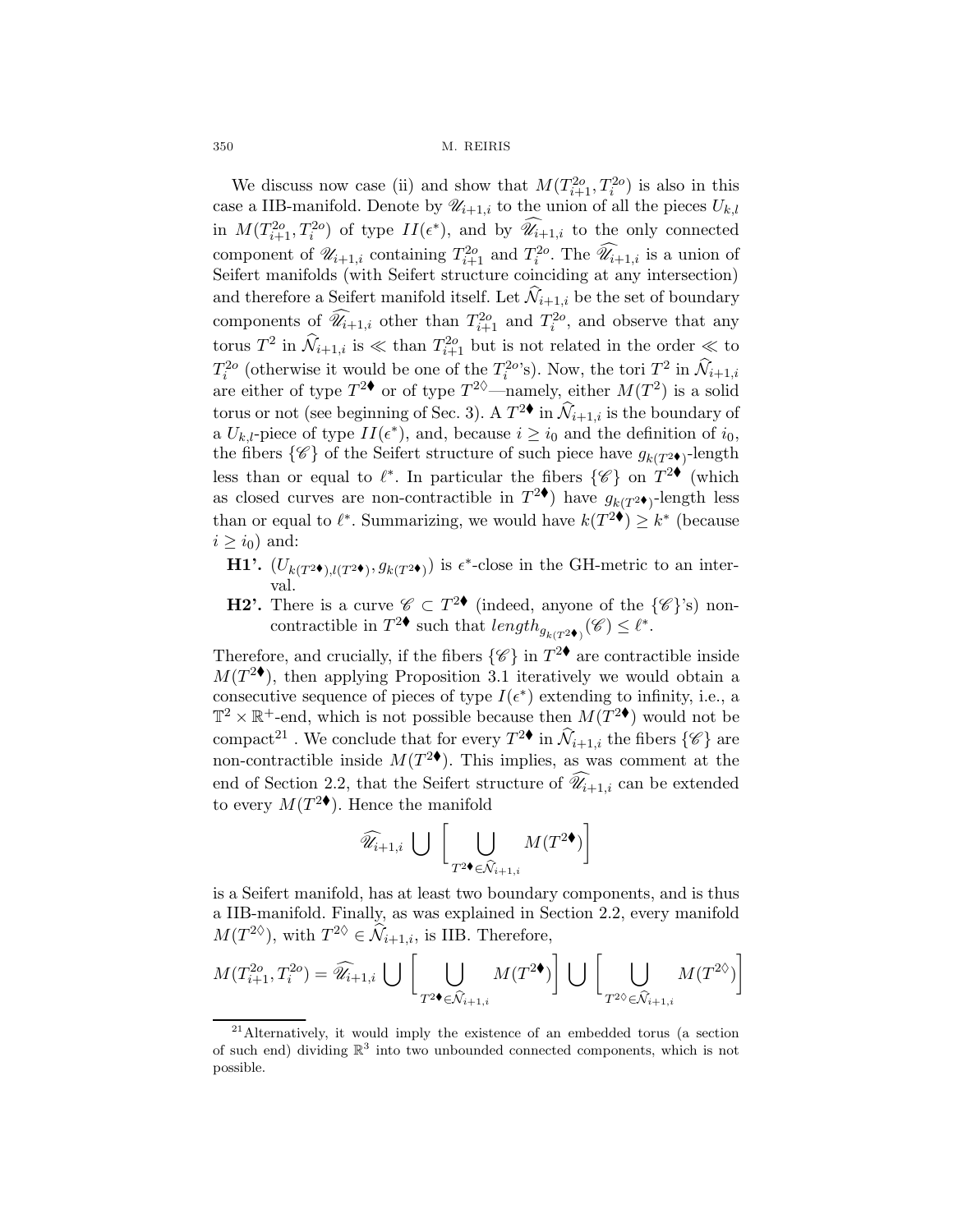is a IIB-manifold by Proposition 2.1. This finishes the proof of Theorem  $1.1.$  q.e.d.

# 4. Appendix

4.1. Remarks on manifolds and convergence. A three-manifold M is  $C^{k+1,\beta}$ ,  $k \geq 1$ ,  $0 < \beta < 1$  if it is a topological manifold provided with an atlas with transition functions in  $C^{k+1,\beta}$ . A Riemannian threemanifold  $(M,g)$  is  $C^{k,\beta}$  if M is  $C^{k+1,\beta}$  and the entries of g in every coordinate system of the  $C^{k+1,\beta}$  atlas of M are  $C^{k,\beta}$  functions.

A sequence of  $C^{k,\beta}$  Riemannian manifolds  $(M_i, g_i)$  converges in  $C^{k,\beta}$ to a  $C^{k,\beta}$  Riemannian manifold  $(M,g)$  if there are  $C^{k+1,\beta}$ -diffeomoprhisms  $\varphi_i : M \to M_i$  such that the entries of  $\varphi_i^* g_i$  in every coordinate system of the atlas of M converge in  $C^{1,\beta}$  to the entries of g in the coordinate system.

There are norms that we will use that do not depend on the coordinates. In particular, on a  $C^{k,\beta}$  Riemannian manifold  $(M,g)$  one can define the  $C_g^{k'+1}$ -norm,  $k' \leq k$ , of functions as usual as

$$
\|f\|_{C_g^{k'+1}}=\sup_{x\in M}\bigg(\sum_{j=0}^{j=k'+1}|\nabla^{(j)} f|(x)\bigg),
$$

where  $\nabla^{(j)}$  is the operator resulting from applying  $\nabla j$ -times. Note that  $\nabla^{(j)} f = \nabla^{(j-1)} df$  and that the  $C_g^{k^{\prime}+1}$  norm of f involves only derivatives of g up to order k'. In particular the space  $C_g^2$  is well defined on a  $C^{1,\beta}$ Riemannian manifold. Moreover, one easily has the following property: If  $(M_i, g_i)$  converges in  $C^{1,\beta}$  to  $(M,g)$  (via diffeomorphisms  $\varphi_i$ ) and  $f_i$ is a sequence of functions in  $M_i$ , then there is  $i_0$  such that for any  $i \ge i_0$ we have  $\|\varphi_i^* f_i\|_{C_g^2} \leq 2 \|f_i\|_{C_{g_i}^2}$  (here,  $\varphi_i^* f_i = f_i \circ \varphi_i$ ).

4.2. Some technical propositions. The following theorem would be standard if we were working in the smooth category. With low regularity there are some points to check.

**Proposition 4.1.** Let  $(M, g)$  be a compact  $C^{1,\beta}$ -Riemannian manifold with boundary. Suppose that  $\phi : \mathbb{T}^2 \times M \to M$  is a continuous and free action by isometries. Then there exists a  $C^{2,\beta}$ -diffeomorphism  $\varphi: M \to \mathbb{T}^2 \times I$  such that  $\varphi^* g = dx^2 + h(x)$  where  $h(x)$  is a  $C^{1,\beta}$ -path of  $\mathbb{T}^2$ -symmetric, and therefore flat metrics in  $\mathbb{T}^2$ .

**Proof.** By [21, Theorem 6], the set of orbits  $\mathbb{T}^2(p) = \{\phi(t, p), t \in \mathbb{T}^2\},\$  $p \in M$ , is a foliation of M by C<sup>1</sup>-embedded tori. Let  $\mathbb{T}_1^2 \neq \mathbb{T}_2^2$  be two leaves, and let  $\gamma_{12}$  be a geodesic segment realizing the distance between them and therefore perpendicular to them. As the action is by isometries, the set  $\{\phi(t, \gamma_{12}), t \in \mathbb{T}^2\}$  is a foliation of the region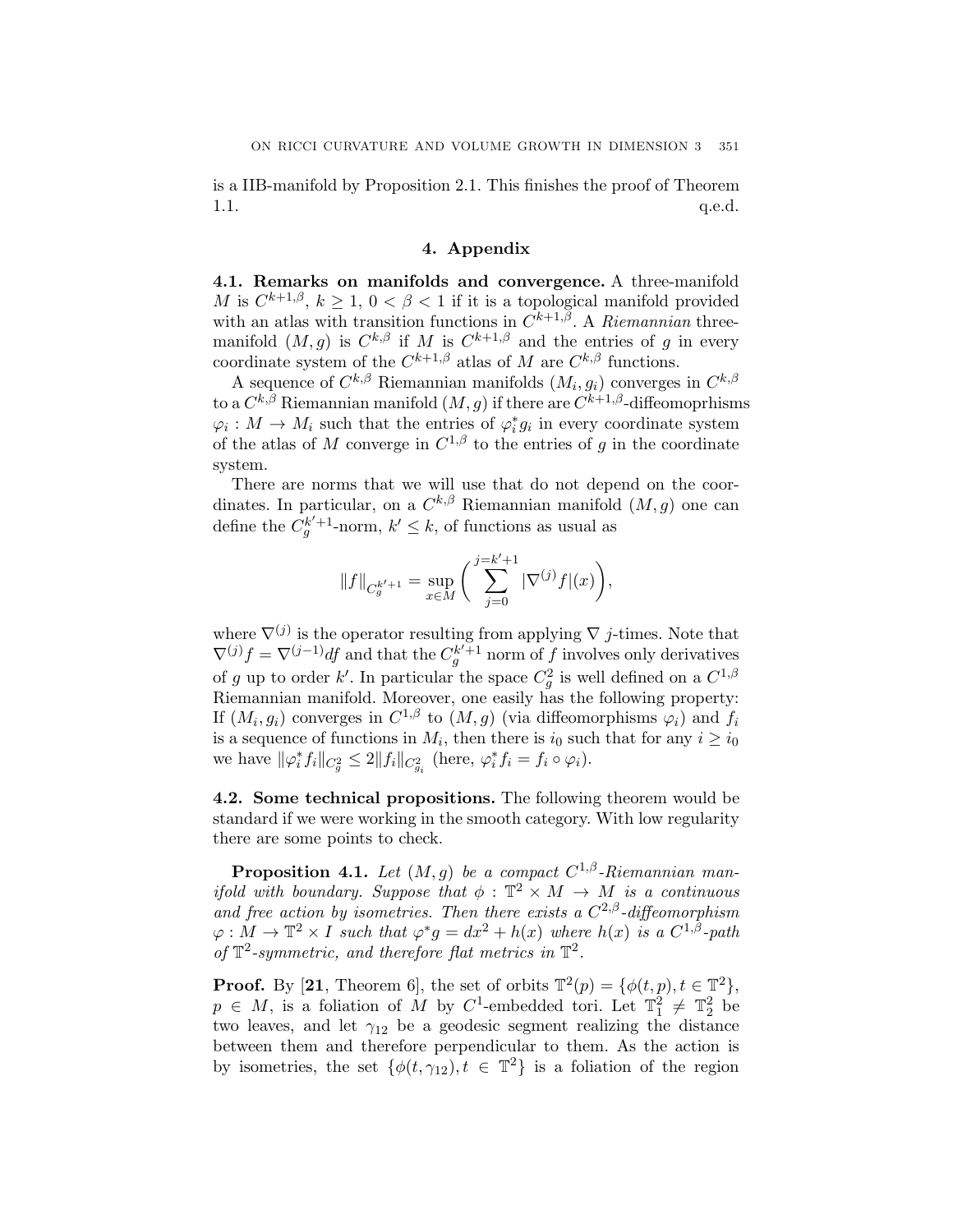enclosed by  $\mathbb{T}_1^2$  and  $\mathbb{T}_2^2$  by geodesic segments realizing the distance between  $\mathbb{T}_1^2$  and  $\mathbb{T}_2^2$  and perpendicular to them. As in this argumentation the leaves  $\mathbb{T}_1^2$  and  $\mathbb{T}_2^2$  are arbitrary, it follows that any inextensible geodesic perpendicular to one leaf is also perpendicular to any other leaf. Let  $\gamma(x)$ , x the arc-length, be one of such geodesics. Define  $\varphi : \mathbb{T}^2 \times I \to M$ ,  $|I| = \text{length}(\gamma)$ , as  $\varphi(t, x) = \varphi(t, \gamma(x))$ . By [21, See (D) on p. 402 in particular] the map  $\varphi$  is a  $C^1$  diffeomorphism. We have  $\varphi^* g = dx^2 + h(x)$ , where  $h(x)$  is a  $C^0$ -path of  $\mathbb{T}^2$ -symmetric metrics in  $\mathbb{T}^2$ . Let  $(y, z)$  be (local) flat coordinates on  $\mathbb{T}^2$  that together with x form (local and  $C<sup>1</sup>$ ) coordinates. The standard Laplacian acting on certain functions f at least can be computed in the coordinates  $(x, y, z)$ as  $\Delta f = [\det h]^{-1/2} (\partial_i (g^{ij} [\det h]^{\frac{1}{2}} \partial_j f))$  (because det h is just  $C^0$ ). Such is the case<sup>22</sup> when  $f = x, y$  or  $\int^x [\det h]^{-1/2} dx$ . As det  $h = \det h(x)$ , the coordinates y and z are harmonic (and  $C<sup>1</sup>$ ) and therefore from standard elliptic regularity also  $C^{2,\beta}$  in M (recall for this that M is  $C^{2,\beta}$  and q is  $C^{1,\beta}$ ). It remains to see the regularity of x. Define a new coordinate by  $\bar{x} = \int^x [\det h]^{-1/2} dx$ . Then  $\bar{x}$  is harmonic and because it is  $C^1$ , by standard elliptic regularity again, it is  $C^{2,\beta}$  in M. Therefore,  $(\bar{x}, y, z)$  is a harmonic and  $C^{2,\beta}$  coordinate system. Hence in these coordinates the metric coefficients  $g_{ij}$  are of class  $C^{1,\beta}$ . Thus  $[\det h]^{1/2}$  is of class  $C^{1,\beta}$ , and because  $x(\bar{x}) = \int_{-\infty}^{\bar{x}} [det h]^{1/2} d\bar{x}$ , we deduce that x is also  $C^{2,\beta}$  in M. q.e.d.

**Proposition 4.2.** Suppose that a sequence  $(U_m, g_m)$  with  $|Ric_{g_m}| \leq$  $\Lambda_0$  collapses metrically to  $(I, \vert \cdot)$ . Then there is a covering subsequence  $(\tilde{U}_{m_j}, \tilde{g}_{m_j})$  (with covering maps  $\pi_{m_j}$ ) converging in  $C^{1,\beta}$  to a  $\mathbb{T}^2$ -symmetric space  $(\mathbb{T}^2 \times I, dx^2 + \tilde{h}(x))$ , and there is a sequence of functions  $f_{m_j}$ :  $U_{m_j} \to \mathbb{R}$ , such that  $f_{m_j} \circ \pi_{m_j} : \mathbb{T}^2 \times I \to \mathbb{R}$  converges in  $C^2$  to the coordinate function x. In particular, fixed a value of x,  $\pi_{m_j}^{-1}(f_{m_j}^{-1}(x))$ converges in  $C^2$  to the slice  $\mathbb{T}^2 \times \{x\}$ .

**Proof.** The first part of the claim—i.e., the existence of the covering subsequence—is known to us from Lemma 2.1. Thus assume that

$$
(\tilde{U}_{m_j}, \tilde{g}_{m_j}) \xrightarrow{C^{1,\beta}} (\mathbb{T}^2 \times I, \tilde{g}) = dx^2 + \tilde{h}(x)).
$$

Following [5] (see also [12, p. 336]), for every  $\epsilon > 0$  there are<sup>23</sup> smoothings  $g_{m_j}^{\epsilon}$  of  $g_{m_j}$  such that

<sup>&</sup>lt;sup>22</sup>To justify the  $\Delta f$  in these cases, multiply by a smooth and arbitrary test function of compact support and integrate by parts.

 $23$ We remark that this useful smoothing procedure has been used recurrently in [10] as it greatly simplifies the arguments. Our use does not differ much from the purposes it was used there.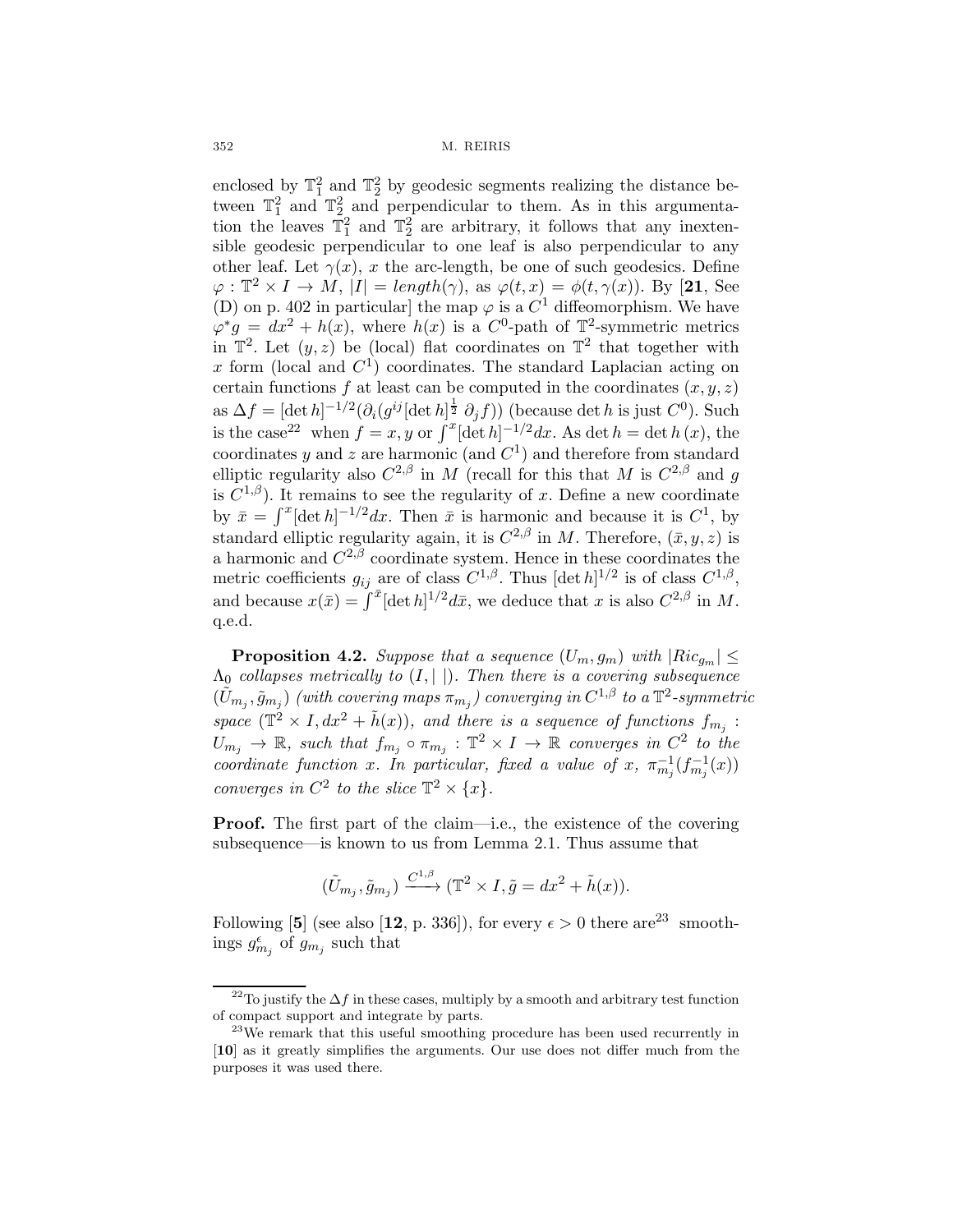(22) 
$$
dist_{Lip}(g_{m_j}, g_{m_j}^{\epsilon}) \leq \epsilon, |Ric_{g_{m_j}^{\epsilon}}| \leq 2\Lambda_0, \text{ and}
$$

$$
|\nabla_{g_{m_j}^{\epsilon}}^{(k)} Ric_{g_{m_j}^{\epsilon}}| \leq \Lambda_k(\epsilon), k \geq 1,
$$

where  $dist_{Lip}$  is the Lipschitz distance (see  $\bm{[13,\,12]})^{24}$  . Moreover, we have the following two properties for fixed  $\epsilon$ .

- **E1**. There is a subsequence of  $(\tilde{U}_{m_j}, \tilde{g}_{m_j}^{\epsilon})$  (indexed with  $m_j$  again but depending on  $\epsilon$ ) converging in  $C^{\infty}$  and via diffeomorphisms  $\chi_j$  to  $(\mathbb{T}^2 \times I, \tilde{g}^{\epsilon} = dx^2 + \tilde{h}^{\epsilon}(x))$ . Hence, as discussed in Section 4.1, there is  $j_0(\epsilon)$  such that for every  $j \ge j_0(\epsilon)$  and sequence of functions  $F_j$  on  $\tilde{U}_{m_j}$  we have  $\|\chi_j^* F_j\|_{C^2_{\tilde{g}^{\epsilon}_{\epsilon}}} \leq 2\|F_j\|_{C^2_{\tilde{g}^{\epsilon}_{m_j}}}$ .
- **E2**. From Lemma 1.6 [11, p. 336], there are fibrations  $f_{m_j}^{\epsilon}$  :  $U_{m_j} \to I$ such that, for all  $k \geq 1$ ,  $||f_{m_j}^{\epsilon} \circ \pi_{m_j}||_{C_{\tilde{g}_{m_j}^{\epsilon}}} \leq C'_{k}(\epsilon)$ . Moreover,

 $f_{m_j}^{\epsilon}$  o $\pi_{m_j}$  converges in  $C^1$  to the function x in  $(\mathbb{T}^2 \times I, dx^2 + \tilde{h}^{\epsilon}(x)),$ and, because of the estimates before, the convergence is also in  $C^{\infty}$ . In particular,  $\lim_{m \to \infty} ||\chi_j^*(\pi_{m_j} \circ f_{m_j}) - x||_{C^2_{\tilde{g}^e}}$  $\xrightarrow{j\to\infty} 0$ 

And if we make  $\epsilon \to 0$ , we have, because of the first two terms of (22), the following property.

**E3.** As  $\epsilon \to 0$ , the spaces  $(\mathbb{T}^2 \times I, dx^2 + \tilde{h}^{\epsilon}(x))$  converge in  $C^{1,\beta'}$  ( $\beta' <$ β) and via diffeomorphisms  $\varphi_\epsilon$  to  $(\mathbb{T}^2 \times I, dx^2 + \tilde{h}(x))$ . Moreover, by Proposition 4.1 the  $C^2$ -coordinates x in them converge in  $C^2$ to the (by Proposition 4.1)  $C^2$ -coordinate x in the limit space.

From E1 and E3 we immediately obtain that, for every  $\epsilon(i)=1/i$ ,  $i = 1, 2, 3, \ldots$  one can find  $m_{i(i)}$  with  $j(i) \geq j_0(\epsilon(i))$ , in such a way that the subsequence  $(\tilde{U}_{m_{j(i)}}, \tilde{g}_{m_{j(i)}}^{(i)})$  converges in  $C^{1,\beta'}$  and via the diffeomorphisms  $\chi_{j(i)} \circ \varphi_{\epsilon(i)}$  to  $(\mathbb{T}^2 \times I, dx^2 + \tilde{h}(x))$ . Then we have

$$
\begin{split} \|\varphi_{\epsilon(i)}^*\chi_{j(i)}^*(\pi_{m_{j(i)}} \circ f_{m_{j(i)}}^{\epsilon(i)}) - x\|_{C_{\tilde{g}}^2} &\leq\\ &\leq \|\varphi_{\epsilon(i)}^*\chi_{j(i)}^*(\pi_{m_{j(i)}} \circ f_{m_{j(i)}}^{\epsilon(i)}) - \varphi_{\epsilon(i)}^* x + \varphi_{\epsilon(i)}^* x - x\|_{C_{\tilde{g}}^2} \\ &\leq 2\|\chi_{j(i)}^*(\pi_{m_{j(i)}} \circ f_{m_{j(i)}}^{\epsilon(i)}) - x\|_{C_{\tilde{g}_{m_{j(i)}}^2} + \|\varphi_{\epsilon(i)}^* x - x\|_{C_{\tilde{g}}^2}, \end{split}
$$

where the last term tends to zero as  $i \to \infty$ . q.e.d.

Proof of Lemma 2.1. The result is a straightforward consequence of the assumption that  $(M_i, g_i) \in \mathcal{M}(\mathfrak{N}_0)$  for some fixed  $\mathfrak{N}_0$  and the results in [10]. There are, however, some technical points that are better

 $24$ Note that what makes these estimates useful is that they are independent from the injectivity radius.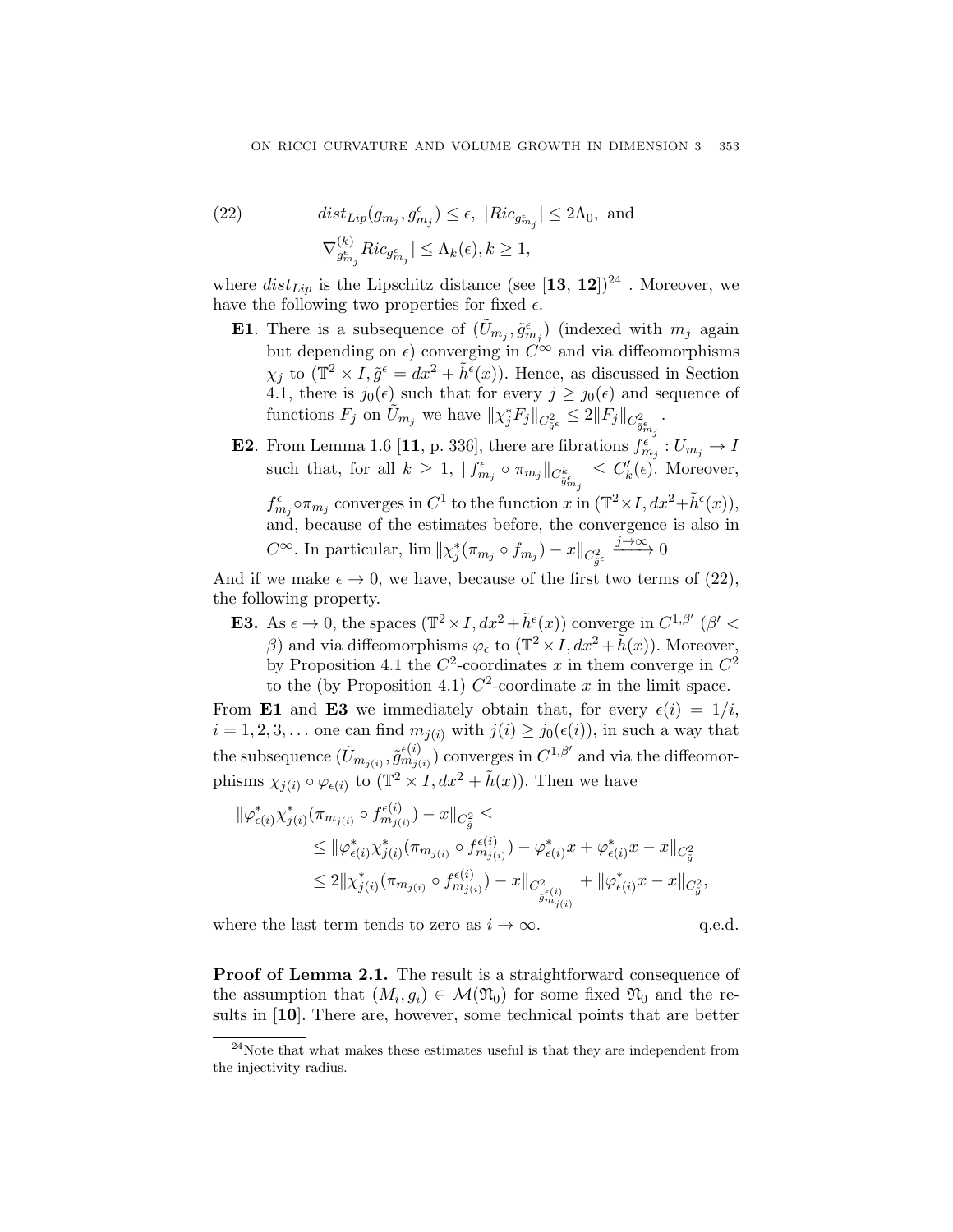to clarify, and these have to do with the fact that several metrics are involved at the same time. Fukaya's proofs of course will not be repeated here, and we refer the reader to his articles for full information.

For every "*i*" let  $\check{M}_i^{\circ}(p_i)$  be the connected component of  $M_i^{\circ}$  containing  $p_i$ , and let  $d_i = d_{g_i}^{M_i}$ . We let  $M_i^{\epsilon}(p_i) := \check{M}_i^{\circ}(p_i) \setminus \mathcal{T}_{d_i}(\partial M_i, \underline{\epsilon})$  and similarly for  $M_i^{\overline{\epsilon}}(p_i)$ . From Proposition 2.2 we can take a subsequence (index again by "i") such that  $(M_i^{\epsilon}(p_i), d_i)$  converges to a compact metric space  $(X^{\epsilon}, d^{\epsilon})$ . The subsequence can be chosen in such a way that  $M_i^{\overline{\epsilon}}(p_i)$  converges (as a compact set) to  $X^{\overline{\epsilon}} \subset X^{\epsilon}$ . We keep using this sequence in the following.

Following [10] <sup>25</sup>, for every  $x \in X^{\bar{\epsilon}}$  there is  $\delta(x) \leq (\bar{\epsilon} - \epsilon)/2$  such that  $(B_{d\epsilon}(x, \delta(x)), d^{\epsilon})$  is locally isometric to a model space **I.a, I.b, II.a**, or II.b. Consider then in  $B_{d^{\underline{\epsilon}}}(x, \delta(x))$  the corresponding Riemannian metric and denote it by  $g^{\epsilon}$ . In addition to this information, there is a sequence of points  $q_i \in M_i^{\overline{\epsilon}}(p_i)$  with  $q_i \to x$ , such that  $(\overline{B_{g_i}(q_i, \delta(x))}, g_i)$ converges in the GH-topology to  $(\overline{B_{d^{\underline{\epsilon}}}(x,\delta(x))},g^{\underline{\epsilon}})$ .

Now, using the compactness of  $X^{\overline{\epsilon}}$ , one can pick points  $x_1, \ldots, x_J$  in  $X^{\bar{\epsilon}}$  such that the balls  $B_{d^{\underline{\epsilon}}}(x_j, \delta(x_j)/4), j = 1, \ldots, J$ , cover  $X^{\bar{\epsilon}}$ . Assume that  $p_i$  converges to a point  $x_0$ , that points  $p_{j,i}$  converge to  $x_j$ , and that the union  $\bigcup_{j=1}^{j=J} B_{d^{\underline{\epsilon}}}(x_j, \delta(x_j)/4)$  is connected (otherwise, take the connected component of the union containing  $x_0$ ). Then it is direct to check that

$$
(\bigcup_{j=1}^{j=J}\overline{B_{g_i}(p_{j,i},\delta(x_j))},g_i)\stackrel{\mathrm{GH}}{\longrightarrow}(\bigcup_{j=1}^{j=J}\overline{B_{d^{\underline{\epsilon}}}(x_j,\delta(x_j))},g^{\underline{\epsilon}}).
$$

Then one can use the local construction in [10, p. 9] (which is based on [9]) to find  $C^1$  functions

$$
f_i: \bigcup_{j=1}^{j=J} \overline{B_{g_i}(p_{j,i}, 3\delta(x_j)/4)} \to X^{\underline{\epsilon}},
$$

(but non-surjective) satisfying the properties in Theorem 0.12 of [10] and with range covering  $\bigcup_{j=1}^{j=J} \overline{B_{d^{\underline{\epsilon}}}(x_j, \delta(x_j)/2)}$ . The  $\Omega_i$ 's and the space  $(X, d)$  are finally defined as

$$
\Omega_i := f_i^{-1}(\bigcup_{j=1}^{j=J} \overline{B_{d^{\underline{\epsilon}}}(x_j, \delta(x_j)/2)}),
$$
  

$$
(X, d) := (\bigcup_{j=1}^{j=J} \overline{B_{d^{\underline{\epsilon}}}(x_j, \delta(x_j)/2)}, g^{\underline{\epsilon}}),
$$

<sup>25</sup>Recall the discussion after the statement of Lemma 2.1.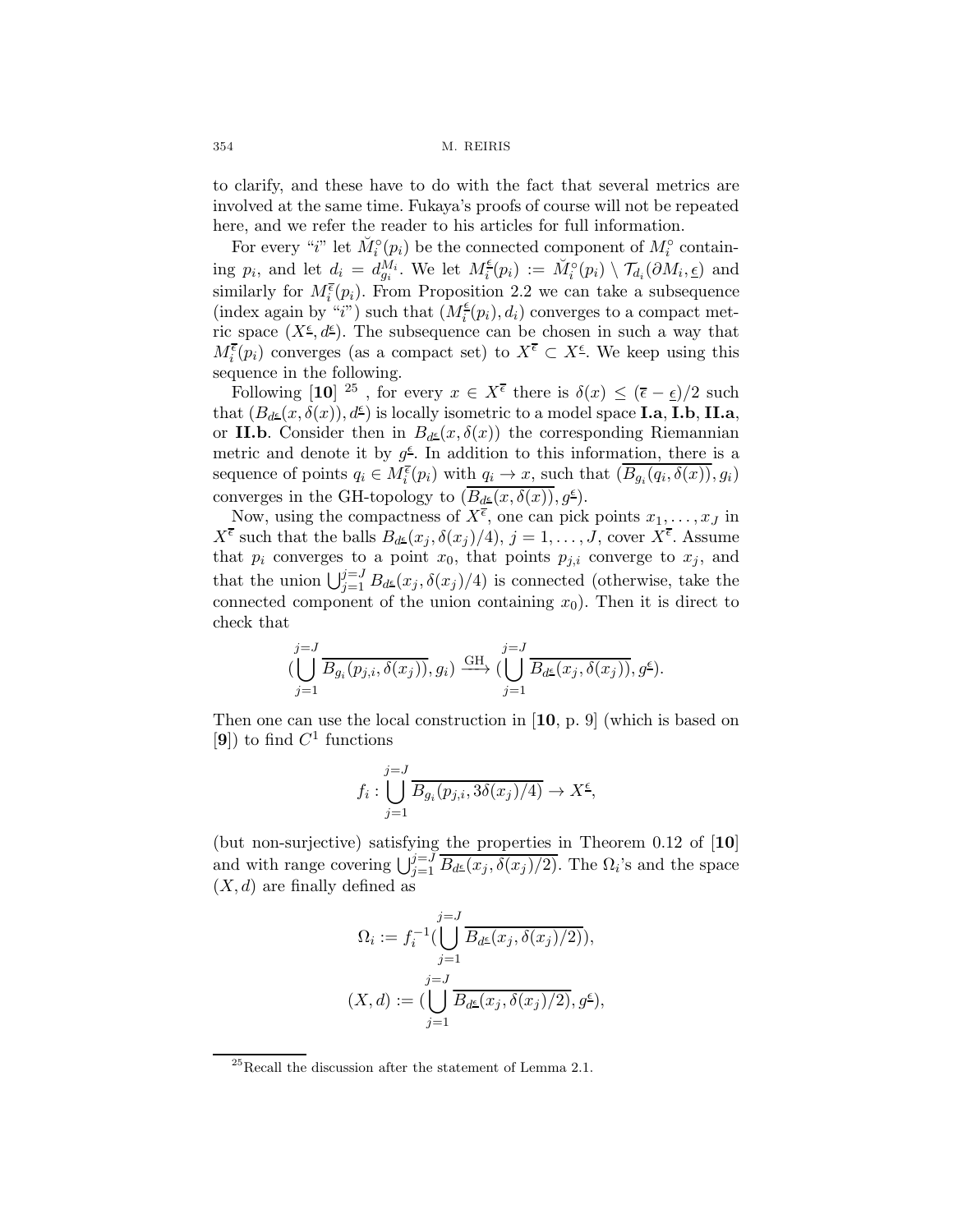with  $(X, d)$  satisfying **D1** and **D2** by construction. We then have  $(\Omega_i, g_i) \stackrel{\text{GH}}{\longrightarrow} (X, d)$  and  $f_i : (\Omega_i, g_i) \longrightarrow (X, d)$  with the properties **I1** which correspond in our case to properties (0.13.1) and (0.13.2) of Theorem 0.12 of [10].

We discuss now how to show I2 in case D1. The case D2 is done along similar lines. and as we will not use it in this article, the proof is left to the reader. Take covers  $(\Omega_i, \tilde{g}_i)$  to have the injectivity radius at one point controlled away from zero. Leave aside for a moment the issue of the existence of such cover. As  $|Ric_{\tilde{q}_i}| \leq \Lambda_0$ , we can take a convergent subsequence, say, to  $(\Omega, \tilde{g})$ . The group of Deck-covering transformations of  $\Omega_i$  converge necessarily to a closed group G of isometries of the limit space  $(\Omega, \tilde{g})$ . On the other hand, for any  $x \in X \setminus Sing(X)$ , the fiber  $\pi_i^{-1}(f_i^{-1}(x))$  that covers the torus  $f_i^{-1}(x)$  under  $\pi_i$  converges to a torus, say,  $\tilde{T}^2(x) \subset \tilde{\Omega}$ . The group G acts effectively<sup>26</sup> by isometries on  $\tilde{T}^2(x)$ and its quotient is a point. It follows that  $G$  is a torus.

To show that there are covers as mentioned before, observe that, from Lemma 2.1, any "sufficiently collapsed" manifold (of bounded diameter and curvature) must possess at least one small and non-contractible loop. Now, in case **D1**, the manifolds  $\Omega_i$  are diffeomorphic to either  $\mathbb{T}^2 \times \mathbb{I}$ or  $\mathbb{B}^2 \times \mathbb{S}^1$ , whose fundamental groups are  $\mathbb{Z} \times \mathbb{Z}$  and  $\mathbb{Z}$ , respectively. In either case, one can then take (controlled) covers having no noncontractible and small loops. In this way, the cover is necessarily noncollapsed.  $q.e.d.$ 

#### References

- [1] J. W. Alexander, On the subdivision of 3-space by a polyhedron., vol.  $10(1)$ , Proc. Natl. Acad. Sci., USA, 1924, pp. 6–8.
- [2] Michael T. Anderson, On the topology of complete manifolds of nonnegative Ricci curvature, Topology 29 (1990), no. 1, 41–55. MR 1046624 (91b:53041)
- $\frac{1}{2}$ , On stationary vacuum solutions to the Einstein equations, Ann. Henri Poincaré 1 (2000), no. 5, 977-994. MR 1806984 (2002a:53085)
- [4] \_\_\_\_\_\_, On long-time evolution in general relativity and geometrization of 3-manifolds, Comm. Math. Phys.  $222$  (2001), no. 3, 533-567. MR 1888088 (2003d:53113)
- [5] Josef Bemelmans, Min-Oo, and Ernst A. Ruh, Smoothing Riemannian metrics, Math. Z. 188 (1984), no. 1, 69–74. MR 767363 (85m:58184)
- [6] Jeff Cheeger and Tobias H. Colding, Lower bounds on Ricci curvature and the almost rigidity of warped products, Ann. of Math.  $(2)$  144 (1996), no. 1, 189–237. MR 1405949 (97h:53038)
- [7] Jeff Cheeger, Mikhail Gromov, and Michael Taylor, Finite propagation speed, kernel estimates for functions of the Laplace operator, and the geometry of

<sup>&</sup>lt;sup>26</sup>The action is effective because if an isometry of G leaves every point of  $\tilde{T}^2(x)$ invariant, then it must be the identity as an isometry in  $\tilde{\Omega}$ .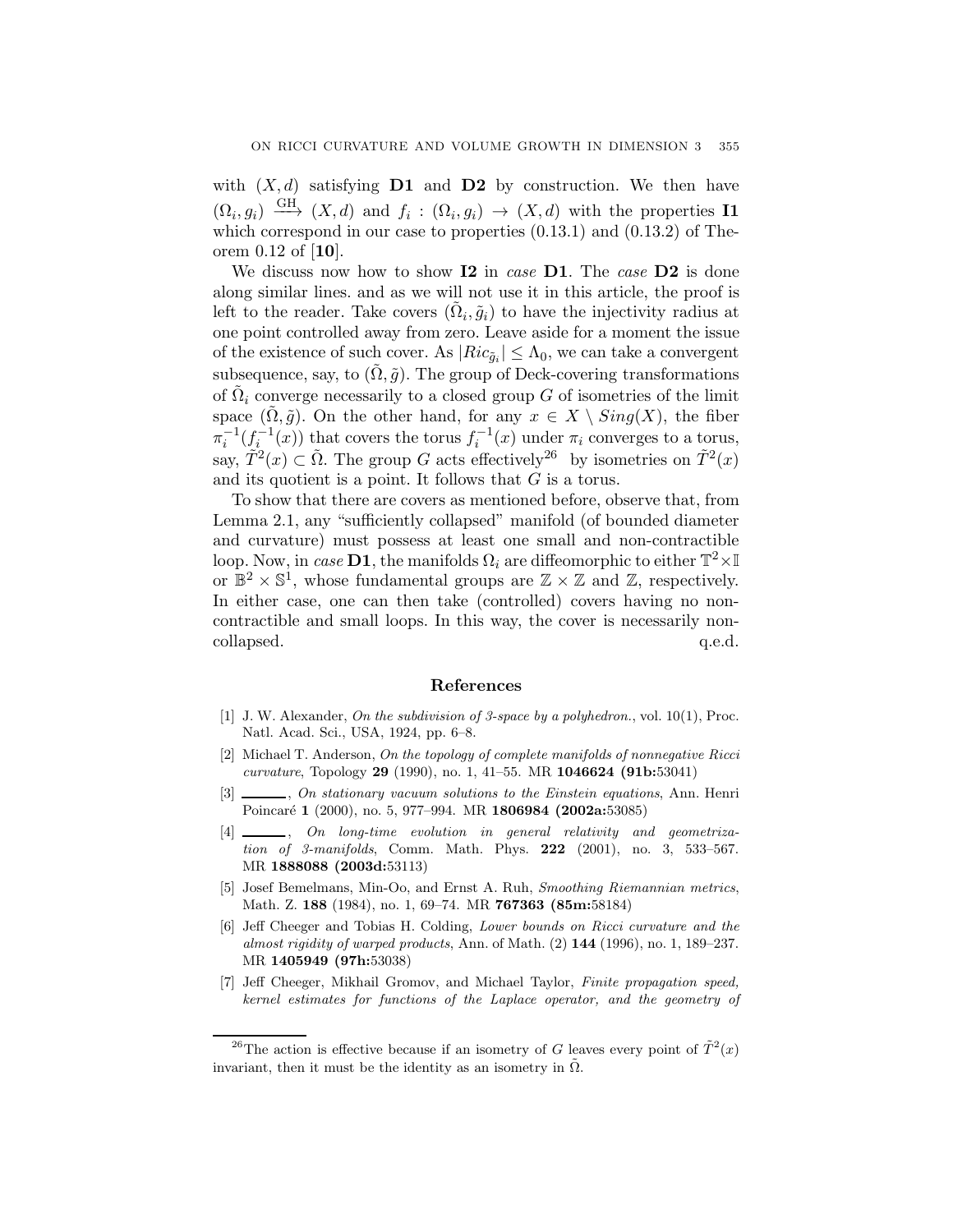complete Riemannian manifolds, J. Differential Geom. 17 (1982), no. 1, 15–53. MR 658471 (84b:58109)

- [8] Jeff Cheeger and Gang Tian, On the cone structure at infinity of Ricci flat manifolds with Euclidean volume growth and quadratic curvature decay, Invent. Math. 118 (1994), no. 3, 493-571. MR 1296356 (95m:53051)
- [9] Kenji Fukaya, Collapsing Riemannian manifolds to ones of lower dimensions, J. Differential Geom. 25 (1987), no. 1, 139–156. MR 873459 (88b:53050)
- [10] , A boundary of the set of the Riemannian manifolds with bounded curvatures and diameters, J. Differential Geom. 28 (1988), no. 1, 1–21. MR 950552 (89h:53090)
- [11] , Collapsing Riemannian manifolds to ones with lower dimension. II, J. Math. Soc. Japan 41 (1989), no. 2, 333–356. MR 984756 (90c:53103)
- [12] , Hausdorff convergence of Riemannian manifolds and its applications, Recent topics in differential and analytic geometry, Adv. Stud. Pure Math., vol. 18, Academic Press, Boston, MA, 1990, pp. 143–238. MR 1145256 (92k:53076)
- [13] Misha Gromov, Metric structures for Riemannian and non-Riemannian spaces, english ed., Modern Birkhäuser Classics, Birkhäuser Boston Inc., Boston, MA, 2007, Based on the 1981 French original, With appendices by M. Katz, P. Pansu and S. Semmes, Translated from the French by Sean Michael Bates. MR 2307192 (2007k:53049)
- [14] S. W. Hawking, Gravitational instantons, Phys. Lett. A 60 (1977), no. 2, 81–83. MR 0465052 (57 #4965)
- [15] Peter Li, Large time behavior of the heat equation on complete manifolds with nonnegative Ricci curvature, Ann. of Math.  $(2)$  124 (1986), no. 1, 1–21. MR 847950 (87k:58259)
- [16] W. B. Raymond Lickorish, An introduction to knot theory, Graduate Texts in Mathematics, vol. 175, Springer-Verlag, New York, 1997. MR 1472978 (98f:57015)
- [17] Gang Liu, 3-manifolds with nonnegative Ricci curvature, Invent. Math. 193 (2013), no. 2, 367–375. MR 3090181
- [18] Zhong-dong Liu, Ball covering on manifolds with nonnegative Ricci curvature near infinity, Proc. Amer. Math. Soc. 115 (1992), no. 1, 211–219. MR 1068127 (92h:53046)
- [19] John Lott and Zhongmin Shen, Manifolds with quadratic curvature decay and slow volume growth, Ann. Sci. Ecole Norm. Sup.  $(4)$  33  $(2000)$ , no. 2, 275–290. MR 1755117 (2002e:53049)
- [20] J. Milnor, A note on curvature and fundamental group, J. Differential Geometry **2** (1968), 1–7. MR 0232311 (38  $\#636$ )
- [21] S. B. Myers and N. E. Steenrod, The group of isometries of a Riemannian manifold, Ann. of Math. (2) 40 (1939), no. 2, 400–416. MR 1503467
- [22] G. Perelman, Manifolds of positive Ricci curvature with almost maximal volume, J. Amer. Math. Soc. 7 (1994), no. 2, 299–305. MR 1231690 (94f:53077)
- [23]  $\_\_\_\_\$ , A complete Riemannian manifold of positive Ricci curvature with Euclidean volume growth and nonunique asymptotic cone, Comparison geometry (Berkeley, CA, 1993–94), Math. Sci. Res. Inst. Publ., vol. 30, Cambridge Univ. Press, Cambridge, 1997, pp. 165–166. MR 1452873 (98e:53067)